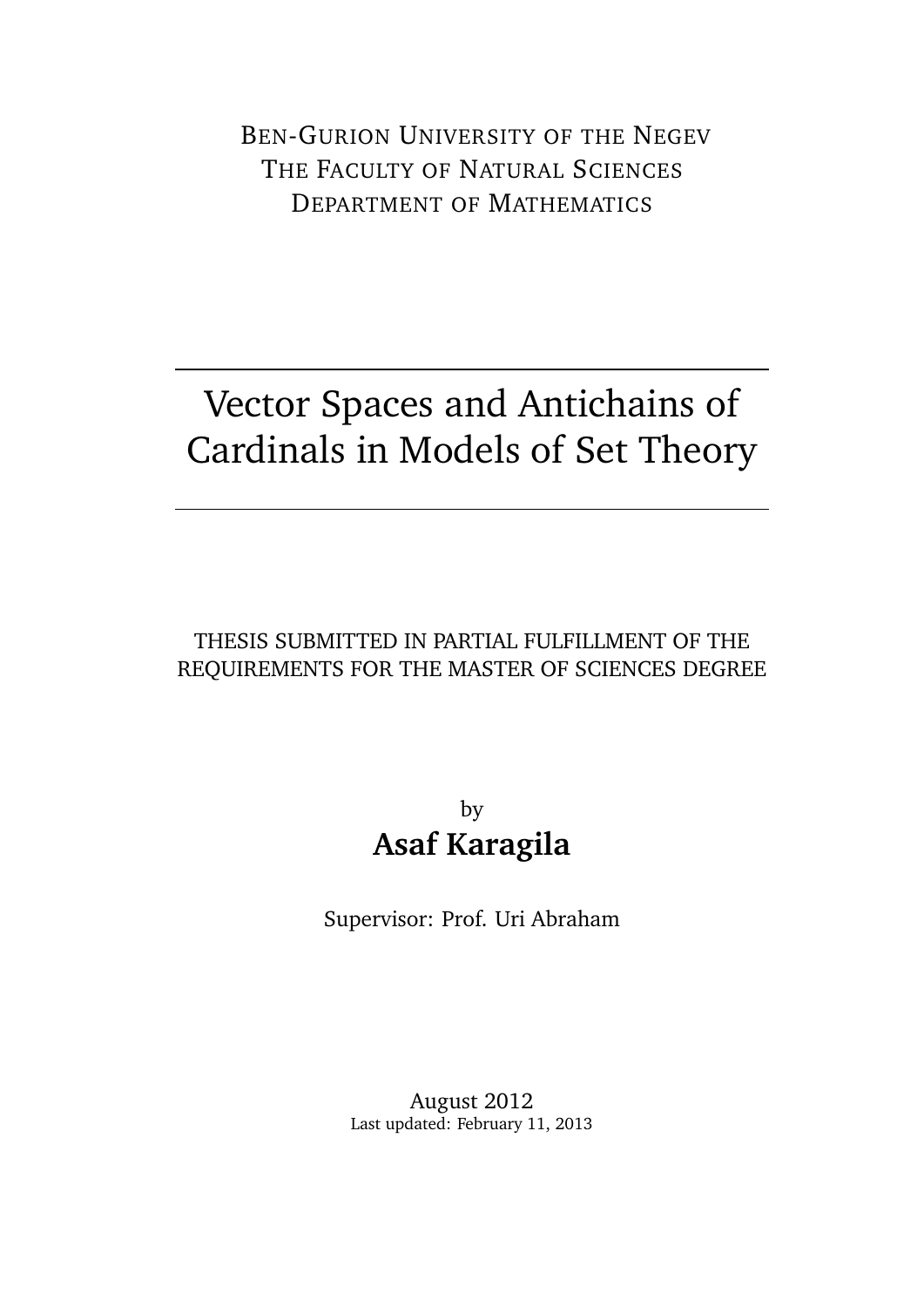#### **Abstract**

Läuchli constructed a model of **ZF** in which there is a vector space which is not of finite dimension, but every proper subspace is of a finite dimension. In Läuchli's model the axiom of choice fails completely, there is a countable family from which we cannot choose representatives.

In this work we generalize Läuchli's original proof. In the proof presented here we show that we may choose any cardinal  $\mu$  and construct a model of **ZF** in which there is a vector space such that every proper subspace has dimension less than  $\mu$ , but the vector space itself is not spanned by any linearly independent subset. The construction uses a technique called symmetric extensions, which is used to create models in which the axiom of choice fails. In the first chapter we will review this technique, and weak versions of the axiom of choice. We show that in our construction we may preserve relatively large fragments of choice in the universe.

We also generalize a theorem by Monro which states that it is consistent without the axiom of choice that there are infinite sets which have no countably infinite subset, but can be mapped onto very large ordinals. Our proof uses the method of symmetric extensions, in contrast to Monro which took a different approach, and we show that for any two regular cardinals  $\lambda \leq \kappa$  we may construct a model of **ZF** in which there is a set that can be mapped onto  $\kappa$ , and  $\lambda$  is the least ordinal which cannot be injected into this set.

In the third chapter we present a recent paper of Feldman, Orhon and Blass. In this paper the authors prove that if there is a finite bound on the size of antichains of cardinals then the axiom of choice holds. We review the original results and extend them to hold for a weaker notion of a quasi-ordering of the cardinals. We also answer one of the questions presented in the paper, and add questions of our own.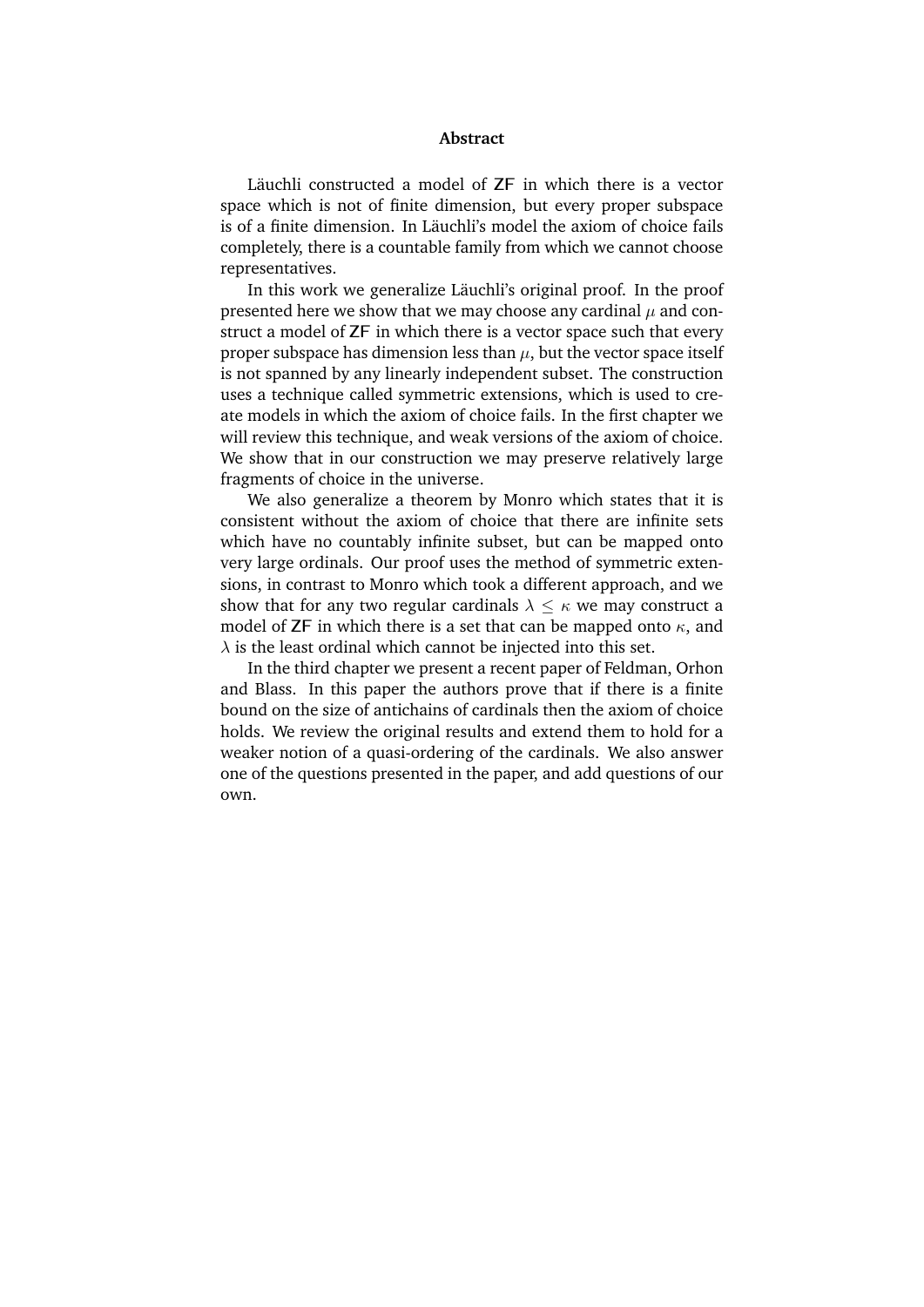סֵפֶר דָּנִיֵּאל, פֶּרֶק ז' פְּסוּק ט''ז

יוְהָזְוֵי רֵא*שִׁי* יְבַהֲלֻנַּנִּי"<sup>"</sup>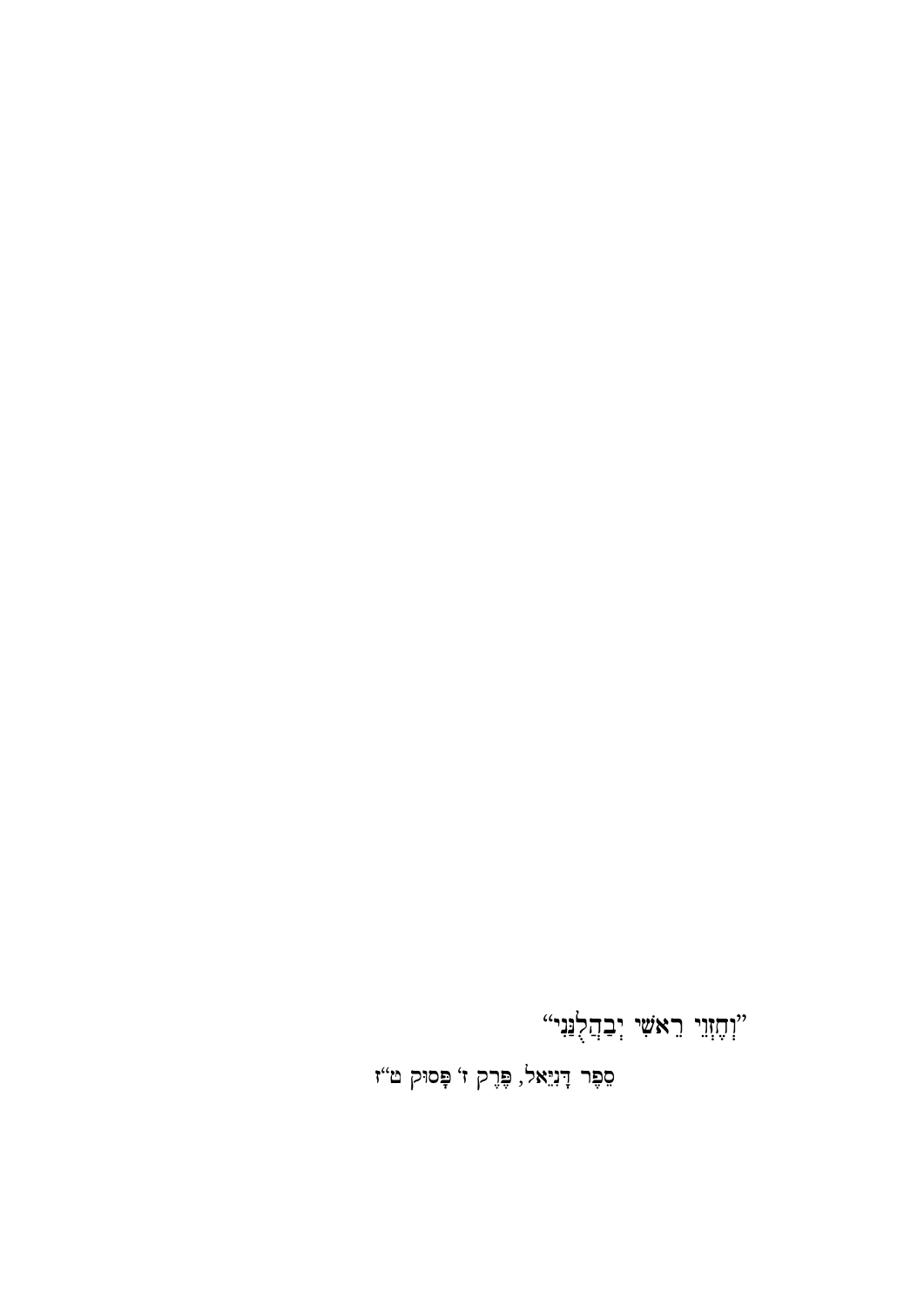### <span id="page-3-2"></span>Acknowledgements

First I would like to thank my advisor prof. Uri Abraham, for helping me understand the value of a complete proof throughout these two years and in his help developing the idea of 2-permutations which is essential for this work.

I would also like to thank prof. Mati Rubin and Eilon Bilinsky for many helpful discussions about mathematics, many of which helped to shape the ideas appearing here into proofs.

To the mathematics department in Ben-Gurion university, and in particular to my fellow students Shai Shechter, Eli Shamovich, Avner Segal, Danny Kalmanovich, Yaar Solomon, and many others for many (needed) coffee breaks, and fruitful discussions which helped bringing this thesis into completion.

Many thanks go to the two online communities of [mathoverflow.net](http://mathoverflow.net) and [math.stackexchange.com](http://math.stackexchange.com) for allowing me to ask many questions, and answer many others. Particular thanks go to the user PseudoNeo $^1$  $^1$  for asking a question about vector spaces without automorphisms<sup>[2](#page-3-1)</sup> which inspired me to study the topic further, and eventually reach the results here. I would also like to thank the users Arturo Magidin, Joel D. Hamkins, Felix Pahl, Jonas Teuwen and Gloria Mueller.

Two special acknowledgements go to Theo Bühler whose help in the translation of Läuchli's original paper turned out to be invaluable, and to Andrés Caicedo who introduced me to the problem appearing in the third chapter and gave helpful advices.

Lastly I thank the Beer-Sheva bar, the Publo, for creating an unusual work environment (as well for all the freebies over the years), and to Michal Naiss and Yael Gold for their support in all the non mathematical aspects of life in the past few years.

<span id="page-3-0"></span><sup>1</sup><http://math.stackexchange.com/users/7085>

<span id="page-3-1"></span><sup>2</sup><http://math.stackexchange.com/q/28145>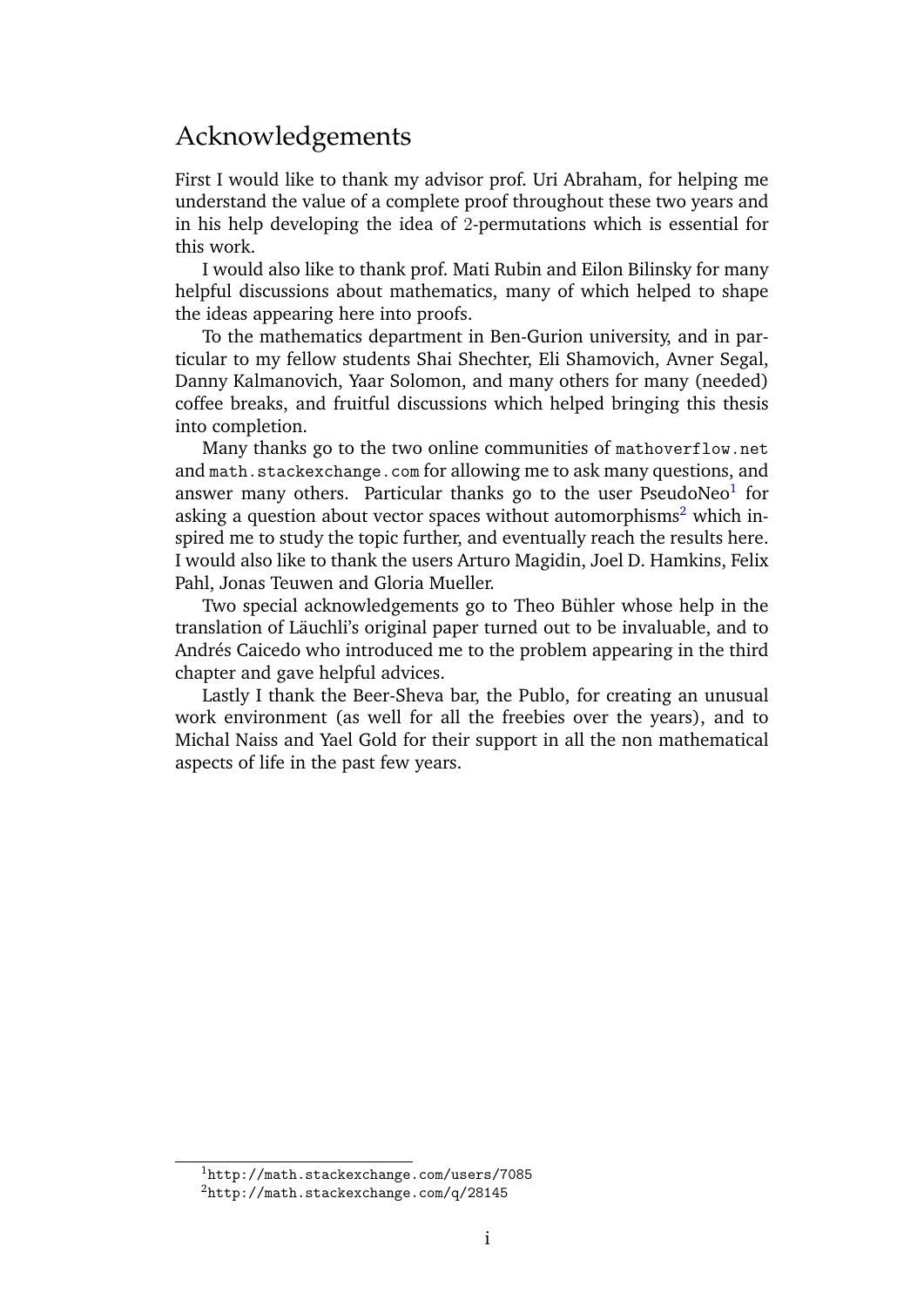# **Contents**

<span id="page-4-0"></span>

| Acknowledgments |                                         |                                                                        | $\mathbf{i}$        |
|-----------------|-----------------------------------------|------------------------------------------------------------------------|---------------------|
| <b>Contents</b> |                                         |                                                                        | ii                  |
| 0               |                                         | Introduction                                                           | 1                   |
| 1               | Preliminaries                           |                                                                        | 3<br>$\overline{4}$ |
|                 | 1.1<br>1.2                              | Symmetric Extensions by Forcing<br>An Example of a Symmetric Extension | 9                   |
|                 |                                         | 1.4 2-Permutations and Affine Ideals                                   | 10<br>14            |
|                 | 2 Läuchli Spaces and Weak Choice        |                                                                        | 17                  |
|                 | 2.1                                     |                                                                        | 17                  |
|                 | 2.2                                     | Constructing a Läuchli Space                                           | 19                  |
|                 | 2.3                                     |                                                                        | 25                  |
| 3               | <b>On Antichains of Cardinals</b><br>26 |                                                                        |                     |
|                 | 3.1                                     | Generalizing Hartogs Theorem 27                                        |                     |
|                 | 3.2                                     | Generalizing the Generalization 29                                     |                     |
|                 | 3.3                                     | Discussion and Open Questions 31                                       |                     |
|                 | Bibliography                            |                                                                        |                     |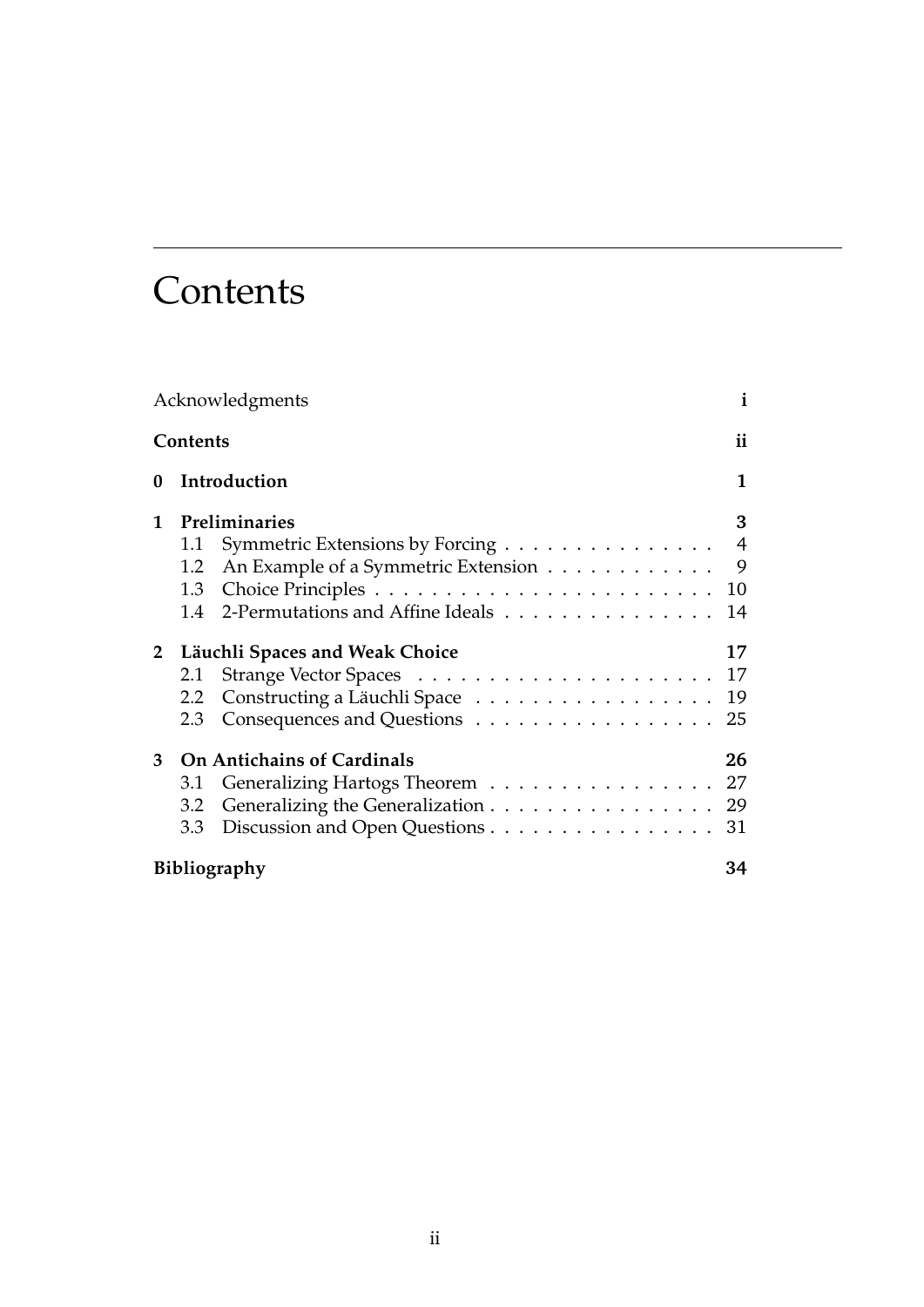# 0

### <span id="page-5-0"></span>Introduction

In modern mathematics one usually works within the framework of **ZFC**. Assuming the axiom of choice every vector space has a basis, and therefore has many non-trivial linear functionals and linear endomorphisms. In fact, Blass proved that the assertion that every vector space has a basis implies the axiom of choice (see [[Bla84](#page-38-1)]).

Before Blass' theorem it was already known that it is consistent that there are vector spaces without a basis. Läuchli constructed a model of **ZF** without the axiom of foundation, in which the axiom of choice fails and there is a vector space over a countable field which is not spanned by any finite subset, but every proper subspace has a finite dimension (see [Läu63]). The same proof can be carried in **ZFA**, the theory of **ZF** weakened to allow atoms (non-sets).

Several years later Jech and Sochor proved a transfer theorem which allowed the construction of Läuchli, when carried in **ZFA** to be transferred into a model of **ZF** (see [[JS66a](#page-38-3), [JS66b](#page-38-4)], and [[Jec73](#page-38-5), Chapter 6]). Finally the consistency of **ZF** with the existence of a vector space which had no basis was proved. The transfer theorem, however, has a limited power in transferring unbounded statements. Namely, it can be used to show the existence of such a peculiar vector space, but it cannot be used to transfer a statement of the form "*Every set has property*  $\varphi$ ".

In the years to come it seems that some writers have forgotten parts of Läuchli's model. They presented it as a model in which there exists a vector space which has no basis, or as a vector space which is not finitely generated and every proper subspace has a finite dimension (see [[Jec73](#page-38-5), Theorem 10.11]). These presentations would not mention the fact that the dual space is trivial, or that there are only scalar endomorphisms.

A main goal of this work is to present a generalization of Läuchli's model, which will establish that a weakened version of the axiom of choice (or rather Zorn's lemma) is not sufficient to prove the existence of non-scalar endomorphisms and non-zero linear functionals for every nontrivial vector space. We do so in the second chapter, where we present a forcing construction directly in **ZF**, rather than **ZFA** or **ZF** without foundation.

The first chapter will be dedicated to cover the techniques required for this proof, in particular **symmetric extensions**. Symmetric extensions are inner models to generic extensions obtained by forcing, these lie between the ground model and the extension and are models of **ZF**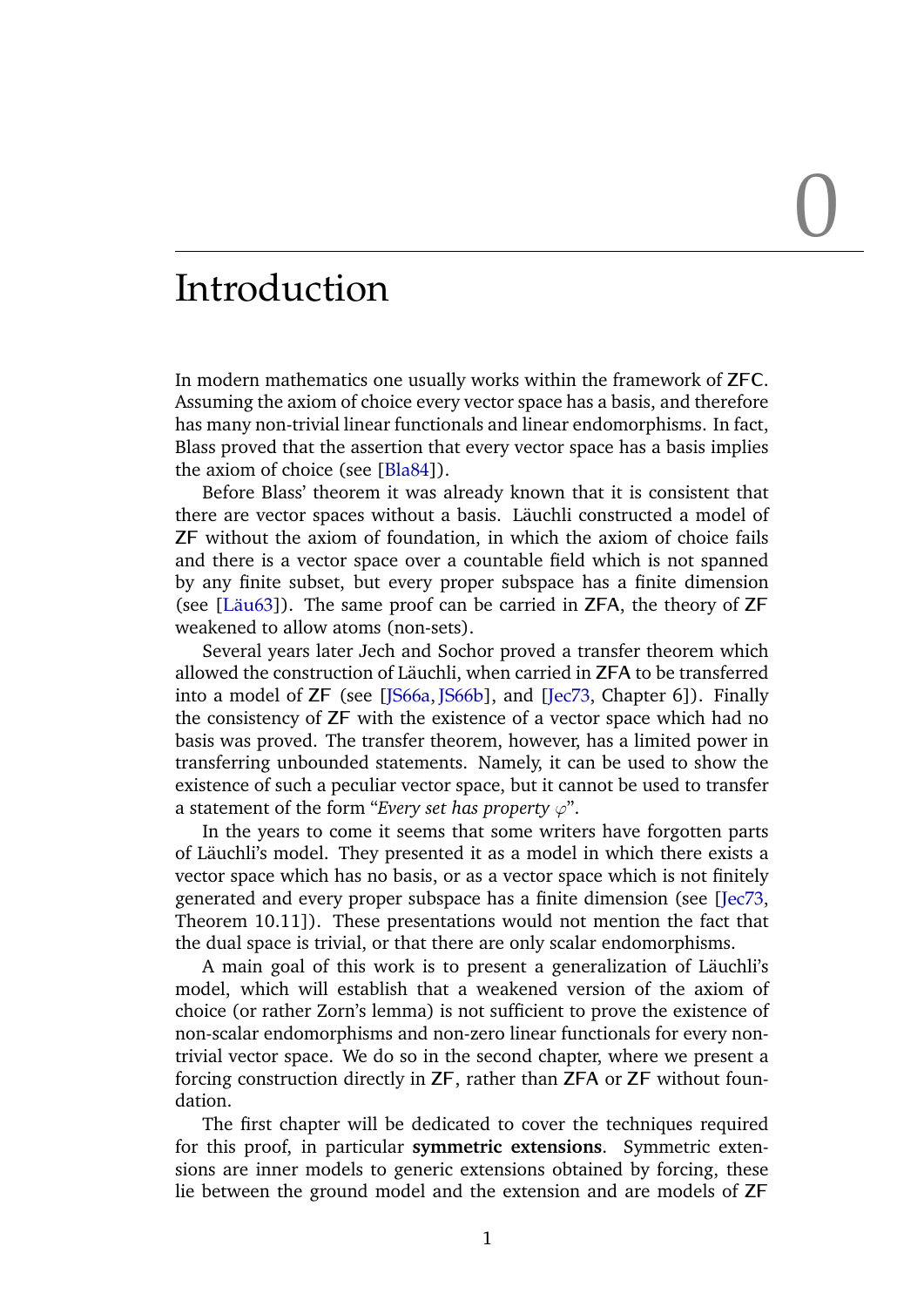which usually do not satisfy the axiom of choice. The idea of symmetries goes back to Fraenkel in the early 1920's, who constructed models with atoms which contradicted the axiom of choice. The original method had a mistake which was later corrected by Fraenkel in 1937 and improved by Mostowski in the subsequent years. The final touch of the technique was given by Specker in 1956. We will not present this technique, but rather jump directly to Cohen's construction with forcing which draws from the Fraenkel-Mostowski-Specker method.

We will also review three common weakening versions of the axiom of choice, and we will define a technical construct called **2-permutations** which will play a role in defining the symmetric extension in the generalization of Läuchli's theorem.

The third chapter will review a recent paper by Feldman, Orhon and Blass (see [[FOB08](#page-38-6)]), in which they prove that if there is a finite bound over antichains of cardinals then the axiom of choice holds. This is a generalization of a classical theorem by Hartogs which shows that if the cardinals are linearly ordered then the axiom of choice holds. We will present the original results from the paper, extend them and discuss open questions appearing in the paper.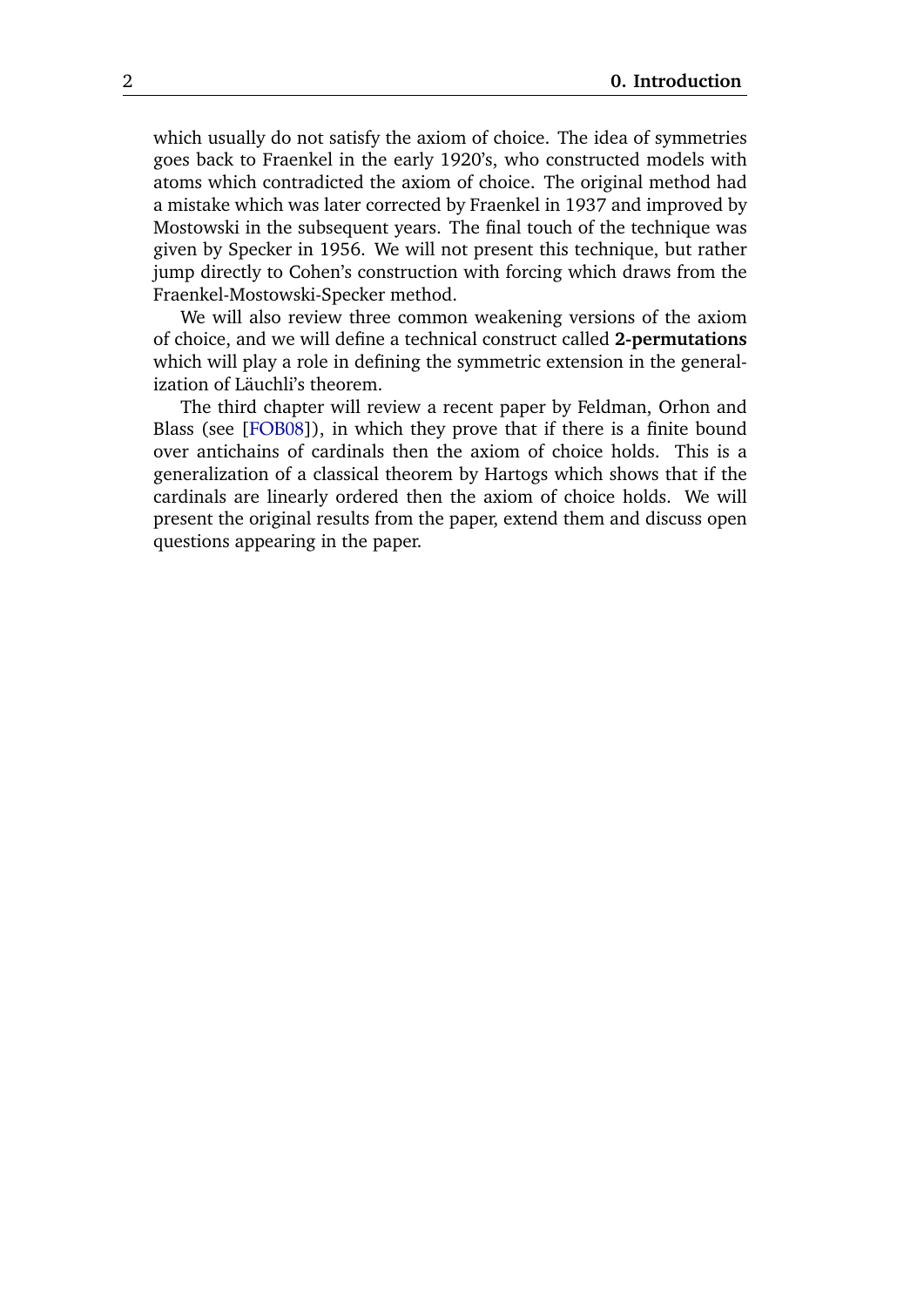### <span id="page-7-0"></span>Preliminaries

In this chapter we review the basics of symmetric extensions by forcing, as well as weak choice principles. We also introduce the notions of 2 permutations and affine ideals which will be used in [chapter 2.](#page-21-0)

Some notational conventions are given first. If A is a set we will denote by  $\mathcal{P}(A)$  its power set, and by |A| **the cardinal number** of A, which is defined to be the least ordinal in bijection with A if such ordinal exists and otherwise it is the set

 ${B \mid \exists f : A \rightarrow B \text{ a bitection } \land \text{rank}(B) \text{ is minimal}}$ .

If |A| is an infinite ordinal we say that |A| is an  $\aleph$  cardinal, or a wellordered cardinal, or we say that  $|A| \in$  **Ord** where **Ord** is the class of ordinals. If  $|A| \in \omega$  we say that A is finite.

The cardinal numbers are partially ordered by  $\leq$  where  $|A| \leq |B|$  is to say that there is a subset B' of B such that  $|A| = |B'|$ , in particular this means that there exists a bijection between  $A$  and  $B'$ , and an injection from A into B. We can consider another ordering,  $\leq^*$  defined by surjections, namely  $|A| \leq^* |B|$  if either  $A = \emptyset$  or there is a surjective function from B onto A.

These two orders are equal under the axiom of choice, however without it they may differ. Whereas  $\leq$  is always a partial order (anti-symmetry is guaranteed by the Cantor-Bernstein theorem which holds in **ZF**), the relation  $\leq^*$  need not be anti-symmetric (see [Proposition 3.13\)](#page-36-0).

We say that A is finite if  $|A| \in \omega$ , and that A is infinite otherwise. For an infinite set A we associate two particular well-ordered cardinals:

•  $\aleph(A)$ , the first ordinal not injectable into A, known as the **Hartogs number** of A,

$$
\aleph(A) = \min \left\{ \alpha \in \mathbf{Ord} \mid |\alpha| \nleq |A| \right\}.
$$

Equivalently we can define  $\aleph(A)$  as  $\sup \{ \alpha \in \text{Ord} \mid |\alpha| \leq |A| \},$ 

•  $\aleph^*(A)$ , the least ordinal which A cannot be mapped onto, defined as

$$
\aleph^*(A) = \min \{ \alpha \in \mathbf{Ord} \mid |\alpha| \nleq^* |A| \}.
$$

This is equivalent to  $\aleph^*(A) = \sup \{ \alpha \in \mathbf{Ord} \mid |\alpha| \leq^* |A| \}.$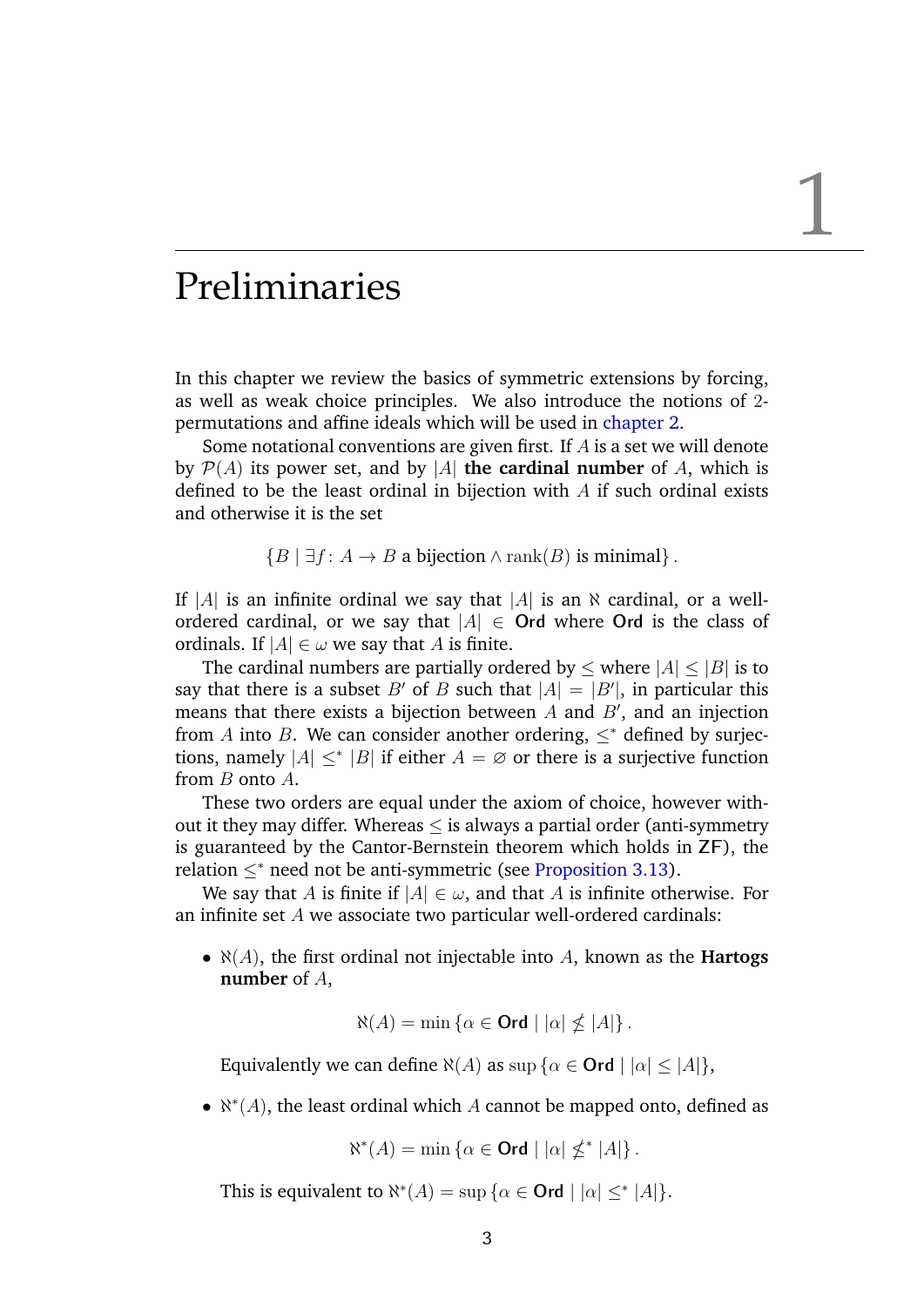If A is finite, we define  $\aleph(A) = \aleph^*(A) = \omega$ . It is always the case that  $\aleph(A) \leq \aleph^*(A)$ . If A is well-ordered then  $\aleph(A) = \aleph^*(A) = |A|^+$ . We will later see that the gap between the two can be made arbitrarily large in models without the axiom of choice. We also note that  $|A| < \aleph(A)$  if and only if A can be well-ordered.

We will use  $\kappa, \lambda, \mu$  to denote  $\aleph$  cardinals. The Greek letters  $\alpha, \beta, \gamma \ldots$ will always denote ordinals, and Gothic capital letters (e.g.  $\mathfrak{M}, \mathfrak{N}$ ) will denote models of **ZF**.

If  $\alpha$  is an ordinal and  $\kappa$  is an  $\aleph$  cardinal we will write  $\kappa^{+\alpha}$  to be the unique  $\aleph$  cardinal  $\lambda$  such that  $\alpha$  is the order type of  $\{\mu \in [\kappa, \lambda) \mid \mu \text{ is an } \aleph\}.$ 

We assume that the reader is familiar with forcing, including the basic theorems and the definitions. If  $\mathbb{P} = \langle P, \leq \rangle$  is a notion of forcing we will say that p is **stronger** than q if and only if  $p \leq q$ . We shall always assume that  $\mathbb P$  has a maximum (weakest) element and it will be denoted by  $1_{\mathbb P}$ , or 1 where  $\mathbb P$  is clear from context. For  $A \subset P$  we say that A is **dense below** p if for every  $q \leq p$  there is  $r \in A$  such that  $r \leq q$ . We say that A is dense if it is dense below  $1_{\mathbb{P}}$ .

Recall that a  $\mathbb P$ -name in  $\mathfrak M$  is a set which is a member of the class  $\mathfrak M^{\mathbb P},$ defined by induction in M:

- $\mathfrak{M}_{0}^{\mathbb{P}} = \varnothing;$
- $\mathfrak{M}^{\mathbb{P}}_{\alpha+1} = \mathcal{P}(P \times \mathfrak{M}^{\mathbb{P}}_{\alpha});$
- $\mathfrak{M}^{\mathbb{P}}_{\delta} = \bigcup_{\gamma < \delta} \mathfrak{M}^{\mathbb{P}}_{\gamma}$ , If  $\delta$  is a limit ordinal;
- $\bullet \ \mathfrak{M}^{\mathbb{P}}=\bigcup_{\alpha\in\mathsf{Ord}}\mathfrak{M}^{\mathbb{P}}_{\alpha}.$

We shall denote with  $\dot{x}$  a P-name, and we say a name  $\dot{x}$  has P-rank  $\alpha$ if  $\alpha$  is the least ordinal such that  $\dot x\in \mathfrak M^{\mathbb P}_\alpha.$  For  $x\in \mathfrak M$  we shall denote by  $\check x$ the canonical  $\mathbb P$ -name for  $x.$  For a set of  $\bar{\mathbb P}$ -names,  $\{\dot x_i\mid i\in I\}$  we define the canonical name of this set to be  $\{\dot{x}_i \mid i \in I\}$ <sup>•</sup> =  $\{\langle 1_{\mathbb{P}}, \dot{x}_i \rangle \mid i \in I\}$ , similarly  $\langle x, y \rangle^{\bullet}$  is the canonical name  $\{ \langle 1_{\mathbb{P}}, \{x \}^{\bullet} \rangle, \langle 1_{\mathbb{P}}, \{x, y \}^{\bullet} \rangle \}.$ 

Lastly, if G is a P-generic filter over  $\mathfrak{M}$ , and  $\dot{x}$  is a P-name we will denote by  $\dot{x}^G$  as the interpretation of the name  $\dot{x}$  by the filter  $G$ , as an element of  $\mathfrak{M}[G]$ .

#### <span id="page-8-0"></span>1.1 Symmetric Extensions by Forcing

Let M be a transitive model of **ZFC**, in this section it will always play the role of the ground model. Let  $\mathbb{P} = \langle P, \le \rangle$  be a notion of forcing, it is a basic theorem that in every generic extension of  $\mathfrak{M}$  the axiom of choice holds (see [[Jec03](#page-38-7), Theorem 14.24]). We will use automorphisms of  $\mathbb P$  to define an intermediate model between  $\mathfrak{M}$  and a generic extension  $\mathfrak{M}[G]$ , which will violate the axiom of choice. From here on,  $\mathbb P$  will always denote an arbitrary notion of forcing.

Recall that an automorphism of  $\mathbb P$  is a  $\leq$ -preserving bijection of  $P$  with itself. We denote the group of automorphisms of  $\mathbb P$  as  $\mathrm{Aut}(\mathbb P)$ . Given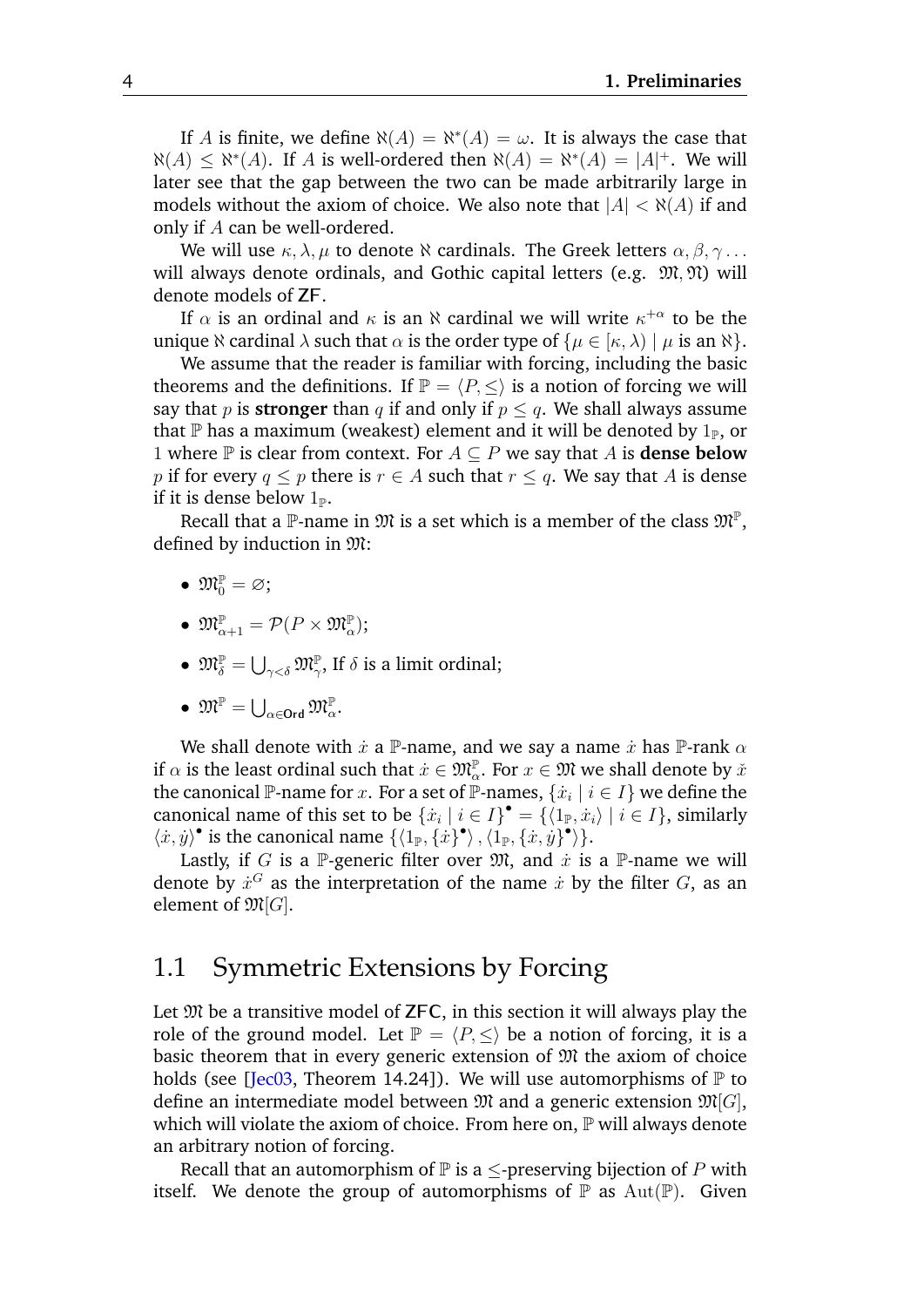$\pi \in \text{Aut}(\mathbb{P})$  we extend it to  $\mathfrak{M}^{\mathbb{P}}$  by induction:

$$
\pi \dot{x} = \{ \langle \pi p, \pi \dot{y} \rangle \mid \langle p, \dot{y} \rangle \in \dot{x} \}
$$

<span id="page-9-0"></span>**Proposition 1.1.** *For every*  $x \in \mathfrak{M}$  *and every*  $\pi \in \text{Aut}(\mathbb{P})$  *we have*  $\pi \check{x} = \check{x}$ *.* 

*Proof.* By induction on rank,

$$
\pi \check{x} = \{ \langle \pi 1, \pi \check{y} \rangle \mid y \in x \} = \{ \langle 1, \check{y} \rangle \mid y \in x \} = \check{x}.
$$

<span id="page-9-1"></span>**Proposition 1.2.** *For every*  $\pi \in \text{Aut}(\mathbb{P})$  and every  $\dot{x} \in \mathfrak{M}^{\mathbb{P}}, \text{ if } \dot{x} \in \mathfrak{M}^{\mathbb{P}}_{\alpha}$  then  $\pi \dot{x} \in \mathfrak{M}^{\mathbb{P}}_{\alpha}$ .

*Proof.* By induction on the  $\mathbb{P}$ -rank of  $\dot{x}$ .

 $\Box$ 

**Definition 1.1** (The Forcing Relation). Let  $\dot{a}, \dot{b} \in \mathfrak{M}^{\mathbb{P}}$  be two  $\mathbb{P}$ -names, and let  $p$  be a condition in  $\mathbb{P}$ .

•  $p \Vdash \dot{a} = \dot{b}$  if and only if For every  $\langle s, \dot{x} \rangle \in \dot{a}$  the following set is dense below p:

$$
\left\{ q \in P \mid q \leq s \to \exists \langle r, \dot{y} \rangle \in \dot{b} : (q \leq r \land q \Vdash \dot{x} = \dot{y}) \right\},\
$$

and for every  $\langle r, \dot{y} \rangle \in \dot{b}$  the following set is dense below p as well:

 ${q \in P \mid q \leq r \rightarrow \exists \langle s, \dot{x} \rangle \in \dot{a} : (q \leq s \land q \Vdash \dot{x} = \dot{y})}.$ 

•  $\mathbf{p} \Vdash \dot{\mathbf{a}} \in \dot{\mathbf{b}}$  if and only if the following set is dense below  $p$ :

$$
\left\{q \in P \mid \exists \langle r, y \rangle \in \dot{b} : q \leq r \land q \Vdash \dot{a} = \dot{y}\right\}.
$$

Of course the above hides an induction on the maximal P-rank of the names  $\dot{a}, \dot{b}$ . We now extend this to general formulas by induction on the complexity of the formula. If  $\varphi(u)$ ,  $\psi(u)$  are formulas in the language of forcing then

- $p \Vdash \varphi \land \psi$  if and only if  $p \Vdash \varphi$  and  $p \Vdash \psi$ .
- $p \Vdash \neg \varphi$  if and only if there is no  $q \leq p$  such that  $q \Vdash \varphi$ .
- $p \Vdash \exists x \varphi(u)$  if and only if the following set is dense below p:

$$
\left\{q\leq p\bigm|\exists\dot x\in\mathfrak M^\mathbb{P}:q\Vdash\varphi(\dot x)\right\}.
$$

An interesting remark regarding the definition of  $p \Vdash \exists x \varphi$ , is that there is a very useful lemma (often called The Fullness Lemma, see [[Jec03](#page-38-7), Lemma 14.19]) asserting that  $p \Vdash \exists x \varphi(u)$  if and only if there exists a **P-name**  $\dot{x}$  such that  $p \Vdash \varphi(\dot{x})$ . This lemma is in fact equivalent to AC (see [[Mil11](#page-38-8)]).

**Lemma 1.3 (The Symmetry Lemma).** *Suppose*  $p \in \mathbb{P}$ ,  $\pi \in \text{Aut}(\mathbb{P})$ ,  $\dot{x}$  *a* P-name and  $\varphi(x)$  *is a formula. Then*  $p \Vdash \varphi(x)$  *if and only if*  $\pi p \Vdash \varphi(\pi \dot{x})$ *.*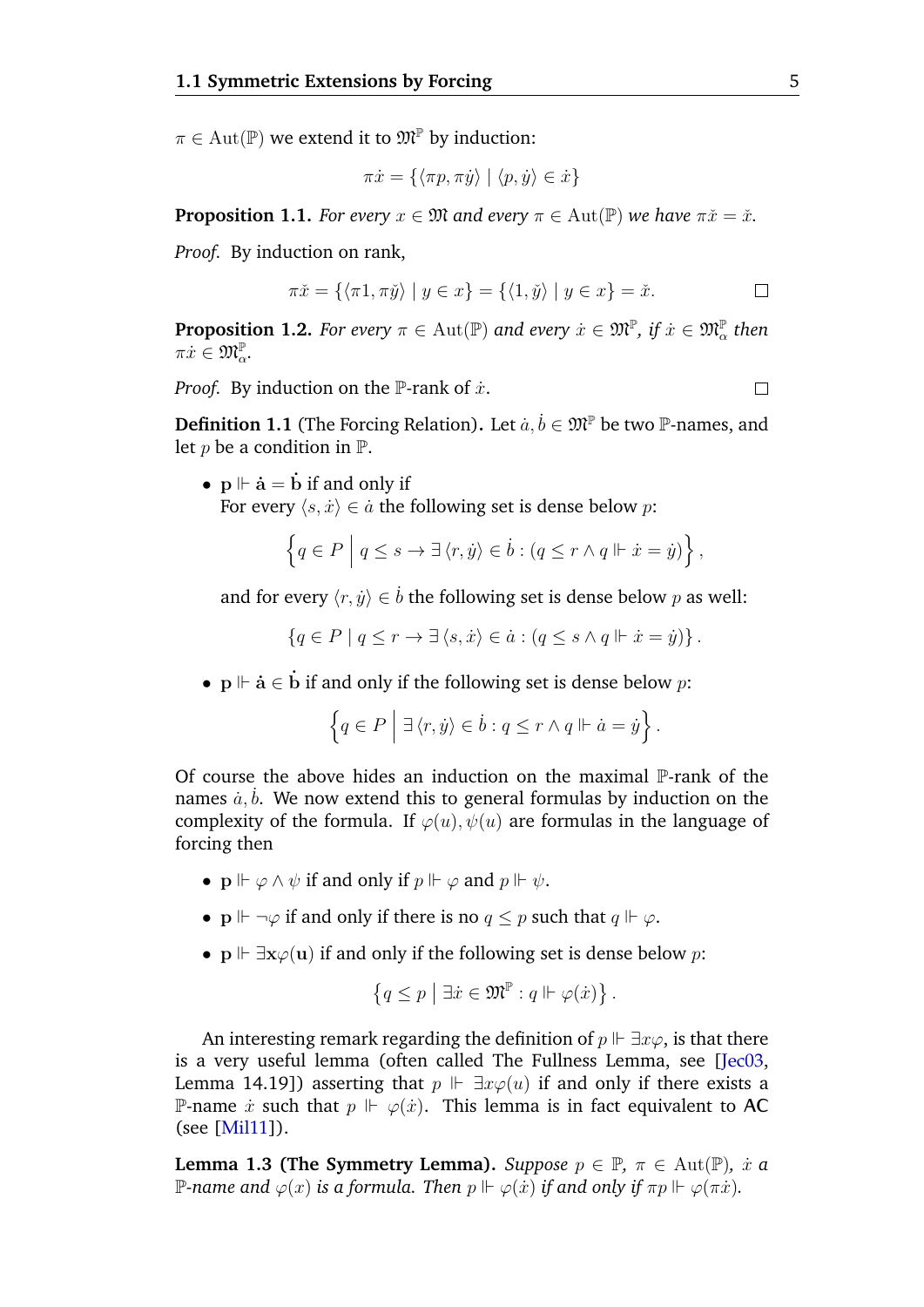*Proof.* We prove this by induction on the complexity of  $\varphi$  and the P-rank of  $\dot{a}, \dot{b}$ . Suppose that p is a condition,  $\dot{a}, \dot{b}$  are names and  $\pi \in \text{Aut}(\mathbb{P})$ 

$$
p \Vdash \dot{a} \in \dot{b}
$$
\n
$$
\iff \left\{ q \in P \mid \exists \langle r, \dot{y} \rangle \in \dot{b} : q \le r \land q \Vdash \dot{a} = \dot{y} \right\}
$$
\nis dense below  $p$ 

\n
$$
\iff \left\{ \pi q \in P \mid \exists \langle r, \dot{y} \rangle \in \dot{b} : q \le r \land q \Vdash \dot{a} = \dot{y} \right\}
$$
\nis dense below  $\pi p$ 

\n
$$
\iff \left\{ \pi q \in P \mid \exists \langle \pi r, \pi \dot{y} \rangle \in \pi \dot{b} : \pi q \le \pi r \land \pi q \Vdash \pi \dot{a} = \pi \dot{y} \right\}
$$
\nis dense below  $\pi p$ 

\n
$$
\iff \left\{ q \in P \mid \exists \langle r, \dot{y} \rangle \in \pi \dot{b} : q \le r \land q \Vdash \pi \dot{a} = \dot{y} \right\}
$$
\nis dense below  $\pi p$ 

\n
$$
\iff \pi p \Vdash \pi \dot{a} \in \pi \dot{b}.
$$

For more complicated formulas, as well as for  $p \Vdash \dot{a} = b$ , the argument is similar.  $\Box$ 

**Definition 1.2.** Let  $\mathscr G$  be a group. We say that a non-empty  $\mathcal F \subset \mathcal P(\mathscr G)$  is a **normal filter of subgroups** if the following holds:

- If  $H \in \mathcal{F}$  then H is a non-trivial subgroup of  $\mathcal{G}$ .
- If H, K are subgroups of  $\mathscr G$  and  $H \in \mathcal F$  and  $H \leq K$  then  $K \in \mathcal F$ .
- If  $H, K \in \mathcal{F}$  then  $H \cap K \in \mathcal{F}$ .
- For every  $\pi \in \mathscr{G}$  and every  $H \in \mathcal{F}$ ,  $\pi^{-1}H\pi \in \mathcal{F}$ .

Suppose that  $\mathscr G$  is a group of permutations of a collection A, and  $B \subset$ A is a subcollection. We define two subgroups of  $\mathscr{G}$ : the **stabilizer of** B, sym<sub>g</sub>(B) = { $\pi \in \mathcal{G}$  |  $\pi''B = B$ }; and the **pointwise stabilizer of** B,  $f(x,g(B)) = {\pi \in \mathscr{G} \mid \forall b \in B : \pi(b) = b}.$  If  $\mathscr{G}$  is clear from context we omit it and write  $sym(B)$  and  $fix(B)$ .

If  $\mathscr G$  acts on  $\mathbb P$  we extend the above definitions to  $\mathbb P$ -names in a slightly different manner. For a name  $\dot{x}$ :

- $\text{sym}_{\mathscr{G}}(\dot{x}) = \{\pi \in \mathscr{G} \mid \pi(\dot{x}) = \dot{x}\},\text{and}$
- fix $g(\dot{x}) = {\pi \in \text{sym}_{\mathscr{G}}(\dot{x}) \mid \forall \langle p, \dot{a} \rangle \in \dot{x} : \pi(\dot{a}) = \dot{a}}.$

We will never use the first meanings when applying sym or fix to  $\mathbb{P}$ -names, only on rare occasions fix will be used for names, and never sym will be used for arbitrary sets.

**Definition 1.3.** Let  $\mathscr{G} \in \mathfrak{M}$  be a group of permutations of  $\mathbb{P}$  and  $\mathcal{F}$  a normal filter of subgroups of  $\mathscr G$ . Let  $\dot x$  be a P-name, we say that  $\dot x$  is  $\mathcal{F}$ **-symmetric** if  $\text{sym}_{\mathscr{G}}(\dot{x}) \in \mathcal{F}$ .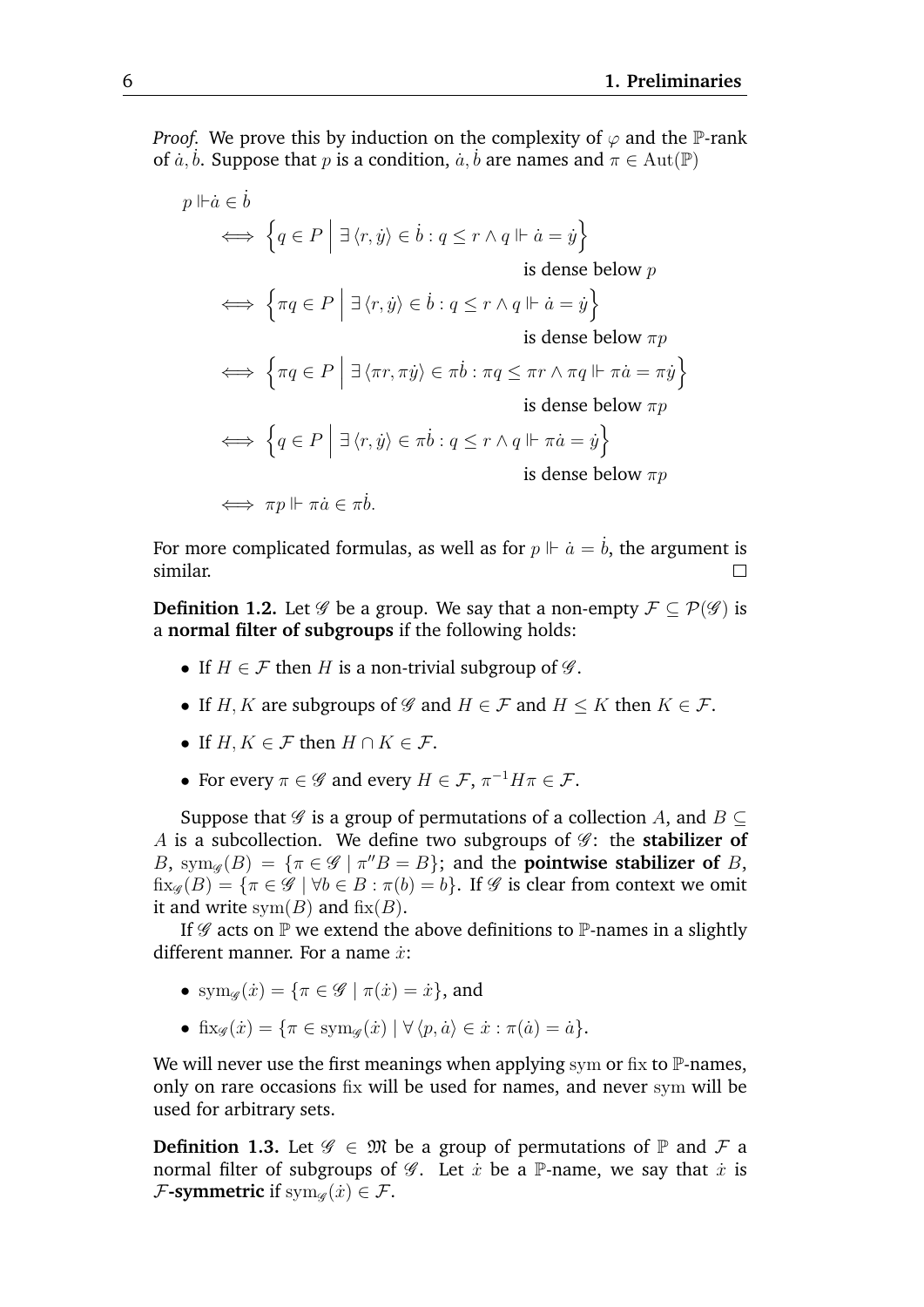We define by induction the class of **hereditarily** F**-symmetric names**, denoted by  $\mathsf{HS}_{\mathcal{F}}$ :

 $\dot{x} \in \mathsf{HS}_{\mathcal{F}} \iff \{\dot{y} \mid \exists p : \langle p, \dot{y} \rangle \in \dot{x}\} \subseteq \mathsf{HS}_{\mathcal{F}} \land \dot{x}$  is  $\mathcal{F}$ -symmetric.

As usual if  $\mathscr G$  and  $\mathcal F$  are clear from context we omit them completely.

<span id="page-11-0"></span>**Proposition 1.4.** *If*  $\dot{x} \in \mathsf{HS}_{\mathcal{F}}$  *and*  $\pi \in \mathcal{G}$  *then*  $\pi \dot{x} \in \mathsf{HS}_{\mathcal{F}}$ *.* 

*Proof.* We will prove this by induction on the  $\mathbb{P}$ -rank of  $\dot{x}$ , but first we will show that  $\text{sym}(\pi \dot{x}) = \pi^{-1} \text{sym}(\dot{x})\pi$ :

$$
\sigma \in \text{sym}(\pi \dot{x}) \iff \sigma(\pi \dot{x}) = \pi \dot{x} \iff (\sigma \pi) \dot{x} = \pi \dot{x}
$$

$$
\iff \pi^{-1} \sigma \pi \dot{x} = \dot{x} \iff \sigma \in \pi^{-1} \text{sym}(\dot{x})\pi.
$$

Since F is a normal filter we have that if  $sym(\dot{x}) \in \mathcal{F}$  then  $sym(\pi\dot{x}) \in \mathcal{F}$ for every  $\pi \in \mathscr{G}$ . The inductive argument is as usual. Therefore the proposition holds.  $\Box$ 

**Theorem 1.5.** *Let*  $\mathscr{G} \in \mathfrak{M}$  *be a group of automorphisms of*  $\mathbb{P}$ *, and*  $\mathcal{F} \in \mathfrak{M}$ *a normal filter of subgroups. Let G be a*  $\mathbb{P}$ -generic filter over  $\mathfrak{M}$ , and  $\mathsf{HS}_{\mathcal{F}}$ *the class of hereditarily* F*-symmetric names. We define the interpretation of*  $\mathsf{HS}_{\mathcal{F}}$  *by G to be the class*  $N = (\mathsf{HS}_{\mathcal{F}})^G = \{x^G \mid x \in \mathsf{HS}_{\mathcal{F}}\}$  and  $\mathfrak{N} = \langle N, \in \rangle$ , *then*  $\mathfrak{M} \subset \mathfrak{N} \subset \mathfrak{M}[G]$  *and*  $\mathfrak{N}$  *is a transitive model of* **ZF***.* 

Before the proof we must remark that the requirement that  $\mathscr{G}, \mathcal{F}$  are in the ground model is somewhat essential, otherwise we might be able to code generic sets via automorphisms in the generic extension and the names from the ground model will not suffice to construct N.

*Proof.* We will omit  $\mathscr G$  and  $\mathcal F$  from the notation, as we only have one group of automorphisms and one filter. From [Proposition 1.1](#page-9-0) we have that for every  $x \in \mathfrak{M}$ , sym $(\check{x}) = \mathscr{G} \in \mathcal{F}$  therefore  $\mathfrak{M} \subset \mathsf{H}\mathsf{S}$  and so  $\mathfrak{M} \subset \mathfrak{N}$ , it is also clear that  $\mathfrak{N} \subseteq \mathfrak{M}[G]$ .

The transitivity of  $\mathfrak N$  is immediate: if  $y \in x \in \mathfrak N$  then there is a name *y* and some *p* ∈ *G* such that  $\langle p, \hat{y} \rangle$  ∈ *x*<sup>*i*</sup>, where *x*<sup>*i*</sup> ∈ **HS**. Therefore by the definition of **HS** we have that  $\dot{y} \in$  **HS** as so  $y \in \mathfrak{N}$  as wanted.

To show that  $\mathfrak{N}$  is a model of **ZF** we will show that it is almost-universal and closed under Gödel operations (see [[Jec03](#page-38-7), Theorem 13.9]). Recall that  $\mathfrak{N}$  is almost-universal if for every  $x \in \mathfrak{M}[G]$  if  $x \subset N$  then there is  $Y \in N$  such that  $x \subseteq Y$ .

To see almost universality holds we will simply show that the set  $Y_\alpha =$  $\{x^G \mid x \in \mathsf{HS} \cap \mathfrak{M}_{\alpha}^{\mathbb{P}}\} \in \mathfrak{N}$  for all  $\alpha$ , then if  $x \subseteq \mathfrak{N}$  then  $x \subseteq Y_{\alpha}$  for some  $\alpha$ . Consider the name

$$
\dot{Y}_{\alpha} = \left\{ \dot{x} \mid \dot{x} \in \mathsf{HS} \cap \mathfrak{M}_{\alpha}^{\mathbb{P}} \right\}^{\bullet}.
$$

Using [Proposition 1.2](#page-9-1) and [Proposition 1.4](#page-11-0) we have that indeed  $\text{sym}(\dot{Y}_\alpha) =$  $\mathscr{G}$ , and  $\dot{Y_{\alpha}} \subseteq P \times \textsf{HS}$ . It is clear that  $\dot{Y_{\alpha}}^G = Y_{\alpha}$ , and therefore  $\mathfrak{N}$  is almost universal.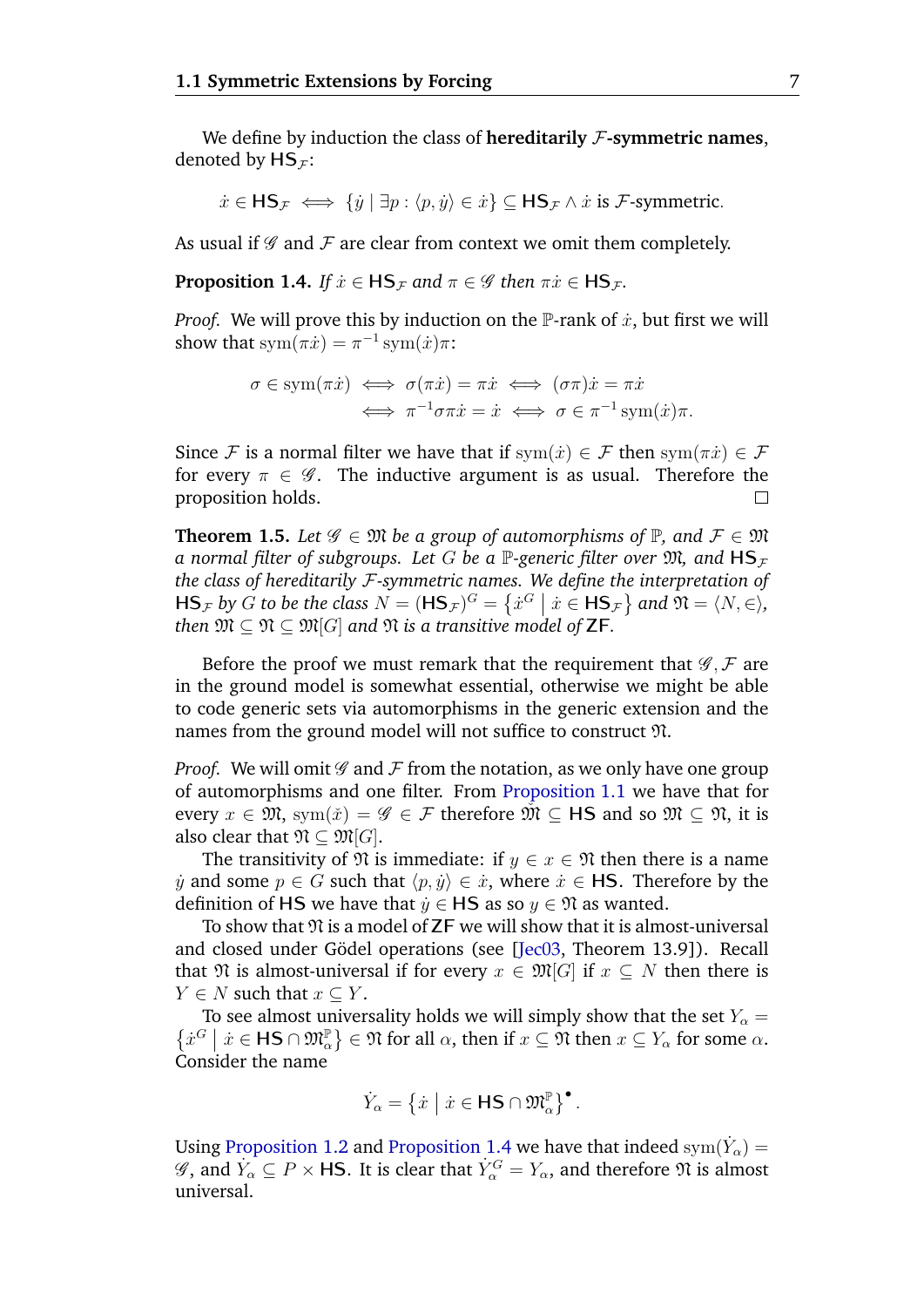We recall the Gödel operations:

$$
G_1(X, Y) = \{X, Y\}
$$
  
\n
$$
G_2(X, Y) = X \times Y
$$
  
\n
$$
G_3(X, Y) = \{(u, v) \in X \times Y \mid u \in v\}
$$
  
\n
$$
G_4(X, Y) = X \setminus Y
$$
  
\n
$$
G_5(X, Y) = X \cap Y
$$
  
\n
$$
G_6(X) = \bigcup X
$$
  
\n
$$
G_7(X) = \text{dom}(X)
$$
  
\n
$$
G_8(X) = \{(u, v) \mid \langle v, u \rangle \in X\}
$$
  
\n
$$
G_9(X) = \{(u, v, w) \mid \langle u, w, v \rangle \in X\}
$$
  
\n
$$
G_{10}(X) = \{(u, v, w) \mid \langle v, w, u \rangle \in X\}
$$

We observe that if  $\dot{x}, \dot{y} \in \mathsf{HS}$  then  $\{\dot{x}, \dot{y}\}^{\bullet} \in \mathsf{HS}$ , so  $\mathfrak N$  is closed under  $G_1(X, Y)$ ; in turn this implies that  $\langle x, y \rangle^{\bullet} \in \mathsf{HS}$  as well, so for  $G_2$  we can see that the following name is hereditarily symmetric, whose stabilizer contains sym $(\dot{x}) \cap \text{sym}(\dot{y})$ :

$$
\{\langle 1, \langle \dot{u}, \dot{v} \rangle^{\bullet} \rangle \mid \exists p, q \in \mathbb{P} : \langle p, \dot{u} \rangle \in \dot{x} \land \langle q, \dot{v} \rangle \in \dot{y}\}.
$$

We define similar names for the operations  $G_3, G_4, G_5, G_7, G_8, G_9, G_{10}$ . We only need to verify that  $\mathfrak N$  is closed under  $G_6$ , that is to say,  $\mathfrak N$  satisfies the axiom of union.

Suppose that  $\dot{x} \in \mathsf{HS}$ , we define the name

$$
\dot{Y} = \{ \langle r, \dot{u} \rangle \mid \exists p, q \in \mathbb{P} \exists \dot{y} : \langle p, \dot{y} \rangle \in \dot{x} \land \langle q, \dot{u} \rangle \in \dot{y} \land r \leq p, q \}.
$$

It is immediate that  $\dot{Y} \subseteq P \times \textsf{HS}$ , and if  $\pi \in \text{sym}(\dot{x})$  then  $\pi \dot{Y} = \dot{Y}$ , so  $\mathrm{sym}(\dot x)\leq \mathrm{sym}(\dot Y)$ , and so  $\dot Y\in \textsf{HS}.$  To see that  $\dot Y^G=\bigcup\dot x^G,$  we see that  $\dot{u}^G \in \dot{Y}^G$  if and only if for some  $r \in G$  we have  $\langle r, \dot{u} \rangle \in \dot{Y}$  if and only if there is some  $p, q \in P$  and  $\dot{y} \in \textbf{HS}$  such that  $r \leq p, q, \langle p, \dot{y} \rangle \in \dot{x}$  and  $\langle q, \dot{u} \rangle \in \dot{y}$ . Since G is a filter we have that  $p, q \in G$  as well, therefore  $\dot{u}^G \in \dot{y}^G \in \dot{x}^G$ .  $\Box$ 

**Lemma 1.6.** *Suppose that*  $\mathfrak{N}$  *is a symmetric extension of*  $\mathfrak{M}$ *, and*  $A \in \mathfrak{N}$ *, such that*  $A \in \mathsf{HS}$  *is a name of* A and  $fix(A) \in \mathcal{F}$ , then A can be well-ordered *in* N*.*

*Proof.* In  $\mathfrak{M}$  let  $\langle \dot{a}_{\alpha} | \alpha \langle \kappa \rangle$  be an injective enumeration of all  $\dot{a}$  such that  $\langle p, a \rangle \in \dot{A}$  for some  $p \in \mathbb{P}$ . We define the following name

$$
\dot{f} = \{ \langle \check{\alpha}, \dot{a}_{\alpha} \rangle^{\bullet} \mid \alpha < \kappa \}^{\bullet}
$$

First we claim that  $\dot{f}$  is symmetric. Suppose that  $\pi \in$  fix( $\dot{A}$ ) then  $\pi \langle \check{\alpha}, \dot{a}_{\alpha} \rangle^{\bullet} = \langle \check{\alpha}, \dot{a}_{\alpha} \rangle^{\bullet}$ , and therefore  $\pi \in \operatorname{fix}(\check{f})$ . We also have that  $\check{f} \subseteq$  $P \times$  **HS**, and therefore  $\dot{f} \in$  **HS** as well.

We see that  $f = \dot{f}^G$  is a function whose domain is  $\kappa$ , and the range of f contains A, therefore A can be well-ordered in  $\mathfrak N$  as wanted.  $\Box$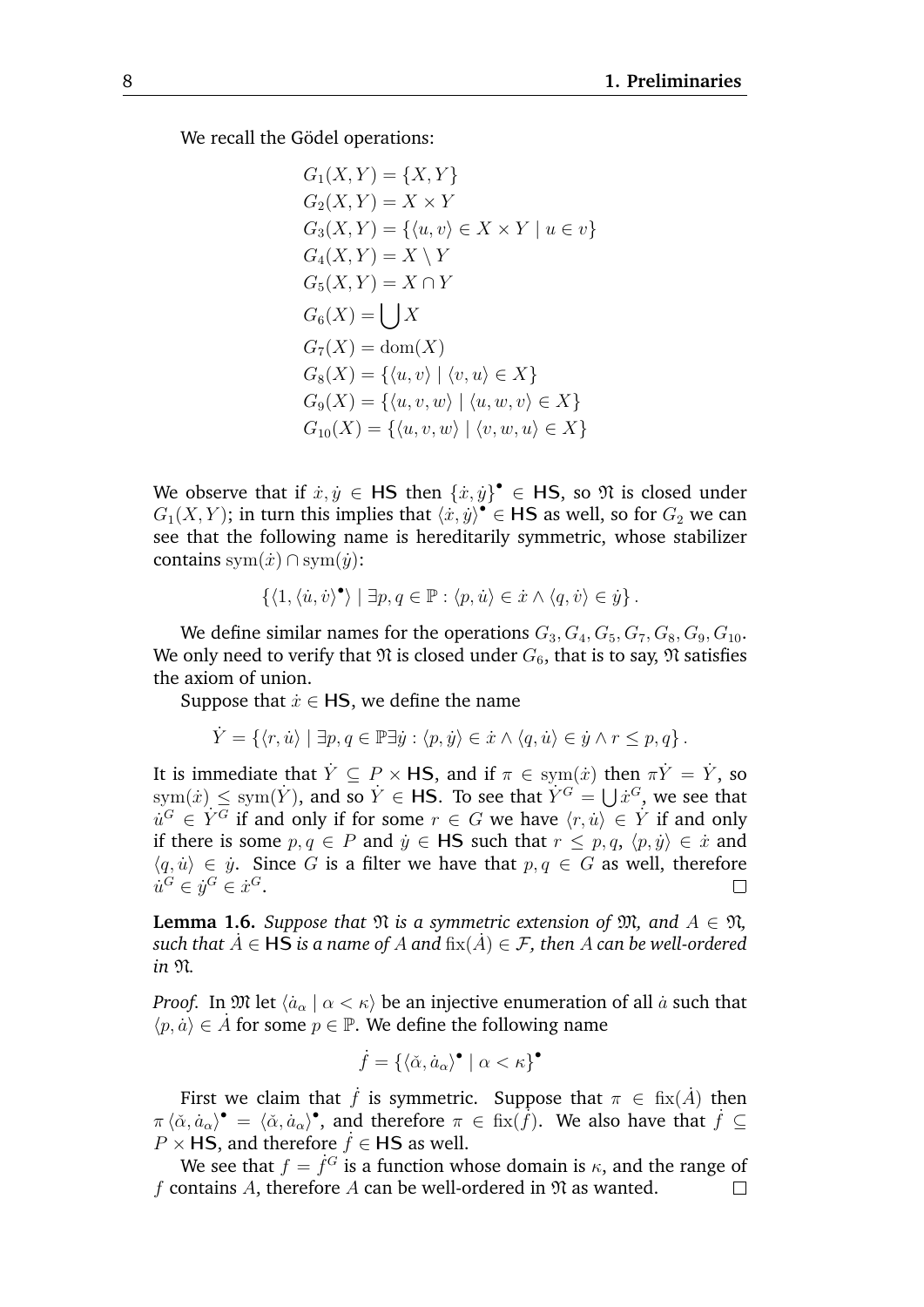#### <span id="page-13-0"></span>1.2 An Example of a Symmetric Extension

Let  $\mathfrak{M}$  be a transitive model of **ZFC**, and let  $\lambda \leq \kappa$  be two regular cardinals. We will construct a symmetric extension of  $\mathfrak M$  in which there exists a set  $X$  such that:

- 1.  $\aleph(X) < \lambda$ , and
- 2.  $\kappa \leq \aleph^*(X)$ .

We improve a result by Monro [[Mon75](#page-38-9)] which assumed that  $\mathfrak{M} \models V = L$ and  $\lambda = \omega$ .

Let  $\mathbb{P} = \langle P, \le \rangle$  be the following notion of forcing:  $p \in P$  is a function from  $\kappa \times \kappa$  into 2, such that  $|\text{dom}(p)| < \kappa$ , and  $p \leq q$  if and only if  $q \subseteq p$ . Note that by the regularity of  $\kappa$  this forcing is  $\kappa$ -closed, and therefore it collapses no cardinals below  $\kappa^+$ .

It is not hard to see that if G is P-generic over  $\mathfrak{M}$  then in  $\mathfrak{M}[G]$  we adjoined  $\kappa$  new subsets of  $\kappa$ ,

$$
x_{\alpha} = \left\{ \beta < \kappa \mid \bigcup G(\alpha, \beta) = 1 \right\}.
$$

Let  $\dot{x}_{\alpha} = \{ \langle p, \check{\beta} \rangle \mid p(\alpha, \beta) = 1 \}$  be the canonical name of  $x_{\alpha}$ . For the set  $X = \{x_\alpha \mid \alpha < \kappa\}$  we give the canonical name  $\dot{X} = \{\dot{x}_\alpha \mid \alpha < \kappa\}^\bullet$ . We remark that  $1 \Vdash \dot{x}_\alpha \neq \dot{x}_\beta$  for  $\alpha \neq \beta$ , by a simple genericity argument.

Let  $S(\kappa)$  denote the group of permutations of  $\kappa$ . For  $\pi \in S(\kappa)$  we define its action on  $\mathbb P$  as follows:

$$
\pi p = \{ \langle \pi \alpha, \beta, \varepsilon \rangle \mid p(\alpha, \beta) = \varepsilon \}.
$$

We check how  $\pi$  acts on the  $\dot{x}_{\alpha}$ :

$$
\pi \dot{x}_{\alpha} = \{ \langle \pi p, \check{\beta} \rangle \mid p(\alpha, \beta) = 1 \} = \{ \langle p, \check{\beta} \rangle \mid p(\pi \alpha, \beta) = 1 \} = \dot{x}_{\pi \alpha}.
$$

Therefore  $\dot{x}_\alpha$  is fixed whenever  $\pi \in \mathrm{fix}_{S(\kappa)}(\{\alpha\})$ , and  $\pi \dot{X} = \dot{X}$  for every  $\pi \in S(\kappa)$ .

Consider now the filter generated by the ideal  $[\kappa]^{< \lambda}$ , namely

$$
\mathcal{F} = \left\{ H \le S(\kappa) \mid \exists E \in [\kappa]^{<\lambda} : \text{fix}(E) \le H \right\}.
$$

We observe that  $\kappa$  |  $\langle \cdot \rangle$  is  $\lambda$ -closed and therefore  $\mathcal F$  is  $\lambda$ -closed as well.

Let  $\mathfrak{N} = (\mathsf{HS}_{\mathcal{F}})^G$ . The above shows that  $\dot{x}_\alpha$  and  $\dot{X}$  all in  $\mathsf{HS}_{\mathcal{F}}$ , so  $x_\alpha$ is in  $\mathfrak N$  as well as X. We will show that in  $\mathfrak N$  it is true that  $\kappa \leq X$  and  $\lambda \nleq X$ , these two imply that  $\mathfrak{N} \not\models AC$ , since in **ZFC** if  $\lambda \leq \kappa \leq^* X$  then we have that  $\lambda \leq X$ .

In the next section we see prove that in fact  $\lambda = \aleph(X)$  in  $\mathfrak{N}$ , it will be an immediate consequence of [Lemma 1.9.](#page-16-0)

To see that  $\lambda \nleq X$ , suppose that  $\dot{f}$  was a hereditarily symmetric name for an injective function from  $\lambda$  into X, and let  $E \in [\kappa]^{<\lambda}$  such that whenever  $\pi \in S(\kappa)$  and  $\pi|_E = \text{id}_E$  we have  $\pi f = f$ .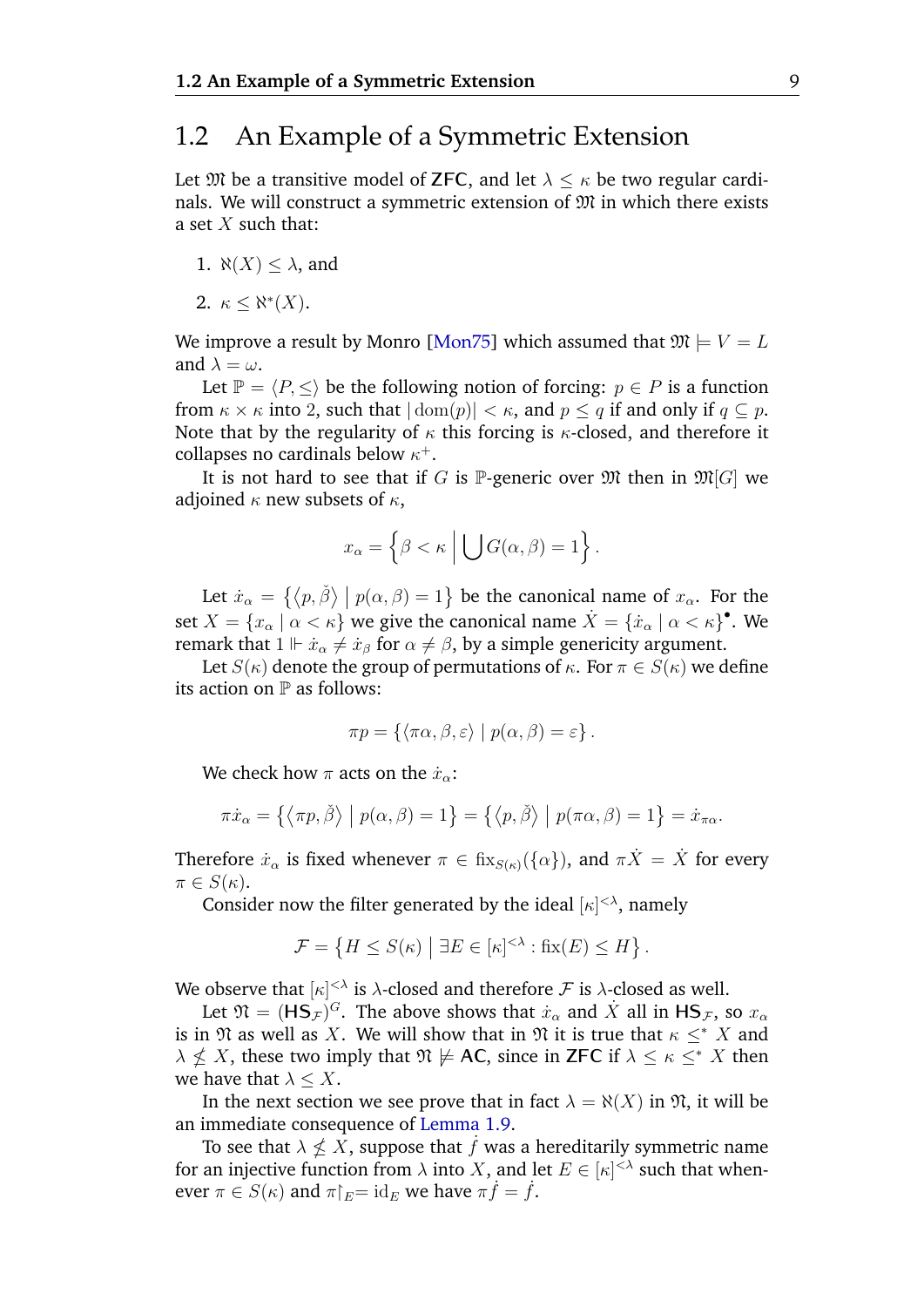Suppose that  $p \Vdash \dot{f} : \check{\lambda} \to \dot{X}$  is injective, let  $q \leq p$  be an extension such that for some  $\alpha \notin E$  we have that  $q \Vdash \dot{f}(\check{\gamma}) = \dot{x}_\alpha$ , for some  $\gamma < \lambda$ . Take  $\beta \notin E$  such that there is no  $\tau < \kappa$  for which  $\langle \beta, \tau \rangle \in \text{dom}(q)$ , we can find such  $\beta$  since  $|\text{dom}(q)| < \kappa$ . Let  $\pi$  be the permutation such that  $\pi(\alpha) = \beta$ and  $\pi(\beta) = \alpha$ , and  $\pi(\tau) = \tau$  otherwise. It is clear that  $\pi \in$  fix(E) and therefore  $\pi f = f$ .

To see that  $\pi q$  is compatible with q, note that  $\langle \delta, \tau \rangle \in \text{dom}(q) \cap \text{dom}(\pi q)$ then  $\delta \notin {\alpha, \beta}$  and therefore  $\pi q(\delta, \tau) = q(\delta, \tau)$ . On the other hand  $\pi q \Vdash$  $f(\check{\gamma}) = \dot{x}_{\beta}$ . Take  $r \leq q$ ,  $\pi q$ ; then  $r \Vdash \dot{x}_{\alpha} = f(\check{\gamma}) = \dot{x}_{\beta} \wedge \dot{x}_{\alpha} \neq \dot{x}_{\beta}$ , which is a contradiction.

On the other hand, we will construct in  $\mathfrak{N}$  a function from X onto  $\kappa$ defined as follows:

$$
f(x) = \min \{ \beta < \kappa \mid \beta \notin x \} \, .
$$

This function is definable in  $\mathfrak{N}$ , and it is well-defined since  $x \neq \kappa$  for all  $x \in X$ . Genericity implies that f is surjective, since for every  $\beta < \kappa$  if  $p \in P$ , letting  $\alpha < \kappa$  be such that for all  $\langle \gamma, \delta \rangle \in \text{dom}(p)$  we have  $\gamma \neq \alpha$ , we can extend p to  $q = p \cup \{\langle \alpha, \gamma, 1 \rangle \mid \gamma < \beta\} \cup \{\langle \alpha, \beta, 0 \rangle\}.$ 

We remark that if  $\kappa^+$  was not collapsed (e.g.  $\kappa^{<\kappa} = \kappa$ ) then it is clear that there is no function from X onto  $\kappa^+$  in  $\mathfrak{M}[G]$  and therefore there is no such function in  $\mathfrak{N}$ , and so  $\aleph^*(X) = \kappa^+$ .

#### <span id="page-14-0"></span>1.3 Choice Principles

We say that a sentence in the language of set theory  $\varphi$  is a **choice principle** if it is provable from **ZFC**, but not from **ZF**[1](#page-14-1) . There is a plethora of choice principles in different areas of mathematics, but we will focus our interest on three particular families of choice principles defined below.

**Definition 1.4.** Let  $\kappa$  be an  $\aleph$  cardinal. We define the following axioms:

- **DC**<sub>κ</sub> For every binary relation R, if X is such set that for every  $\alpha < \kappa$ and every  $\alpha$ -sequence in X ( $f: \alpha \to X$ ), there is some  $x \in X$ such that  $fRx$ , then there is a  $\kappa$ -sequence f in X, such that for all  $\alpha < \kappa$ ,  $(f \restriction \alpha) R f(\alpha)$ .
- $AC_{\kappa}$  Every family of  $\kappa$  many non-empty set has a choice function.
- $W_{\kappa}$  Every infinite set is either well-ordered or has a subset of size  $\kappa$ .

It is clear that  $AC_{\kappa}$  is simply a restriction of AC to families of size  $\kappa$ , and  $W_{\kappa}$  is the restriction of the well-ordering principle to sets of size  $\kappa$ . However it is not clear where  $DC_{\kappa}$  is coming from. The best way to understand it is to think of it as a restricted version of Hausdorff's maximality principle, to maximal chains of length  $\kappa$ . However an equivalent formulation of  $DC_{\kappa}$  which may be a bit clearer is actually the restriction of Zorn's lemma to chains of length  $\kappa$  (see [[HR98](#page-38-10), Forms 87, 87(A)]):

<span id="page-14-1"></span><sup>1</sup>This is not a canonical definition, see <http://mathoverflow.net/questions/104016> for a related discussion.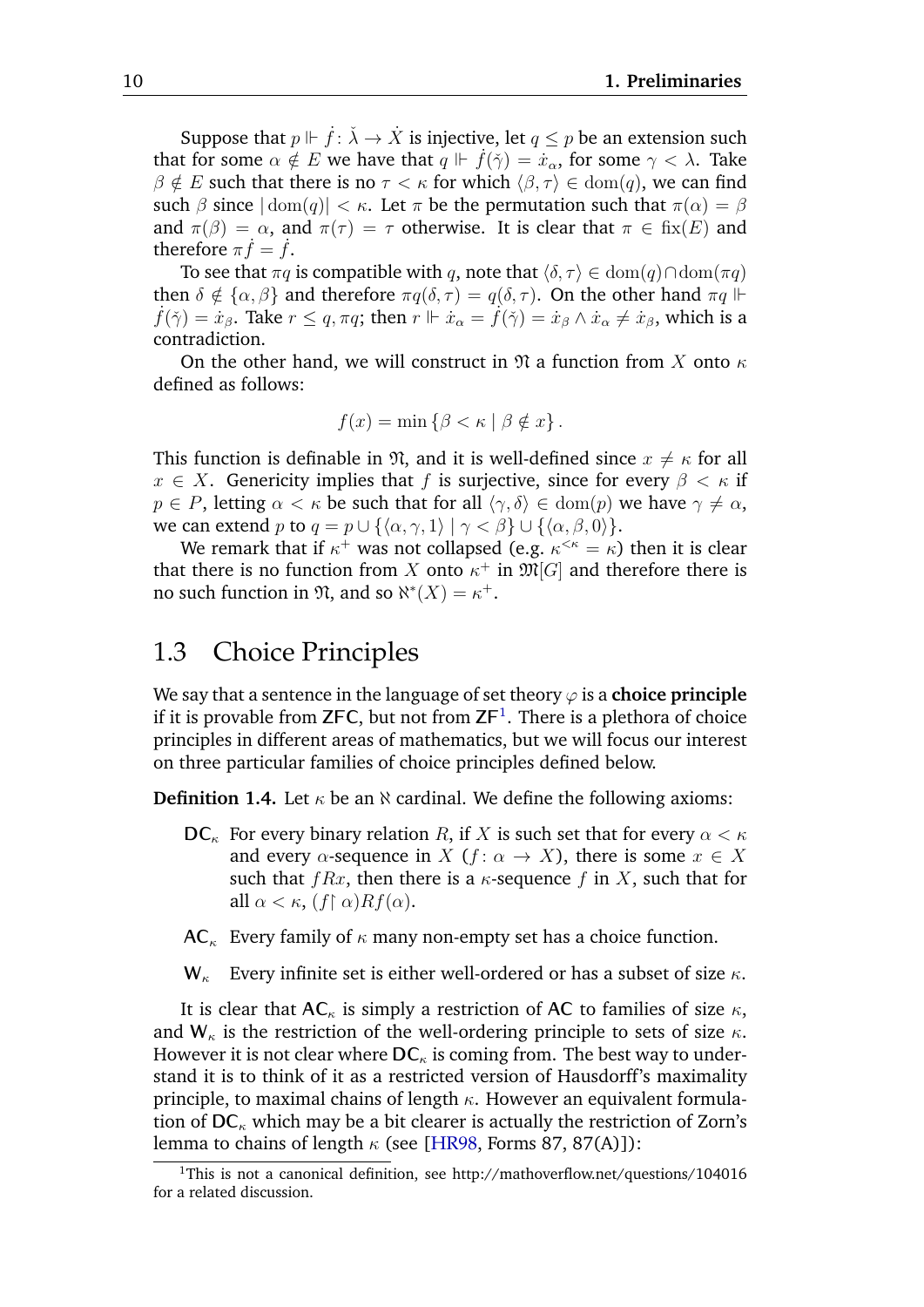**Theorem 1.7.**  $DC_{\kappa}$  *is equivalent to the assertion that for every partially ordered set*  $\langle P, \leq \rangle$  *in which every well-ordered chain is of order-type*  $\langle \kappa \rangle$  *and has an upper bound, then* P *has a maximal element.*

See [[Wol83](#page-39-0)] for the proof.

We abbreviate by  $DC_{< \kappa}$  the statement ( $\forall \lambda < \kappa$ )  $DC_{\lambda}$ . Similarly for  $W_{< \kappa}$ and  $AC_{\leq\kappa}$ . We will give the proof of the following theorem describing the implications between the above principles, as it appears in [[Jec73](#page-38-5), Theorem 8.1], the following theorem and proof are due to Lévy (see  $[Lév64]$ ).

<span id="page-15-0"></span>**Theorem 1.8.** Let  $\kappa$  be an  $\aleph$  cardinal, the following implications hold in **ZF**:

- (a) *If*  $\lambda < \kappa$  *then*  $\mathbf{DC}_{\kappa}$  *implies*  $\mathbf{DC}_{\lambda}$ ,  $\mathbf{W}_{\kappa}$  *implies*  $\mathbf{W}_{\lambda}$ *, and*  $\mathbf{AC}_{\kappa}$  *implies*  $\mathbf{AC}_{\lambda}$ *.*
- (b)  $DC_{\kappa}$  *implies both*  $W_{\kappa}$  *and*  $AC_{\kappa}$ *.*
- (c)  $(\forall \kappa) \mathsf{DC}_{\kappa}$  *and*  $(\forall \kappa) \mathsf{W}_{\kappa}$  *both imply* AC.
- (d) *If*  $\kappa$  *singular then*  $DC_{\leq \kappa}$  *implies*  $DC_{\kappa}$ *, and*  $AC_{\leq \kappa}$  *implies*  $AC_{\kappa}$ *.*
- (e) If  $\kappa$  is a limit cardinal then  $W_{\leq \kappa}$  and  $AC_{cf(\kappa)}$  imply  $W_{\kappa}$ , in particular  $AC_{\aleph_0}$  implies  $W_{\aleph_0}$ .
- *Proof.* (a) It is clear that  $W_k$  implies  $W_\lambda$ , and  $AC_k$  implies  $AC_\lambda$ . To see that  $DC_{\kappa}$  implies  $DC_{\lambda}$ , suppose that R is a binary relation and X a non-empty set such that whenever  $\alpha < \lambda$  and g is an  $\alpha$ -sequence in X there is some  $x \in X$  such that  $gRx$ . Fix  $x_0 \in X$  and extend R to R' such that whenever g is an  $\alpha$ -sequence, for  $\lambda \leq \alpha < \kappa$ , it holds that  $gR'x_0$ . We have that  $R'$  satisfies the assumptions needed for using  $DC_{\kappa}$ .

 $DC_{\kappa}$  asserts the existence of a  $\kappa$ -sequence, such that for all  $\alpha < \kappa$ ,  $(f \mid \alpha) R' f(\alpha)$ . Observe that if  $\alpha < \lambda$  then  $(f \mid \alpha) R f(\alpha)$ , therefore  $f \mid_{\lambda}$ is a  $\lambda$ -sequence needed to prove  $DC_{\lambda}$  holds.

*(b)* Assume  $DC_{\kappa}$  holds, suppose that X is such that  $|X| \nless \kappa$ , let R be the relation defined on  $\alpha$ -sequences in X for  $\alpha < \kappa$ , where sRx if and only if  $x \notin \text{rng}(s)$ . Since  $\kappa \not\leq |X|$  for every s we can add another point x. By  $DC_{\kappa}$  we have that there is a  $\kappa$ -sequence f such that  $(f \restriction \alpha) R f(\alpha)$ , i.e. f is injective, and therefore  $\kappa \leq |X|$ .

The proof of  $AC_{\kappa}$  is similar: let  $A = \{A_{\alpha} \mid \alpha < \kappa\}$  be a family of nonempty sets,  $|A| = \kappa$ . We define R to be such that whenever  $\alpha < \kappa$ and f an  $\alpha$ -sequence in  $\bigcup A$  such that  $f(\gamma) \in A_{\gamma}$  for all  $\gamma < \alpha$ ; for  $a \in \bigcup A$  we have that  $fRa$  if and only if  $a \in A_\alpha$ . Since  $A_\alpha$  is nonempty we can always find such a. It is clear that f given by  $DC_{\kappa}$  is a choice function from the family A.

*(c)* By the above we have that  $(\forall \kappa)$ DC<sub>K</sub> implies that  $(\forall \kappa)$ W<sub>K</sub>, and if the latter holds then every set can be compared with its Hartogs number, therefore the well-ordering principle holds.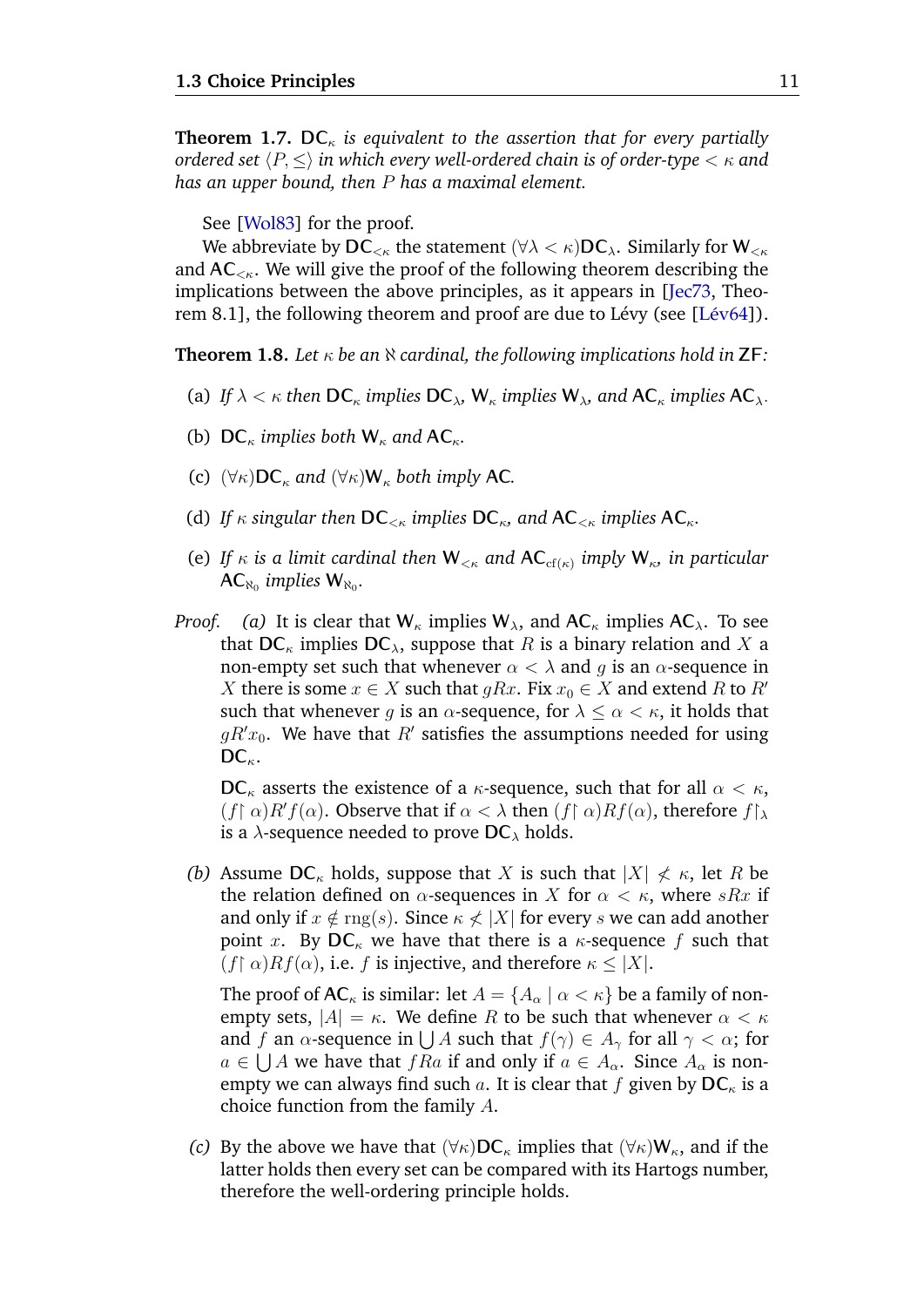*(d)* Suppose now that  $\kappa$  is singular,  $cf(\kappa) = \mu$ . Let  $\{\kappa_{\xi} \mid \xi < \mu\}$  be a cofinal and increasing sequence of cardinals below  $\kappa$ .

Suppose  $DC_{\leq \kappa}$  holds. Let R be a binary relation and X non-empty such that whenever  $\alpha < \kappa$  and  $f: \alpha \to X$  there is some  $x \in X$  such that fRx. By  $DC_{\leq \kappa}$ , for every  $\lambda \leq \kappa$  we have  $f: \lambda \to X$  witnessing **DC**<sub>λ</sub>. Let T be the set of all functions from  $\kappa_{\xi}$  into X for  $\xi < \mu$ . For an  $\alpha$ -sequence s in T, letting  $s_t$  the concatenation of all the terms in s, then  $s_t$  is also a  $\gamma$ -sequence in X for some  $\gamma < \kappa$ .

We define  $R'$  to be such that if t is a  $\xi$ -sequence in T for  $\xi < \mu$ , and  $z \in T$  then  $tR'z$  if and only if z is a  $\kappa_{\xi}$ -sequence in X and  $t^-(z \restriction \eta)Rz(\eta)$  for all  $\eta < \kappa_{\xi}$ . Since  $\mathsf{DC}_{\leq \kappa}$  holds we can always extend  $\xi$ -sequences. Using  $DC_\mu$  we have t a  $\mu$ -sequence in T such that  $s_t$  is a  $\kappa$ -sequence in  $X$  as wanted.

Now suppose that  $AC_{\leq \kappa}$  holds, consider the family  $A = \{A_\alpha \mid \alpha < \kappa\}$ where  $A_{\alpha} \neq \emptyset$  for all  $\alpha$ . Let  $C_{\xi}$  be the collection of choice functions on the family  $\{A_{\alpha} \mid \kappa_{\xi} \leq \alpha < \kappa_{\xi+1}\}$ , by the assumption of  $AC_{\kappa_{\xi+1}}$ those are non-empty and by  $AC_\mu$  we can choose a  $f_\xi \in C_\xi$ , the union  $\bigcup \, \{ f_{\xi} \mid \xi < \mu \}$  is a choice function from A itself.

*(e)* Lastly, if  $\kappa$  is a limit cardinal with cofinality  $\mu$ , and both  $W_{\leq \kappa}$  and AC<sub> $\mu$ </sub> hold let  $\{\kappa_{\xi} \mid \xi < \mu\}$  be an increasing cofinal sequence of cardinals in κ. Suppose now that X is a set such that  $|X| \nless \kappa$ . By  $W_{\leq \kappa}$  for every  $\kappa_{\xi}$  there is a subset of X of size  $\kappa_{\xi}$ . For  $\xi < \mu$  let  $C_{\xi}$  be the family of pairs  $(A, R)$ ,  $A \subseteq X$ , where  $|A| = \kappa_{\xi}$  and R is a well-order of A of type  $\kappa_{\xi}$ , by the assumption this set is non-empty. Using  $AC_{\mu}$  we can choose  $A_\xi$  and a well-ordering of it. Let  $A=\bigcup_{\xi<\mu}A_\xi\subseteq X,$  this is a well-ordered union of enumerated sets which is itself well-ordered and of size  $\kappa$  as wanted.  $\Box$ 

Two immediate corollaries from the above are that if  $\lambda$  is the first  $\aleph$ cardinal for which  $DC_{\lambda}$  (or  $AC_{\lambda}$ ) fails then  $\lambda$  is regular, and that if  $W_{\leq \lambda}$ holds and A is not well-orderable then  $\aleph(A) > \lambda$ .

We will now proceed to prove a certain link between the construction of symmetric extensions and  $DC_{\leq\kappa}$ .

<span id="page-16-0"></span>**Lemma 1.9.** *Let*  $\mathfrak{M}$  *be a transitive model of* **ZFC**,  $\mathbb{P}$  *a*  $\kappa^+$ -closed notion of *forcing in* M*. Let* M[G] *be a generic extension by a* P*-generic filter. Suppose that*  $\mathfrak{N} \subseteq \mathfrak{M}[G]$  *is a symmetric extension of*  $\mathfrak{M}$  *generated by*  $\mathbb{P}$  *and a normal* filter of groups  $\mathcal{F}.$  If  $\mathcal{F}$  is  $\kappa^+$ -closed then the symmetric model satisfies  $\mathsf{DC}_\kappa.$ 

*Proof.* Suppose that  $X \in \mathfrak{N}$  is a non-empty set, and R a binary relation such that for every  $Y \subseteq X$  such that  $|Y| < \kappa$  we have some  $x \in X$  such that Y Rx. As  $\mathfrak{M}[G] \models AC$ , there exists (in  $\mathfrak{M}[G]$ ) a function  $f: \kappa \to X$ such that for all  $\alpha < \kappa$  it holds that  $\{f(\beta) \mid \beta < \alpha\} R f(\alpha)$ .

Let  $f_0$  be a name for the function f, and let p be a condition which forces that  $f_0$  is a function whose domain is  $\kappa$ , and its range is a subset of M. Let  $p_{\alpha}$  be a sequence of conditions such that  $p_{\alpha} \leq p_{\beta}$  for  $\beta < \alpha$ , and  $p_\alpha \Vdash \dot{f}_0(\check{\alpha}) = \dot{x}_\alpha$  for some  $\dot{x}_\alpha \in \textsf{HS}$ . By  $\kappa^+$ -closure of  $\mathbb P$  we have that the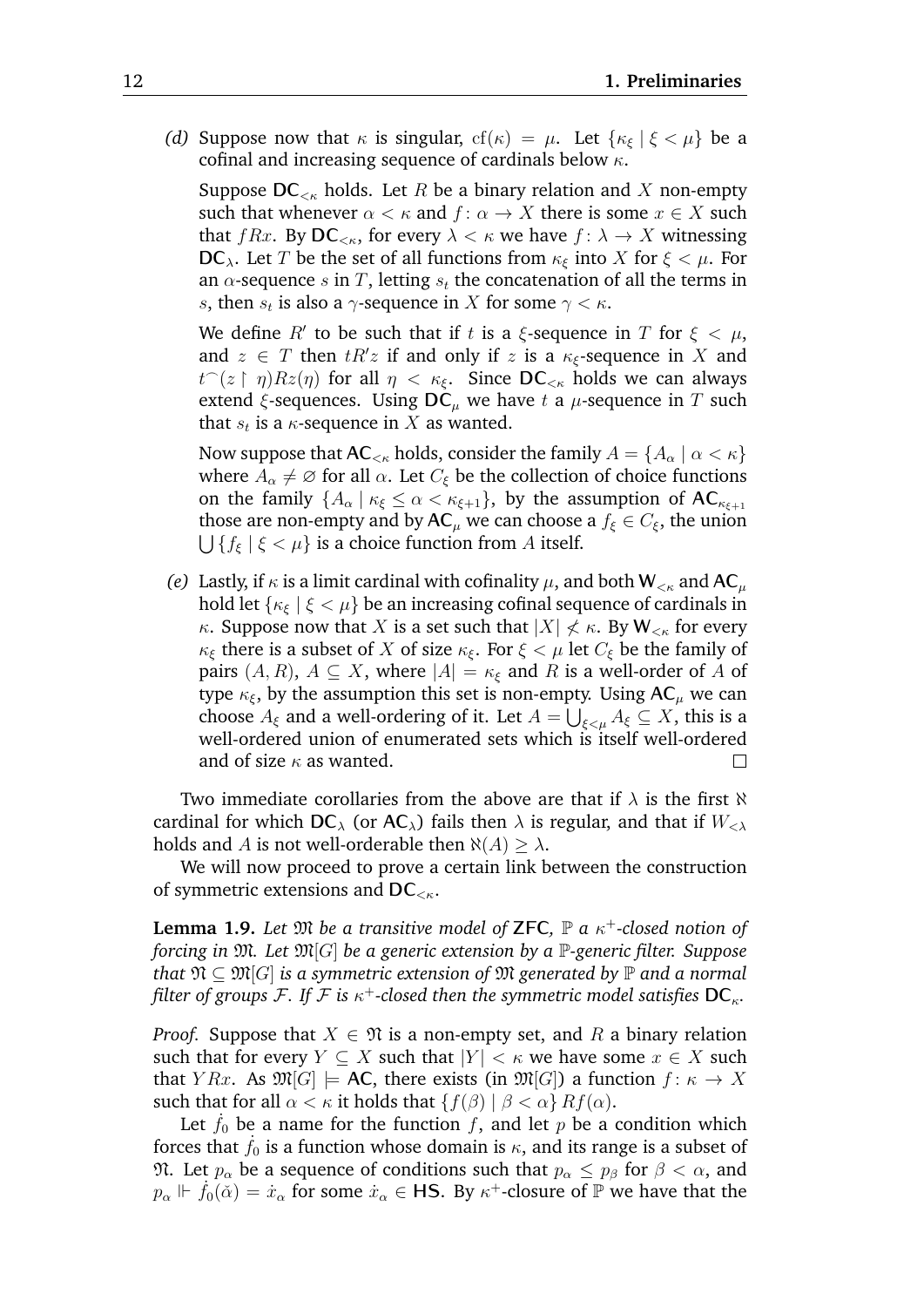sequence can be defined at limit ordinals and at  $\kappa$ , so we have  $q = p_{\kappa} \leq p_{\alpha}$ for all  $\alpha < \kappa$ . We have that  $q \Vdash f_0(\check{\alpha}) = \dot{x}_\alpha$  for all  $\alpha < \kappa$ .

Define the name  $\dot{f} = \{ \langle \check \alpha, \dot x_\alpha \rangle^\bullet \mid \alpha < \kappa \}^\bullet,$  it is clear that  $q \Vdash \dot{f} = \dot{f}_0.$ From  $\kappa^+$ -closure of  ${\cal F}$  we have that

$$
\bigcap_{\alpha < \kappa} \text{sym}(\dot{x}_\alpha) = H \in \mathcal{F}.
$$

It follows that  $\hat{f}$  is fixed *pointwise* by  $H$ , and every name appearing in  $\dot{f}$  is in HS. Therefore  $\dot{f}$  hereditarily symmetric, so it is indeed in  $\mathfrak{N}$  as wanted.  $\Box$ 

It is not hard to observe that we in fact proved more than the above lemma, in fact we proved the following claim:

**Claim.** *Suppose the conditions of [Lemma 1.9](#page-16-0) hold, and*  $A \in \mathfrak{M}[G]$  *is such that*  $|A|^{\mathfrak{M}[G]} < \kappa^+$  *and*  $A \subseteq \mathfrak{N}$ *, then*  $A \in \mathfrak{N}$ *.* 

By the above lemma, in the model constructed in [section 1.2](#page-13-0)  $DC_{\leq \lambda}$ holds, and thus  $W_{\leq \lambda}$ . In particular this means that  $\lambda \leq \aleph(X)$ . Since we have shown that  $\aleph(X) \leq \lambda$ , equality follows.

[Theorem 1.8](#page-15-0) tells us that indeed  $(\forall \kappa)$ DC<sub>k</sub> and  $(\forall \kappa)$ W<sub>k</sub> are equivalent to the axiom of choice, and therefore to each other. However the relationships between the three restrictions are not as trivial as they may appear at first glance. We quote several theorems describing some of the more surprising results in this context. For a full treatment of the subject see [[Jec73](#page-38-5), Chapter 8].

**Theorem 1.10.** *The following statements are true in* **ZF***:*

- (a)  $(\forall \kappa)$ AC<sub> $\kappa$ </sub> *implies* DC<sub>N<sub>0</sub></sub>.
- (b) *There is a model in which*  $(\forall \kappa)$ AC<sub> $\kappa$ </sub> *holds, but* **DC**<sub>N<sub>1</sub></sub> *and* **W**<sub>N<sub>1</sub></sub> *both fail.*
- (c) *Let* κ *be a regular cardinal, then there is a model in which* **AC**<κ *and*  $\mathsf{W}_{<\kappa}$  both hold, but  $\mathsf{DC}_{\aleph_0}$  fails.
- (d) Let  $\kappa$  be a regular, then there is a model of  $\mathsf{ZF} + \mathsf{DC}_{\leq \lambda}$ , but  $\mathsf{AC}_{\lambda}$  fails *on a family of pairs, and*  $W_{\lambda}$  *fails.*
- (e) *Let* κ *be a singular with cofinality* µ*, then there is a model in which*  $DC_{\leq u}$ ,  $AC_{\leq u}$  and  $W_{\leq \kappa}$  hold, but  $AC_u$  and  $W_{\kappa}$  fail.

We conclude this section with a question, which naturally rises from the proof of [Lemma 1.9:](#page-16-0)

**Question.** Suppose that  $\mathfrak{N}$  is a symmetric extension of  $\mathfrak{M}$  by a  $\kappa^+$ -closed  $\mathbb P$  and a filter  $\mathcal F.$  If  $\mathfrak N\models \mathsf{DC}_\kappa,$  does that mean that  $\mathcal F$  is  $\kappa^+{\text{-closed}}?$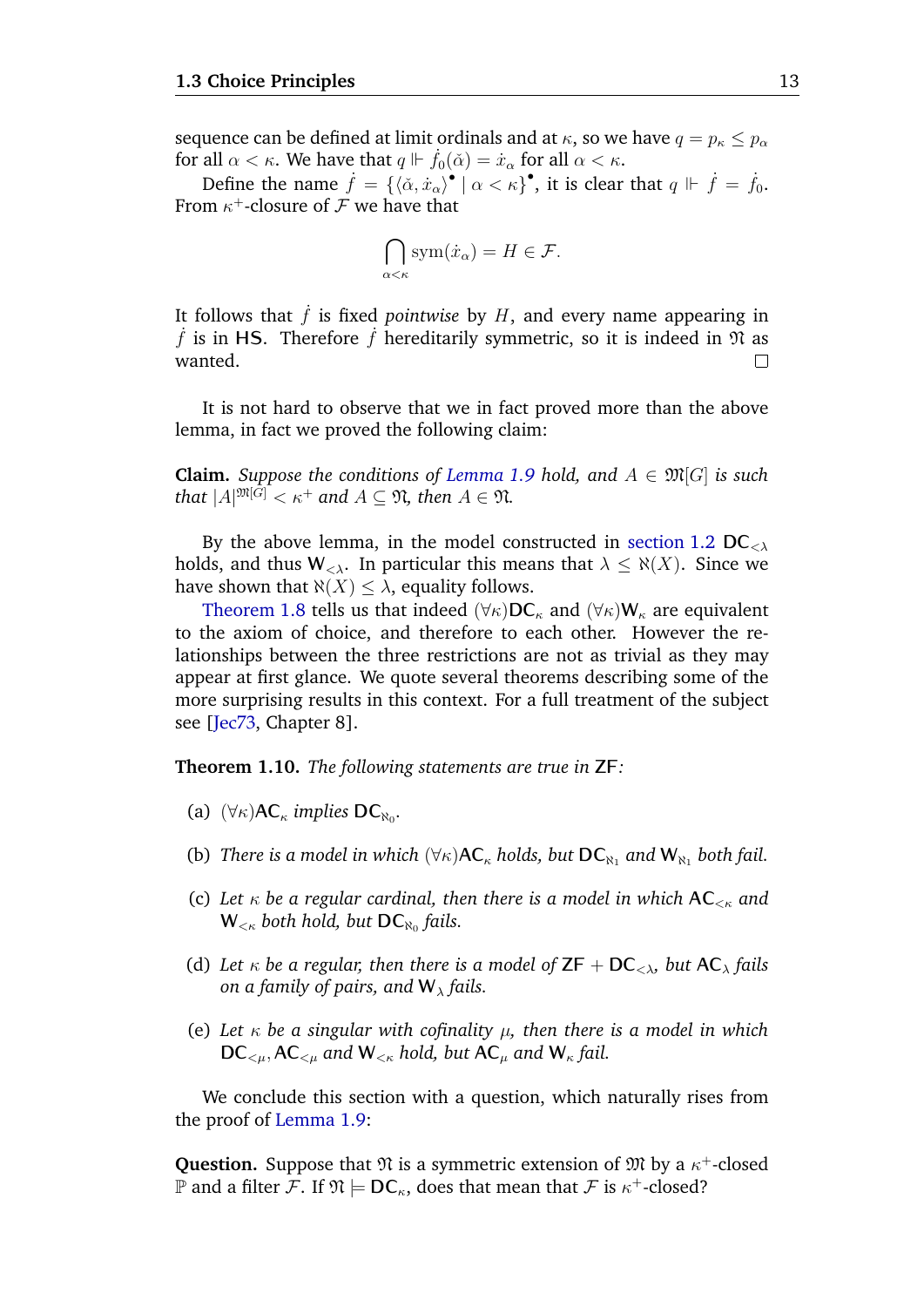### <span id="page-18-0"></span>1.4 2-Permutations and Affine Ideals

We will now define two related notions, 2-permutations [\(Definition 1.5\)](#page-18-1) and affine-ideals [\(Definition 1.7\)](#page-20-0) which will be used to generate symmetric models. The motivation is to somehow create a system of permutations of  $A \times B$  where the permutations of A are "more important" and set the tone.

The main motivation is to later define a notion of forcing which has canonical names indexed by  $A \times B$  where A is endowed with an additional structure. Using 2-permutations we will ensure the preservation of the structure from A to a generic set in the symmetric extension.

<span id="page-18-1"></span>**Definition 1.5.** Let  $A, B$  be two non-empty sets,  $G_A$  and  $G_B$  groups of permutations of A and B respectively. A 2-**permutation in**  $G_A$  and  $G_B$  is a pair  $\langle \sigma, \pi \rangle$  such that  $\sigma \in G_A$ , and  $\pi \colon A \to G_B$ , we shall denote  $\pi(a)$  by  $\pi_a$ . If  $G_A$  and  $G_B$  are clear from context then we will simply refer to it as a 2-permutation of  $A$  and  $B$ , or just 2-permutation.

If  $\Sigma = \langle \sigma, \pi \rangle$  is a 2-permutation its action on  $A \times B$  is a permutation of  $A \times B$  defined as:  $\Sigma(a, b) = \langle \sigma a, \pi_a b \rangle$ .

**Proposition 1.11.** Let  $A, B$  be two non-empty sets and  $G_A, G_B$  groups of *permutations of A and B respectively. Let*  $\Sigma_1$ ,  $\Sigma_2$ ,  $\Sigma_3$  *be 2-permutations in*  $G_A$  and  $G_B$ , then:

- (a)  $\Sigma_1$  *and*  $\Sigma_2$  *act on*  $A \times B$  *the same way if and only if*  $\Sigma_1 = \Sigma_2$ *.*
- (b) *The composition*  $\Sigma_2 \circ \Sigma_1$  *as permutations is a 2-permutation.*
- (c)  $(\Sigma_3 \circ \Sigma_2) \circ \Sigma_1 = \Sigma_3 \circ (\Sigma_2 \circ \Sigma_1)$ .
- (d) *The identity function of*  $A \times B$  *is a 2-permutation.*
- (e) If  $\Sigma$  *is a 2-permutation then*  $\Sigma^{-1}$  *is a 2-permutation.*

*Proof.* Let us denote  $\Sigma_i = \langle \sigma^i, \pi^i \rangle$  for  $i = 1, 2, 3$  and  $\pi_a^i = \pi^i(a)$  for  $a \in A$ .

- *(a)* It is clear that if  $\Sigma_1 = \Sigma_2$  then they act the same way on  $A \times B$ . Suppose now that  $\Sigma_1 \neq \Sigma_2$ . If  $\sigma^1 \neq \sigma^2$  then there is some  $a \in A$ such that  $\sigma^1(a) \neq \sigma^2(a)$ . In this case for any pair  $\langle a, b \rangle$  we have that  $\Sigma_1(a, b) \neq \Sigma_2(a, b)$ . The other case is that for some  $a \in A$  we have  $\pi^1_a \neq \pi^2_a$ , so for some  $b \in B$  those differ and we have that  $\Sigma_1(a, b) \neq \Sigma_2(a, b)$  as wanted.
- *(b)* We proceed to verify that the composition is a 2-permutation. Take a pair  $\langle a, b \rangle \in A \times B$ ,

$$
\Sigma_2 \circ \Sigma_1(a, b) = \Sigma_2(\Sigma_1(a, b))
$$
  
= 
$$
\Sigma_2(\sigma^1(a), \pi^1_a(b))
$$
  
= 
$$
\left\langle \sigma^2 \sigma^1(a), \pi^2_{\sigma^1(a)} \pi^1_a(b) \right\rangle,
$$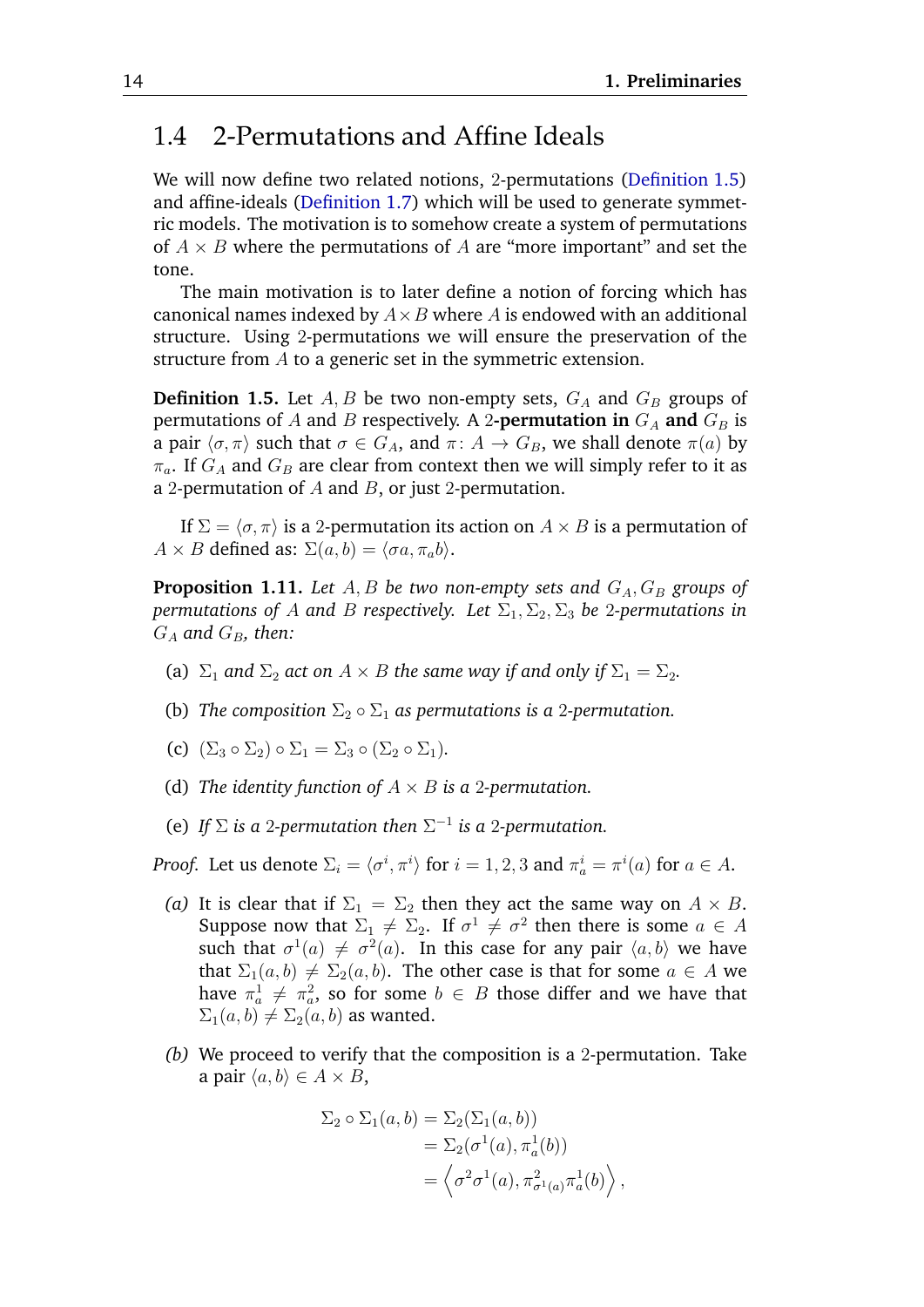therefore the 2-permutation  $\langle \sigma, \pi \rangle$ ,  $\sigma = \sigma^2 \sigma^1$  and  $\pi_a = \pi^2_{\sigma^1(a)} \pi^1_a$ , have the same action on  $A \times B$  as  $\Sigma_2 \circ \Sigma_1$ , so they are equal and the composition is well-defined.

- *(c)* The composition is associative since the composition of permutations is associative. Since a composition of 2-permutations is a 2 permutation, and  $\Sigma_3 \circ (\Sigma_2 \circ \Sigma_1)$  acts the same on  $A \times B$  as  $(\Sigma_3 \circ \Sigma_2) \circ \Sigma_1$ we have that they are indeed equal as 2-permutations.
- (*d*) We define the 2-permutation  $ID = \langle id_A, \pi^{id_B} \rangle$ , where  $\pi_a^{id_B} = id_B$  for all  $a \in A$ . If  $\langle a, b \rangle \in A \times B$  is any pair then  $ID(a, b) = \langle a, b \rangle$  and therefore this is indeed  $id_{A\times B}$  as wanted.
- *(e)* Lastly if  $\Sigma = \langle \sigma, \pi \rangle$  is a 2-permutation, we define  $\Sigma^*$  to be the 2permutation  $\langle \sigma^{-1}, \rho \rangle$  such that  $\rho_a = \pi_{\sigma^{-1}}^{-1}$  $\stackrel{-1}{\sigma^{-1}(a)}$ . For a pair  $\langle a, b \rangle$  we have:

$$
\begin{aligned} \left(\Sigma \circ \Sigma^*\right)(a, b) &= \Sigma\left(\sigma^{-1}(a), \pi_{\sigma^{-1}(a)}^{-1}(b)\right) \\ &= \left\langle \left(\sigma \sigma^{-1}\right)(a), \left(\pi_{\sigma^{-1}(a)} \pi_{\sigma^{-1}(a)}\right)(b)\right\rangle = \left\langle a, b\right\rangle. \end{aligned}
$$

Therefore  $\Sigma \circ \Sigma^*$  is the identity, and  $\Sigma^* = \Sigma^{-1}$  as wanted.

We therefore proved that given non-empty sets  $A, B$  and permutation groups  $G_A, G_B$ , the collection of all 2-permutations forms a group of permutations of  $A \times B$ , and we can now simply talk about groups of 2-permutations. We remark that if both sets have more than one element then not every permutation of  $A \times B$  is a 2-permutation, although this is of no consequence in our case.

Since we would like to use 2-permutations for automorphisms of the forcing poset, we might as well define a matching notion of ideal of supports as a mean of generating a normal filter of subgroups.

**Definition 1.6.** Let A and B be non-empty sets, and let  $\star$  be an element not in B. We define the  $\star$ **-product of** A **and** B to be  $A \star B = A \times (B \cup \{\star\}).$ 

If  $E \subseteq A {\star} B$  we shell denote by  $E^A$  the projection of  $E$  onto  $A$ , namely  ${a \in A \mid \exists b \in B \cup \{\star\} : \langle a, b \rangle \in E}$ , and for every  $a \in A$  we shall denote by  $E_a$  the set  $\{b \in B \mid \langle a, b \rangle \in E\}$  which is the section of E at a without, perhaps, the  $\star$  element.

The reason we added  $\star$  into the game is that later we will want to talk about E such that  $E^A \neq \emptyset$  but for all  $a \in A$ ,  $E_a = \emptyset$ , and this is impossible to achieve if we require  $E \subseteq A \times B$ .

We may assume as well that  $\star$  is fixed throughout the entire discussion and does not appear in any set except  $\star$ -products, so it is meaningful to write  $A \star \emptyset \subseteq A \star B$ .

If  $\Sigma = \langle \sigma, \pi \rangle$  is a 2-permutation of A and B then  $\Sigma$  acts on  $A \star B$  the same way it does on  $A \times B$  with the addition that  $\Sigma(a, \star) = \langle \sigma a, \star \rangle$ .

 $\Box$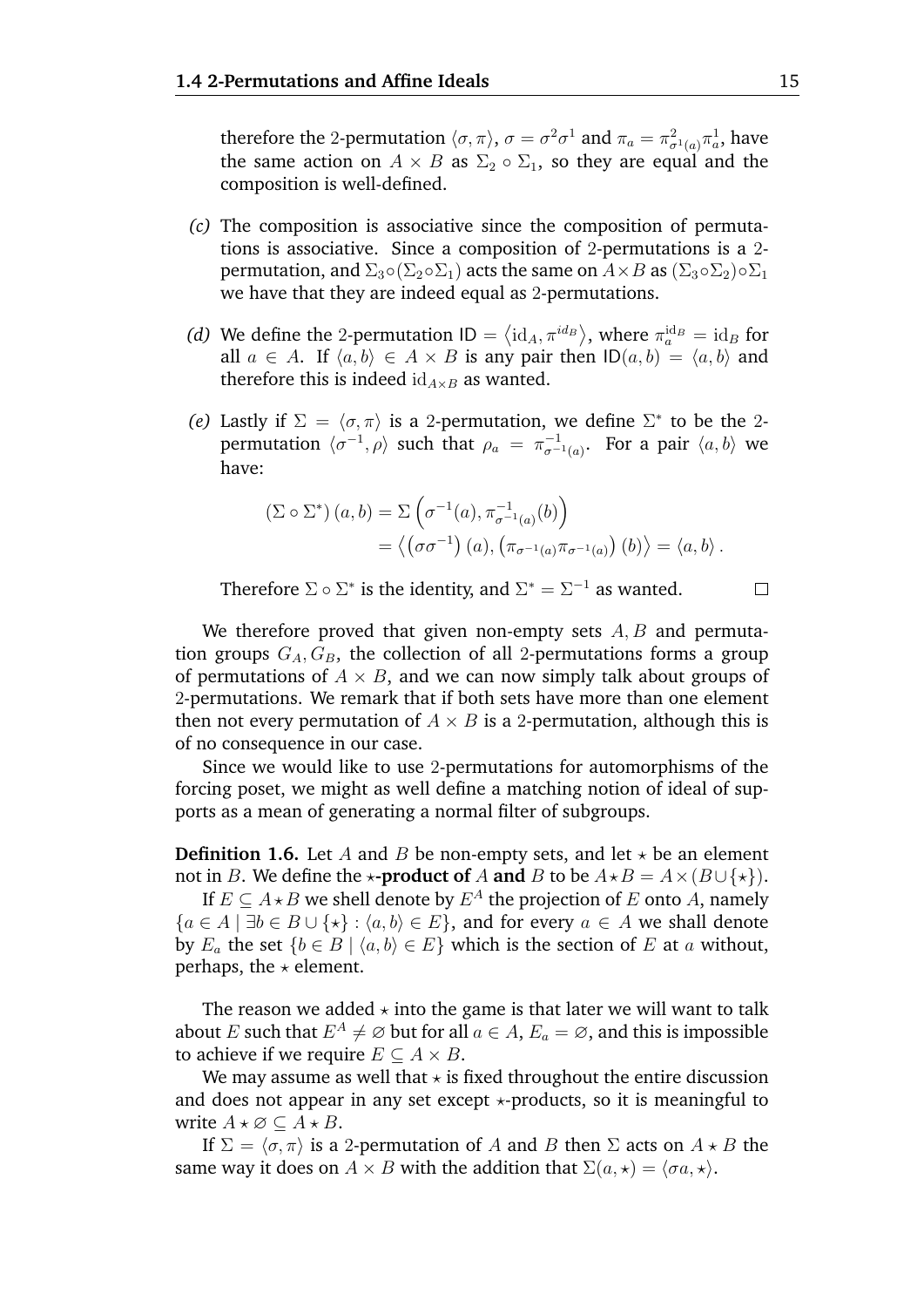<span id="page-20-0"></span>**Definition 1.7.** Let A, B be non-empty sets, I ideal on A containing all the singletons, and  $J$  ideal on  $B$  containing all the singletons.

$$
I \star J = \{ E \subseteq A \star B \mid E^A \in I \land \forall a \in A : E_a \in J \}
$$

is called the **affine ideal on**  $A \star B$  **generated by** I **and** J.

If M is a group of 2-permutations of A and B, we say that  $I \star J$  is **normal in** M if for every  $\Sigma \in M$  and every  $E \in I \star J$  we have  $\Sigma'' E \in I \star J$ .

We first observe that if  $E \in I \star J$ , and  $a \notin E^A$  then automatically  $E_a = \emptyset$ , and therefore it is in J. It is not hard to see that  $I \star J$  is an ideal over  $A \star B$ , and that if I and J are both  $\lambda$ -closed then  $I \star J$  is  $\lambda$ -closed. The last thing remains to be proved before this can be applied to symmetric forcing is that normal ideals generate normal filters of subgroups.

<span id="page-20-1"></span>**Proposition 1.12.** Let A and B be non-empty sets, and let M be a group *of* 2-permutations of A and B, and  $I \star J$  an affine ideal on  $A \star B$  which is *normal in* M*. Then the set*

$$
\mathcal{F} = \{ H \le \mathcal{M} \mid \exists E \in I \star J : \text{fix}_{\mathcal{M}}(E) \le H \}
$$

*is a normal filter of subgroups of*  $M$ *. Furthermore, if* I *is*  $\lambda$ -complete then  $\mathcal F$ *is* λ*-complete.*

*Proof.* We will omit  $M$  from the notation in the following proof. First we see that if  $H \in \mathcal{F}$  then there exists  $E \in I \star J$  such that  $fix(E) \leq H$  and therefore if  $H \leq K$  then  $fix(E) \leq K$  and so  $K \in \mathcal{F}$ ; this also implies that  $M \in \mathcal{F}$  as well.

To show closure under conjugation it suffices to show that if  $\Lambda \in \mathcal{M}$ then  $\Lambda$  fix $(E)\Lambda^{-1} =$  fix $(\Lambda''E)$ , and from the normality of  $I \star J$  we have that  $\Lambda'' E \in I \star J$ . Suppose now  $H \in \mathcal{F}$ , then for some  $E \in I \star J$  we have  $\mathrm{fix}(E)\leq H$  and therefore for every  $\Lambda\in\mathscr{M}$ ,  $\mathrm{fix}(\Lambda''E)\leq\Lambda H\Lambda^{-1}$ , and therefore  $\Lambda H \Lambda^{-1} \in \mathcal{F}$ .

Let  $\Sigma \in \text{fix}(E)$ , and  $\langle a, b \rangle \in \Lambda''E$ , then  $\Lambda^{-1}(a, b) \in E$ , so

$$
\Lambda \Sigma \left( \Lambda^{-1}(a,b) \right) = \Lambda \Lambda^{-1}(a,b) = (a,b)
$$

and  $\Lambda \Sigma \Lambda^{-1} \in f\text{fix}(\Lambda'' E)$ . The proof in the other direction is similar.

Lastly we will show that the completeness of  $I \star J$  is the completeness of F. Let  $\mu$  be the completeness of  $I \star J$ , namely for every  $\gamma < \mu$  and  $\{E_\alpha \in I \star J \mid \alpha < \gamma\}$  we have that  $E = \bigcup \{E_\alpha \in I \star J \mid \alpha < \gamma\} \in I \star J$ .

Suppose that  $H_{\alpha} \in \mathcal{F}$  for  $\alpha < \gamma$  and let  $fix(E_{\alpha}) \leq H_{\alpha}$ . Since  $fix(E) \leq$  $H_{\alpha}$  for all  $\alpha$ , it is also a subgroup of the intersection, and since  $E \in I \star J$ we have the wanted intersection in  $\mathcal{F}$ .  $\Box$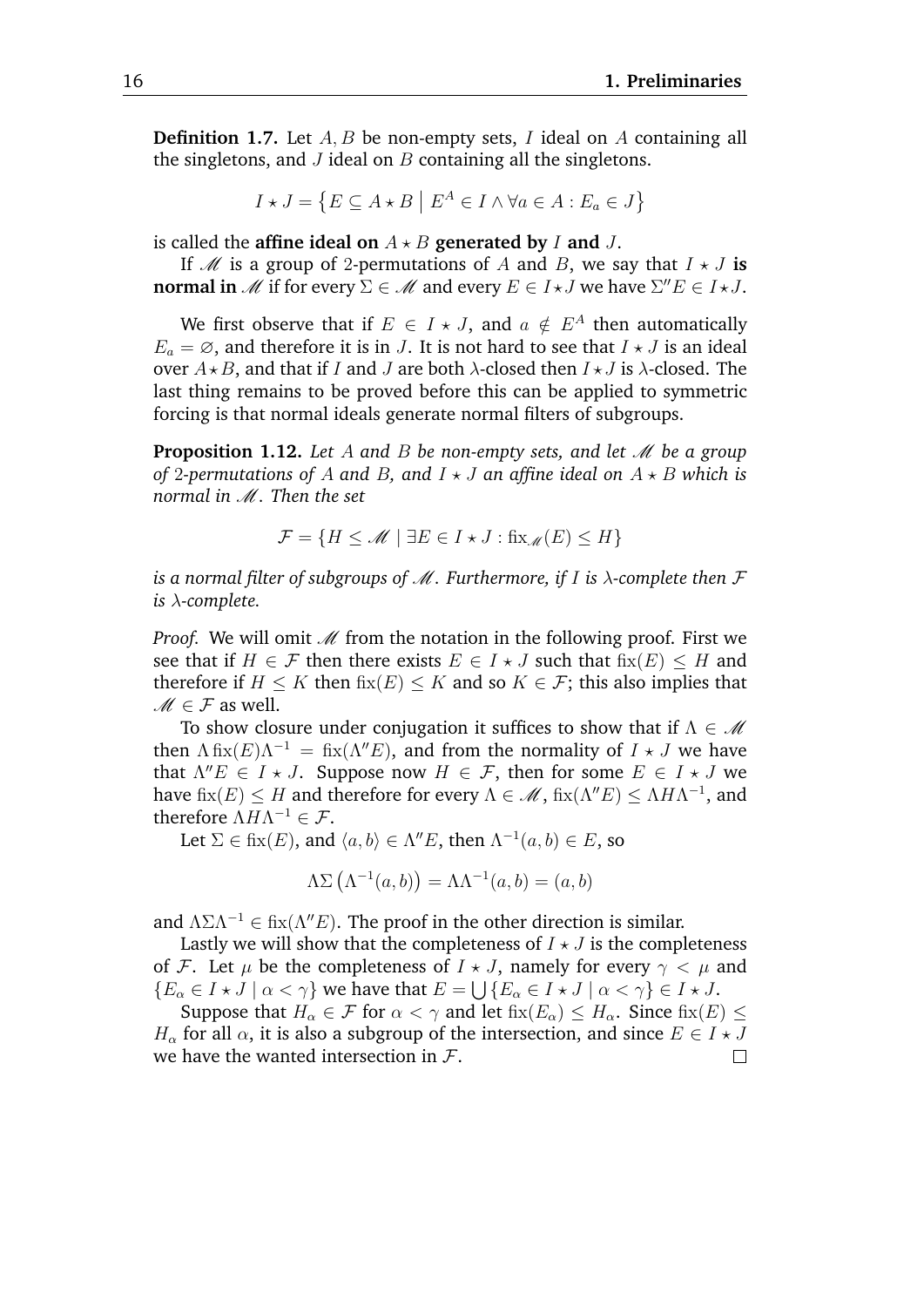### <span id="page-21-0"></span>Läuchli Spaces and Weak Choice

Läuchli proved in the early 1960's that it is consistent relative to **ZF** without the axiom of foundation that there exists a vector space which has no basis, but every proper subspace is of finite dimension. He also proved that the only endomorphisms of this vector space are scalar multiplications from the field (see [Läu63]). His proof was easily transferred to a proof in **ZFA**, but due to the methods of his construction there were two main limitations: it was restricted to models with atoms or with sets of the form  $x = \{x\}$ , and limited only to countable fields.

While the first limitation on atoms was remedied with the Jech-Sochor embedding theorem [[Jec73](#page-38-5), Chapter 6] and its various refinements (e.g. [[Pin72](#page-39-1)]), the size of the field was not at all improved. In this chapter we present a new proof using a forcing argument based on Läuchli's original proof. We improve his results in two essential ways: the size of the field is no longer limited to a countable field, and for every cardinal  $\mu$  we can construct a model which satisfies  $\mathsf{DC}_{\mu}$  (see [Theorem 2.5\)](#page-23-1).

### <span id="page-21-1"></span>2.1 Strange Vector Spaces

Before attempting to improve Läuchli's result, we first clearly state what is a vector space, and explore some of the implications of Läuchli's result. In our context a vector space is a quadruple  $\langle V, F, +, \cdot \rangle$  such that the following axioms are true:  $\langle V, +\rangle$  is an abelian group,  $\langle F, +, \cdot \rangle$  is a field, and V is a module over  $F$ , namely we are allowed to multiply elements of  $F$ by elements of V. In this case we say that V is a vector space over  $F$ . We will abuse the language and notation and denote the vector space as  $V$ , intermittently remembering and forgetting about  $F$ , which will be called **the field** of  $V$ .

The endomorphisms of V are the homomorphisms from  $\langle V, + \rangle$  to itself which respect scalar multiplication. We denote this ring as  $End(V)$ , and its group of its invertible elements by  $Aut(V)$ .

We say that a vector space V is a **Läuchli space** if  $\text{End}(V)$  is a field. In such case the action of an endomorphism on  $V$  is exactly a scalar multiplication, so we can think of V as a vector space over  $\text{End}(V)$ . In **ZFC** we have that V is a Läuchli space if and only if  $End(V)$  is the field of V and  $\dim V = 1$ , because every vector space of dimension greater than 1 has a non-scalar endomorphism. In the case where  $End(V) \neq V$  we will say that  $V$  is a non-trivial Läuchli space.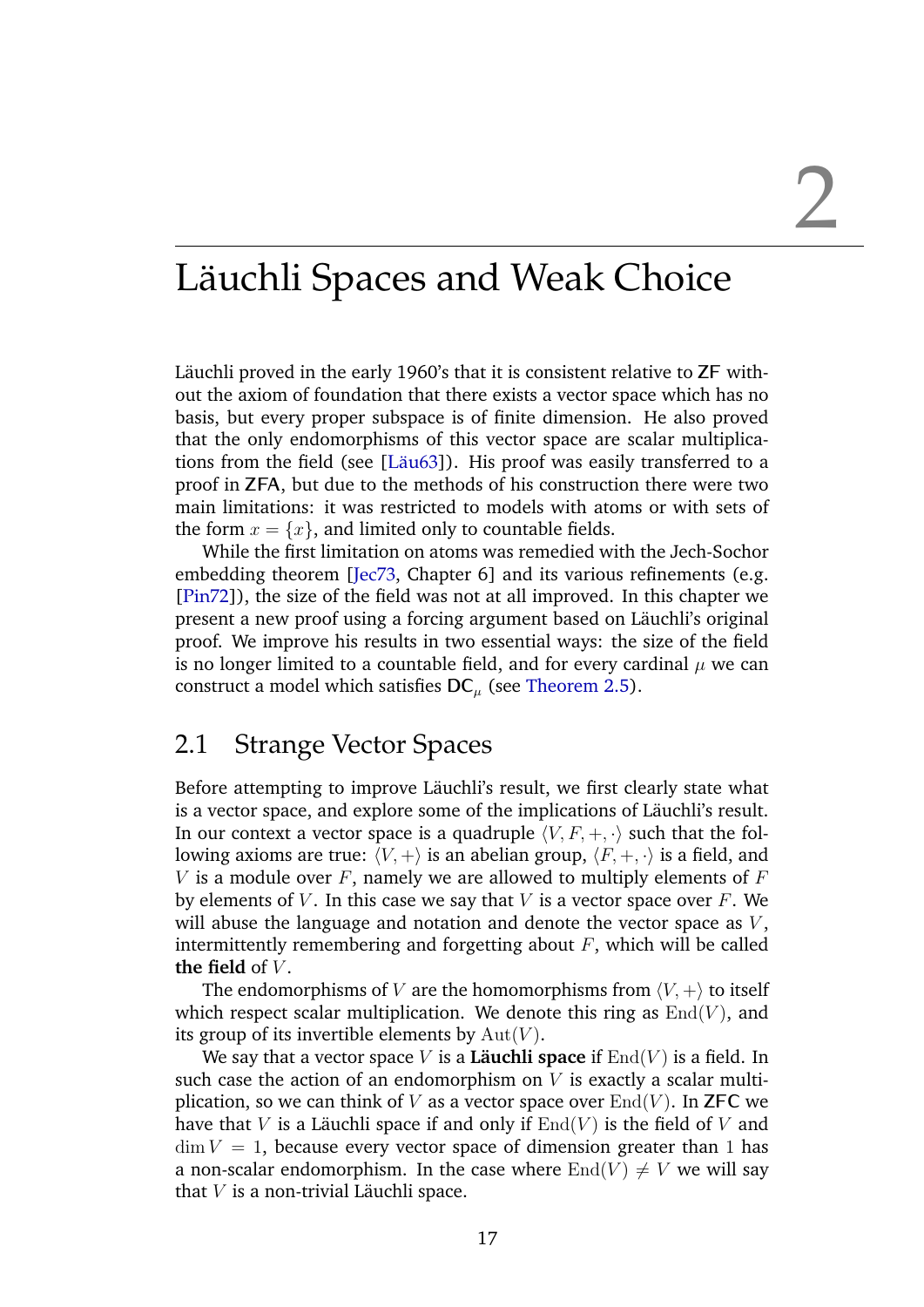We say that a vector space  $V$  over a field  $F$  is **indecomposable over**  $F$ if whenever  $V = W_1 \oplus W_2$ , either  $W_1 = \{0\}$  or  $W_1 = V$ . It is not hard to see that in **ZFC**, V is indecomposable over F if and only if  $V = F$ . We will say that  $V$  is a **totally indecomposable** space over  $F$  if  $V$  is indecomposable over F and  $V \neq F$ .

<span id="page-22-0"></span>**Theorem 2.1.** *If*  $V$  *is a non-trivial Läuchli space then*  $V$  *is totally indecomposable over*  $\text{End}(V)$ .

*Proof.* Assume that V is not totally indecomposable over  $\text{End}(V)$ , then there are two proper subspaces  $W_1, W_2$  such that  $V = W_1 \oplus W_2$ . In this case every  $x \in V$  has a unique decomposition  $x_1 + x_2$  where  $x_i \in W_i$ . Let T be the linear operator  $Tx = x_1$ . Then  $\ker T = W_2$  which is a non-trivial subspace, and since  $W_1 \neq \{0\}$  as well we have that T is not zero nor is it invertible in  $\text{End}(V)$  which is to say that V is not Läuchli. П

<span id="page-22-1"></span>**Theorem 2.2.** *If V* is totally indecomposable over *F* then  $V^* = \{0\}$ *.* 

*Proof.* Suppose by contradiction that  $\varphi$  is a non-zero linear functional, and let  $v \in V$  be such that  $\varphi(v) = 1$ . First we note that there is a non-zero  $w \in V$  such that  $\varphi(w) = 0$ , else  $\varphi$  is injective which is impossible since  $V \neq F$ .

For every  $x \in V$  we can write  $x = (x - \varphi(x)v) + \varphi(x)v$ , that is, we can decompose  $V = \ker \varphi \oplus \mathrm{span}(\{v\})$ , which is a contradiction to the fact that V is totally indecomposable.  $\Box$ 

**Theorem 2.3.** *if* V *is totally indecomposable over* F *then* V *does not have a basis (as a vector space over* F*).*

*Proof.* If *B* is a basis, since  $V \neq F$  we know that *B* contains at least two elements. Let  $b \in B$  an arbitrary element, then  $V = \text{span}(B \setminus \{b\}) \oplus$  $span({b}).$ 

Alternatively we can see that the function  $\phi: B \to F$  such that  $\phi(b) = 1$ and  $\phi(x) = 0$  for  $x \neq b$  can be extended to a non-trivial linear functional, in contradiction to the previous theorem. П

Whether or not every totally indecomposable space is Läuchli is an open question (see [section 2.3\)](#page-29-0). The other implications are not reversible in **ZF**, as the following example shows.

**Example 2.4.** *Suppose that V is a non-trivial Läuchli space, then*  $W = V \oplus V$ *is not a Läuchli space, however*  $W^* = \{0\}$ .

*To see that* W *is not a Lauchli space observe that the projection onto the ¨ first direct summand is a non-invertible non-zero endomorphism. Therefore*  $\text{End}(W)$  *is not a field. Consider* W *as a vector space over*  $\text{End}(V)$  *then it is trivial to see that* W *is decomposable.*

*On the other hand suppose that*  $\varphi: W \to \text{End}(V)$  *is a linear functional, then we can restrict it to each of the direct summands, this restriction is zero and therefore*  $\varphi$  *is zero as well.*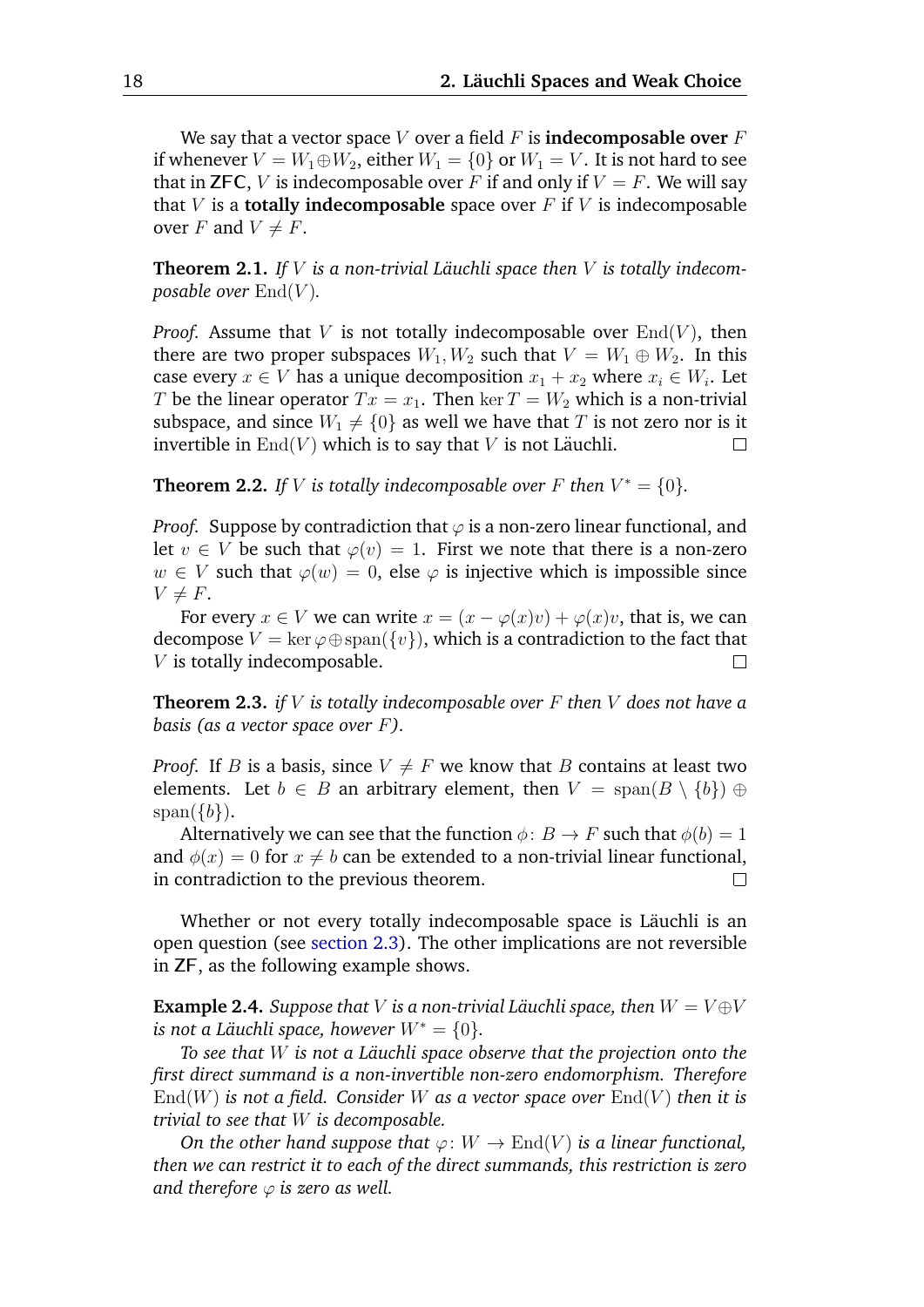### <span id="page-23-0"></span>2.2 Constructing a Läuchli Space

Läuchli proved that it is consistent with to  $ZF$  that there exists a nontrivial Läuchli space over a countable field, and that every proper subspace of it has a finite dimension. In such model  $DC_{\aleph_0}$  fails, and one may ask whether or not  $DC_{\aleph_0}$  could prove there are no non-trivial Läuchli spaces. This could be done, for example, by proving that  $ZF + DC_{\aleph_0}$  proves that every non-zero vector space has a non-zero linear functional.

We show that in fact for any cardinal  $\mu$ , it is consistent with  $\mathsf{ZF} + \mathsf{DC}_{\mu}$ that a non-trivial Läuchli space exists.

<span id="page-23-1"></span>**Theorem 2.5.** *Assuming* **ZFC** *is consistent, then for every field* F *and every cardinal*  $\mu$  *we can construct a model of*  $\mathsf{ZF} + \mathsf{DC}_{\mu}$  *in which there exists a non-trivial Läuchli space V over F*.

Of course that in the model we will construct **AC** will fail. We begin by deducing an immediate corollary from this and the theorems presented in the previous section:

**Corollary 2.6.** *For every cardinal*  $\mu$ , **ZF** + **DC**<sub> $\mu$ </sub> *cannot prove that for every non-zero vector space there is a non-zero functional.*  $\Box$ 

Let  $\mathfrak{M}$  be a transitive model of **ZFC**. Fix a field  $\mathbb{F}$  in  $\mathfrak{M}$ , and let  $\lambda$  be a regular cardinal. We will construct a symmetric extension  $\mathfrak N$  of  $\mathfrak M$ , in which  $DC_{\leq \lambda}$  holds, but  $DC_{\lambda}$  fails. In  $\mathfrak N$  there is a Läuchli space  $\mathcal V$  such that  $\text{End}(\mathscr{V}) = \mathbb{F}$ , and every proper subspace of  $\mathscr{V}$  has dimension  $< \lambda$ . Setting  $\lambda > \mu$  will prove the theorem, since  $DC_{< \lambda}$  implies that  $DC_{\mu}$  holds as well, as we wish to show.

The idea of the proof is to add generic subsets to a large enough cardinal, and to index these subsets using a vector space of a suitable dimension which will be the mould for  $\mathcal V$ . We will then use the automorphisms of the vector space to generate 2-permutations of the forcing, and this way ensure the preservation of the structure defined by the indexing when passing down to the symmetric extension. We wish to exclude "large enough" subspaces, so we will use an affine ideal whose main component is that of small-enough subsets. The resulting generic vector space has the desired properties, and will be in the symmetric model due to the choice of automorphisms.

Let  $\kappa$  be a regular cardinal such that  $\kappa > |\mathbb{F}|$  and  $\kappa \geq \lambda$ . Fix an arbitrary  $V \in \mathfrak{M}$  a vector space over  $\mathbb F$  such that  $\dim V = \kappa$ . The cardinality of V itself is  $\kappa$ , since we have a basis  $B \subseteq V$  of cardinality  $\kappa$  and every  $v \in V$ is a unique finite sum of elements from  $B$  with non-zero coefficients from **F.** Therefore V is equinumerous with the set  $[B \times (\mathbb{F} \setminus \{0\})]^{<\omega}$ , whose cardinality is  $[\kappa]^{<\omega} = \kappa$ .

Let  $\mathbb{P} = \langle P, \leq \rangle$  be the following notion of forcing:  $p \in P$  is a partial function from  $(V \times \kappa) \times \kappa$  into  $\{0,1\}$ , such that  $|\text{dom } p| < \kappa$ . P is ordered by reverse inclusion, that is  $p \leq q$  if and only if  $q \subseteq p$ .

<span id="page-23-2"></span>**Proposition 2.7.**  $\mathbb P$  *does not add new subsets to any ordinal*  $\alpha < \kappa$ *, and*  $\mathbb P$ preserves cardinalities and cofinalities below  $\kappa^+.$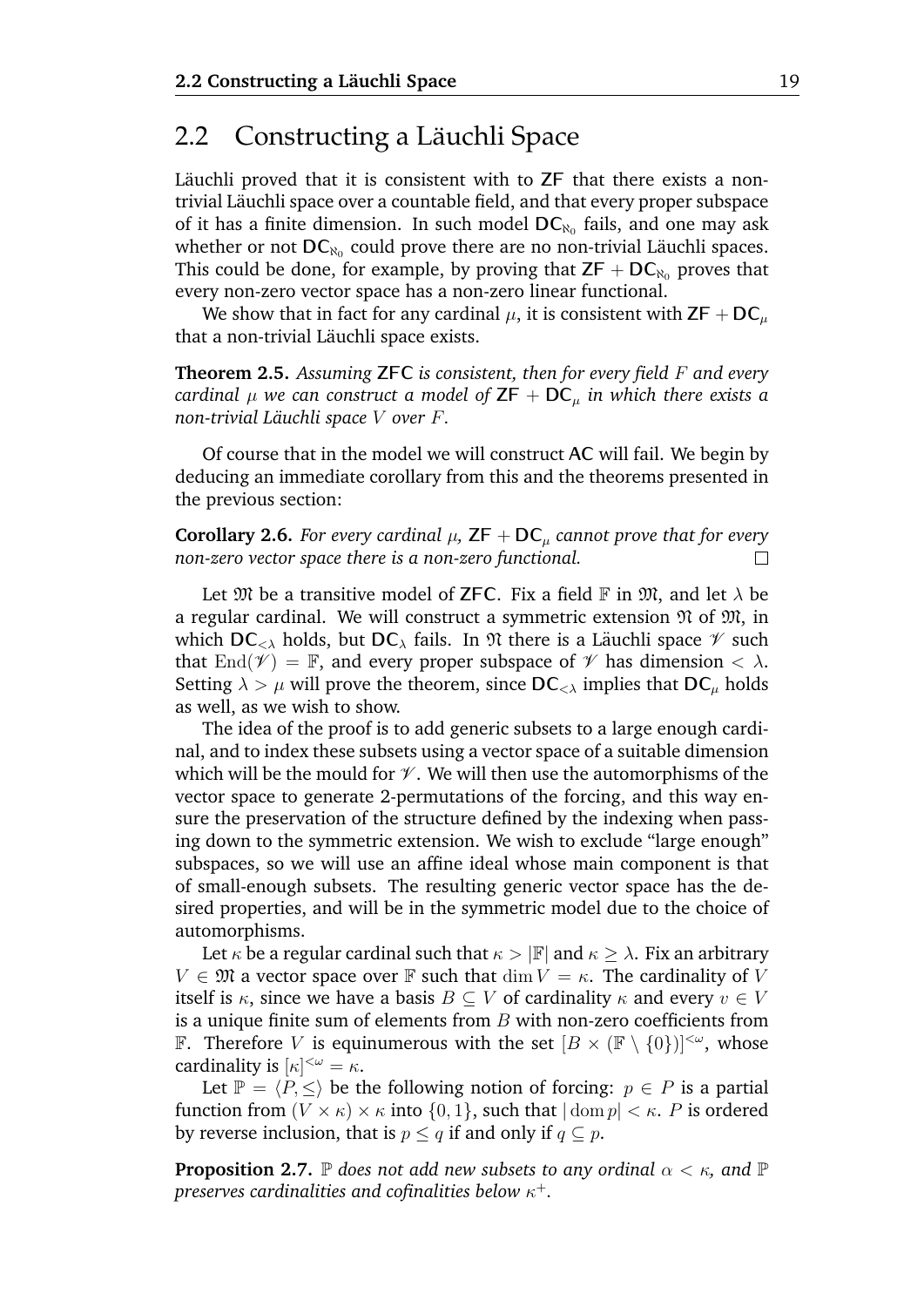*Proof.*  $\kappa$  is regular and therefore  $\mathbb P$  is  $\kappa$ -closed, because the union of an increasing sequence of  $\lt \kappa$  conditions is itself a condition in  $\mathbb{P}$ . Therefore no new bounded subsets of  $\kappa$  are added, and in particular if  $\alpha < \kappa$  and  $\hat{f}$ is a name for a function whose domain is  $\alpha$  then  $1 \Vdash \exists g \in \mathfrak{M} : \dot{f} = g$ , and so  $\kappa$  and smaller cardinals are preserved.

We remark that  $|P| = \kappa^{<\kappa}$ , and if it happens that  $|P| = \kappa$  then no cardinals are collapsed at all.

If G is a P-generic filter over  $\mathfrak{M}$  then  $\bigcup G = f_G$  is a function from  $(V \times \kappa) \times \kappa$  into 2.

We give canonical names for the following:

- The generic subset of  $\kappa$ ,  $a_{v,\beta} = {\gamma | f_G(v,\beta,\gamma)} = 1$ , has the name  $\dot{a}_{v,\beta} = \{ \langle p, \check{\gamma} \rangle \mid p(v, \beta, \gamma) = 1 \};$
- the set  $x_v = \{a_{v,\beta} \mid \beta < \kappa\}$  we has the name  $\dot{x}_v = \{\dot{a}_{v,\beta} \mid \beta < \kappa\}^{\bullet}$ ;
- and  $X = \{x_v \mid v \in V\}$  has the name  $\dot{X} = \{\dot{x}_v \mid v \in V\}$ .

We remark that for distinct  $\langle v_1, \beta_1\rangle$  ,  $\langle v_2, \beta_2\rangle\in V\times\kappa,$   $a_{v_1,\beta_1}\neq a_{v_2,\beta_2},$  as well as for two distinct  $v, u \in V$  we have  $x_v \neq x_u$ .

There exists a natural vector space over  $\mathbb F$  structure on X, defined by the bijection  $v \mapsto x_v$ . We give names to the addition and scalar multiplication defined this way:

- Addition has the name  $\mathbf{add} = \{ \langle \dot{x}_v, \dot{x}_u, \dot{x}_w \rangle^{\bullet} \mid V \models v + u = w \}^{\bullet}$ .
- For every  $\mathbf{a} \in \mathbb{F}$  we define  $\dot{\mathbf{a}} = \{ \langle \dot{x}_v, x_w \rangle^{\bullet} \mid V \models \mathbf{a} \cdot v = w \}^{\bullet}$ .

Let  $\mathscr{G} \in \mathfrak{M}$  be the group of 2-permutations of V and  $\kappa$  in Aut(V) and  $S(\kappa)$ , where  $S(\kappa)$  is the group of all permutations of  $\kappa$ . Given  $\Sigma$  a 2permutation in  $\mathscr{G}$ , it acts on  $\mathbb{P}$  by operating on the first two coordinates, namely  $\Sigma p = {\{\langle \Sigma(v, \beta), \gamma, \varepsilon \rangle \mid \langle \langle v, \beta \rangle, \gamma, \varepsilon \rangle \in p \}.}$ 

Let  $I \in \mathfrak{M}$  be the affine ideal  $[V]^{<\lambda} \star [\kappa]^{<\kappa}$ . Recall that  $\lambda$  is a regular cardinal for which we want to have that  $DC_{\leq \lambda}$  holds, but  $DC_{\lambda}$  fails. *I* is normal in  $\mathscr G$  since permutations preserve cardinality. Let  $\mathcal F$  be the normal filter of subgroups generated by *I* in  $\mathscr{G},$  and let  $\mathfrak{N}\subseteq\mathfrak{M}[G]$  be  $(\mathsf{HS}_{\mathcal{F}})^G.$  We will show that  $\mathfrak N$  is a symmetric model with the promised properties.

If  $A \in \mathfrak{N}$  and  $\dot{A}$  is a hereditarily symmetric name for  $A$ , we say that  $E \in I$  is a support of  $\hat{A}$  if  $fix_{\mathscr{G}}(E) \leq sym_{\mathscr{G}}(\hat{A})$ . Since  $\mathscr{G}$  is the only group of permutations we will deal with, we will omit it from the notation and simply write  $fix(E), sym(A)$ , etc.

#### <span id="page-24-0"></span>**Proposition 2.8.** I *is* λ*-complete.*

*Proof.* Suppose we are given a set  ${E_{\alpha} \in I \mid \alpha < \gamma}$  for some  $\gamma < \lambda$ . We wish to show that  $E=\bigcup_{\alpha<\gamma}E_\alpha\in I.$  Namely that  $E^V\in [V]^{<\lambda}$  and  $E_v\in \mathbb{R}$  $[\kappa]^{<\kappa}$  for all  $v \in V$ .

The first set is a projection of a union, therefore it is the union of projections  $E^{V}_{\alpha}$ , which is in  $[V]^{<\lambda}$ . For  $v \in V$  we observe that  $E_{v}$  is again the union of  $(E_{\alpha})_v$  which is a union of  $<\kappa$  sets of size  $<\kappa$  and so  $E_v\in$  $[\kappa]^{<\kappa}$  for all  $v \in V$ .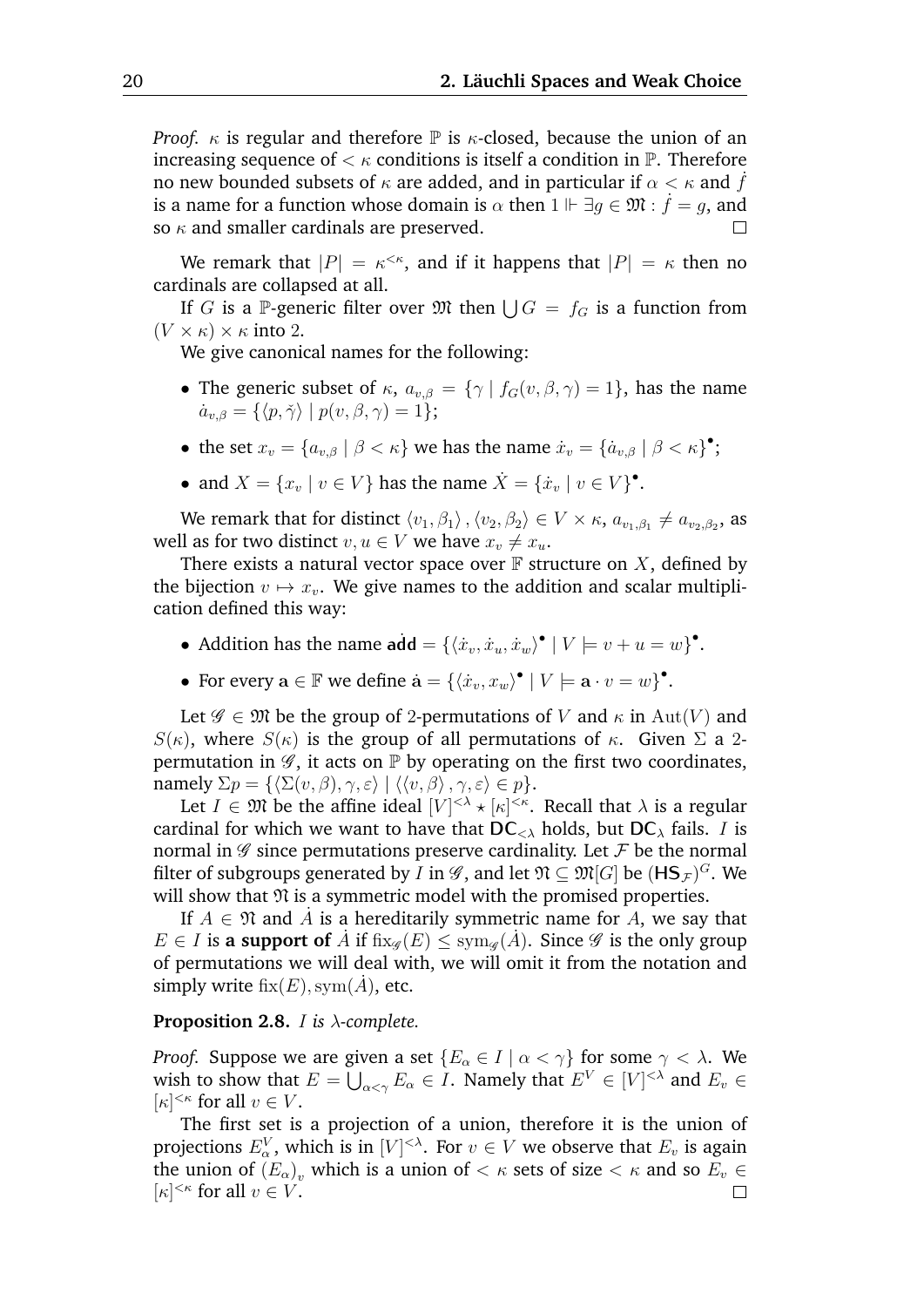We therefore have the following corollary:

**Corollary 2.9.**  $\mathfrak{N} \models \mathsf{DC}_{\leq \lambda}$ 

*Proof.* By [Proposition 2.8](#page-24-0) and [Proposition 1.12](#page-20-1) we have that  $\mathcal F$  is  $\lambda$ -closed, and thus by the fact  $\mathbb P$  is  $\kappa$ -closed (therefore also  $\lambda$ -closed) and [Lemma 1.9](#page-16-0)  $\mathfrak{N} \models \mathsf{DC}_{\leq \lambda}$ , furthermore since  $\mathbb P$  does not collapse any cardinal up to  $\kappa$  this is truly  $DC_{\leq \lambda}$ , as wanted.  $\Box$ 

<span id="page-25-0"></span>**Proposition 2.10.** *If*  $\Sigma = \langle T, \pi \rangle \in \mathscr{G}$  *then*  $\Sigma \dot{a}_{v,\beta} = \dot{a}_{\Sigma(v,\beta)}$ *, and*  $\Sigma \dot{x}_v = \dot{x}_{Tv}$ *.* 

*Proof.* Let  $\Sigma \in \mathscr{G}$  as above, then:

$$
\Sigma \dot{a}_{v,\beta} = \{ \langle \Sigma p, \check{\gamma} \rangle \mid p(v,\beta,\gamma) = 1 \}
$$
  
=  $\{ \langle p, \check{\gamma} \rangle \mid p(\Sigma(v,\beta),\gamma) = 1 \} = \dot{a}_{\Sigma(v,\beta)},$ 

therefore we have:

$$
\Sigma \dot{x}_v = \left\{ \dot{a}_{\Sigma(v,\beta)} \mid \beta < \kappa \right\}^\bullet = \left\{ \dot{a}_{Tv,\beta} \mid \beta < \kappa \right\}^\bullet = \dot{x}_{Tv}.
$$

**Corollary 2.11.** *For every*  $v \in V$  *and*  $\beta \in \kappa$  *the following names are hereditarily symmetric:*  $\dot{a}_{v, \beta}$ , with a support  $\{\langle v, \beta \rangle\}$ ;  $\dot{x}_v$  with a support  $\{v\} \star \varnothing$ ; *and* X˙ *as well as the names of the vector space operations are hereditarily symmetric with empty support.*

*Proof.* From [Proposition 2.10](#page-25-0) above we have that  $a_{v,\beta}$  is fixed whenever  $\Sigma(v, \beta) = \langle v, \beta \rangle$  and thus hereditarily symmetric (all the names inside are canonical names for elements of  $\mathfrak{M}$ ), similar argument holds for  $\dot{x}_v$  (all the names are  $\dot{a}_{v,\beta}$ ).

By this we have that  $\dot{X}$ , a and add are also hereditarily symmetric, since for every  $\Sigma \in \mathscr{G}$ , if  $\Sigma = \langle T, \pi \rangle$  then:

$$
\Sigma \mathbf{add} = \{ \langle \dot{x}_{Tv}, \dot{x}_{Tu}, \dot{x}_{Tw} \rangle^{\bullet} \mid V \models v + u = w \}^{\bullet}.
$$

However since T is linear we have that  $V \models v + u = w \iff V \models$  $Tv + Tu = Tw$ , so we are done.

We denote by  $\dot{\mathscr{V}}$  the name of the vector space generated by the above operations, and if  $\mathcal{V} = \dot{\mathcal{V}}^G$  then we have that  $\mathcal{V} \in \mathfrak{N}$ . For  $W \subseteq V$ ,  $W \in \mathfrak{M}$ , let  $\dot{\mathscr{W}} = {\{\dot{x}_w \mid w \in W\}}^{\bullet}$  be the natural name of W. Clearly if W is a subspace then  $\mathscr{W}^G = \mathscr{W}$  is a subspace of  $\mathscr{V}$ . Furthermore if  $\dim W < \lambda$ , letting B be a basis for W, then  $\mathrm{fix}(B \star \emptyset)$  is a support for  $\mathcal{W}$ , since every linear  $T$  fixing  $B$  pointwise must fix  $W$  pointwise.

<span id="page-25-1"></span>**Lemma 2.12.** *Let*  $T \in Aut(V)$  *and*  $E \in I$  *be such that*  $T|_{E} = id_{E}$ , *then for every*  $q \in \mathbb{P}$  *there is*  $\Sigma \in$  fix $(E)$  *such that*  $\Sigma = \langle T, \pi \rangle$  *and*  $\Sigma q$  *is compatible with* q*.*

*Proof.* Let *W* be the  $\text{span}(E^V)$ . Since *T* is linear we have that  $T|_W = \text{id}_W$ . Fix  $q \in \mathbb{P}$ , we next define  $\pi_v$  for  $v \in V$ :

• If  $v \in W$  then  $\pi_v = id_{\kappa}$ .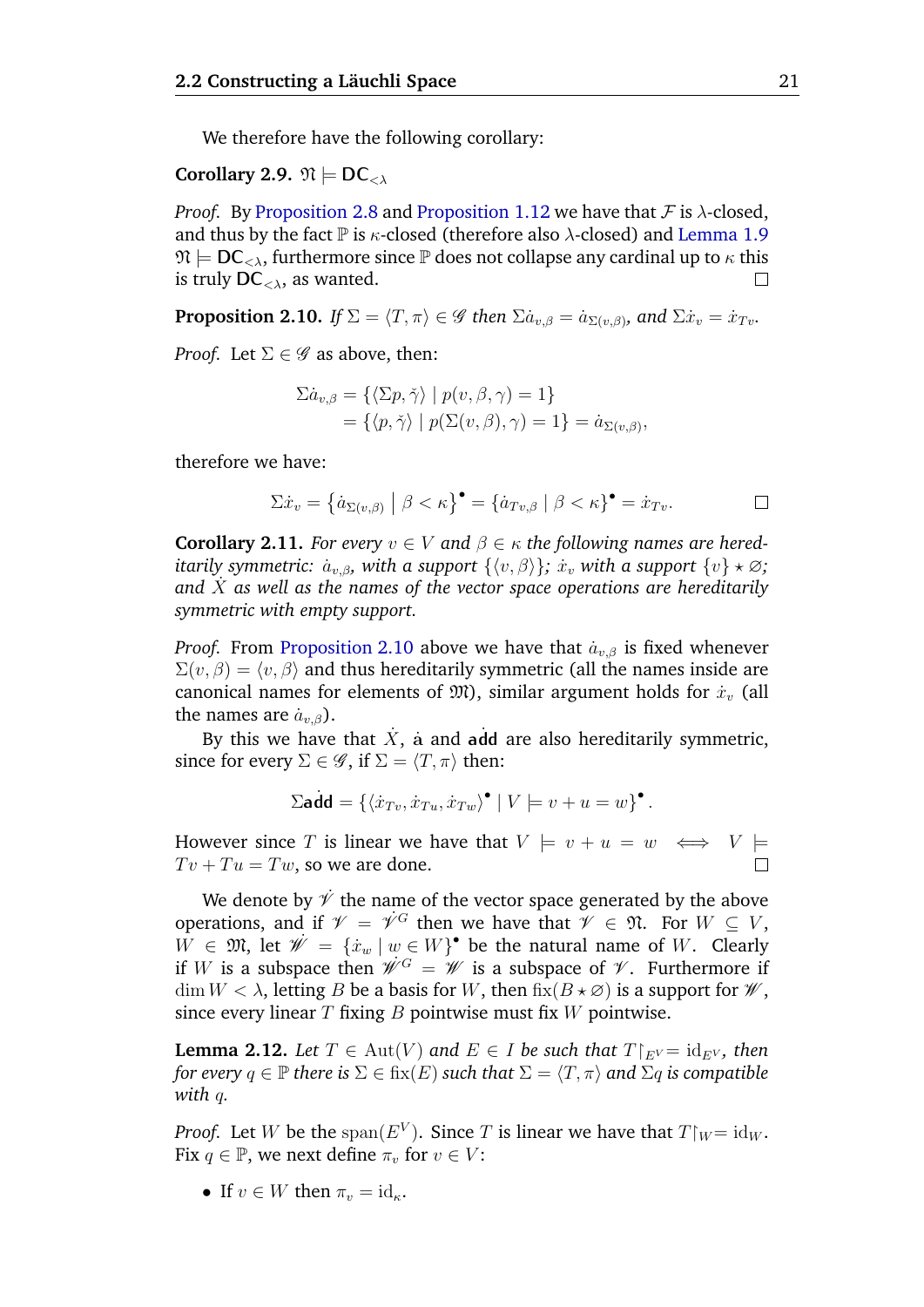• Otherwise, let  $\varepsilon = \sup \{\beta + 1 \mid \exists z \exists \gamma : \langle z, \beta, \gamma \rangle \in \text{dom } q\}$  and define:

$$
\pi_v(\beta) = \begin{cases} \varepsilon + \beta & \beta < \varepsilon \\ \beta' & \beta = \varepsilon + \beta', \beta' < \varepsilon \\ \beta & \beta \ge \varepsilon + \varepsilon \end{cases}
$$

To see that  $\Sigma \in \text{fix}(E)$  we note that if  $\langle a, b \rangle \in E$  then  $a \in E^V$  and therefore  $\Sigma(a, b) = \langle a, b \rangle$ .

Let  $\Sigma$  be  $\langle T, \pi \rangle$ , and suppose that  $\langle w, \beta, \gamma \rangle \in \text{dom}(q) \cap \text{dom}(\Sigma q)$ , then  $\beta < \varepsilon$  and so  $w \in W$ , and therefore  $\Sigma(w, \beta) = \langle w, \beta \rangle$ . By the definition of how  $\Sigma$  acts on  $\mathbb P$  we have that  $q(w, \beta, \gamma) = \Sigma q(w, \beta, \gamma)$ , therefore q and  $\Sigma q$ are compatible as wanted.  $\Box$ 

<span id="page-26-0"></span>**Corollary 2.13.** *Suppose that* W *is a subspace of* V *and* dim  $W < \lambda$ ,  $u, v \in$  $V \setminus W$  and  $q \in \mathbb{P}$ . Then there exists  $\Sigma \in \mathscr{G}$  such that  $\Sigma \dot{x}_v = \dot{x}_u$  and  $\Sigma q$  is *compatible with* q*.*

*Proof.* It is enough to exhibit a linear operator T such that  $T|_W$  is the identity function and  $Tv = u$ , since by [Proposition 2.10](#page-25-0) every  $\Sigma$  such that  $\Sigma = \langle T, \pi \rangle$  will have the property  $\Sigma \dot{x}_v = \dot{x}_u$ , and by [Lemma 2.12](#page-25-1) there is a  $\Sigma$  with  $\Sigma q$  compatible with q.

Let B be a basis of W, then  $|B| < \lambda$ , so  $B \star \emptyset \in I$ . Extend B to a basis  $B_1$  such that  $v \in B_1$  and a basis  $B_2$  such that  $u \in B_2$ . Let  $\tau$  be any bijection of  $B_1$  onto  $B_2$  such that  $\tau|_B = id_B$  and  $\tau v = u$ . Define T as the unique extension of  $\tau$  to a linear automorphism, then T is as needed.  $\Box$ 

<span id="page-26-1"></span>**Theorem 2.14.** *Suppose that*  $A \in \mathfrak{N}$  and  $A \subseteq \mathcal{V}$ , then there exists a sub*space W of V*, *such that* dim  $W < \lambda$  *and either*  $A \subseteq W$  *or*  $V \setminus A \subseteq W$ *.* 

*Proof.* Let  $\dot{A}$  be a symmetric name for  $A$  and  $E$  a support of  $\dot{A}$ . Let  $W$ be the span of  $E^V$  and  $\dot{\mathscr{W}}$  the natural name of  $W.$  We will show that if  $p\Vdash \dot{A}\nsubseteq\dot{\mathscr{W}}$  then  $p\Vdash\dot{\mathscr{V}}\setminus\dot{A}\subseteq\dot{\mathscr{W}}$ , the other case where  $p\Vdash\dot{\mathscr{V}}\setminus\dot{A}\nsubseteq\dot{\mathscr{W}}$ follows by changing the roles of A and  $\mathcal{V} \setminus A$ .

If  $p \Vdash \dot{A} \subseteq \dot{\mathscr{W}}$  then we are done, similarly if  $p \Vdash \dot{\mathscr{V}} \setminus \dot{A} \subseteq \dot{\mathscr{W}}$ . Assume towards contradiction that  $p\Vdash \dot{A}\nsubseteq\dot{W}$  and  $p \not \Vdash \dot{Y}\setminus\dot{A}\subseteq\dot{W}.$  Let  $q\leq p$ such that  $q\Vdash\dot{\mathscr{V}}\setminus\dot{A}\nsubseteq\dot{\mathscr{W}}$ . We can therefore find  $u,v\in V\setminus W$  such that an extension of  $q$  forces  $\dot{x}_u \in \dot{A}$  and  $\dot{x}_v \notin \dot{A}$ . Without loss of generality,  $q$ already forces this.

Let  $\Sigma$  be a 2-permutation as guaranteed by [Corollary 2.13](#page-26-0) which fixes E, and such that  $\Sigma \dot{x}_u = \dot{x}_v$ .

Since  $q \Vdash \dot{x}_u \in \dot{A}$  we have that  $\Sigma q \Vdash \dot{x}_v \in \dot{A}$ , by [Lemma 2.12](#page-25-1) these are compatible conditions which yields a contradiction as they force contradictory statements. П

We deduce several corollaries on the structure of subspaces of  $\mathcal V$ . First we remark that it holds in **ZF** that if U is a vector space over a field  $F$ , and  $F$  is well-orderable, and moreover  $U$  has a well-orderable basis  $B$ , then  $U$  itself is well-orderable. This follows from the bijection between U and finite subsets of  $B \times (F \setminus \{0\})$ . We further remark that if U is a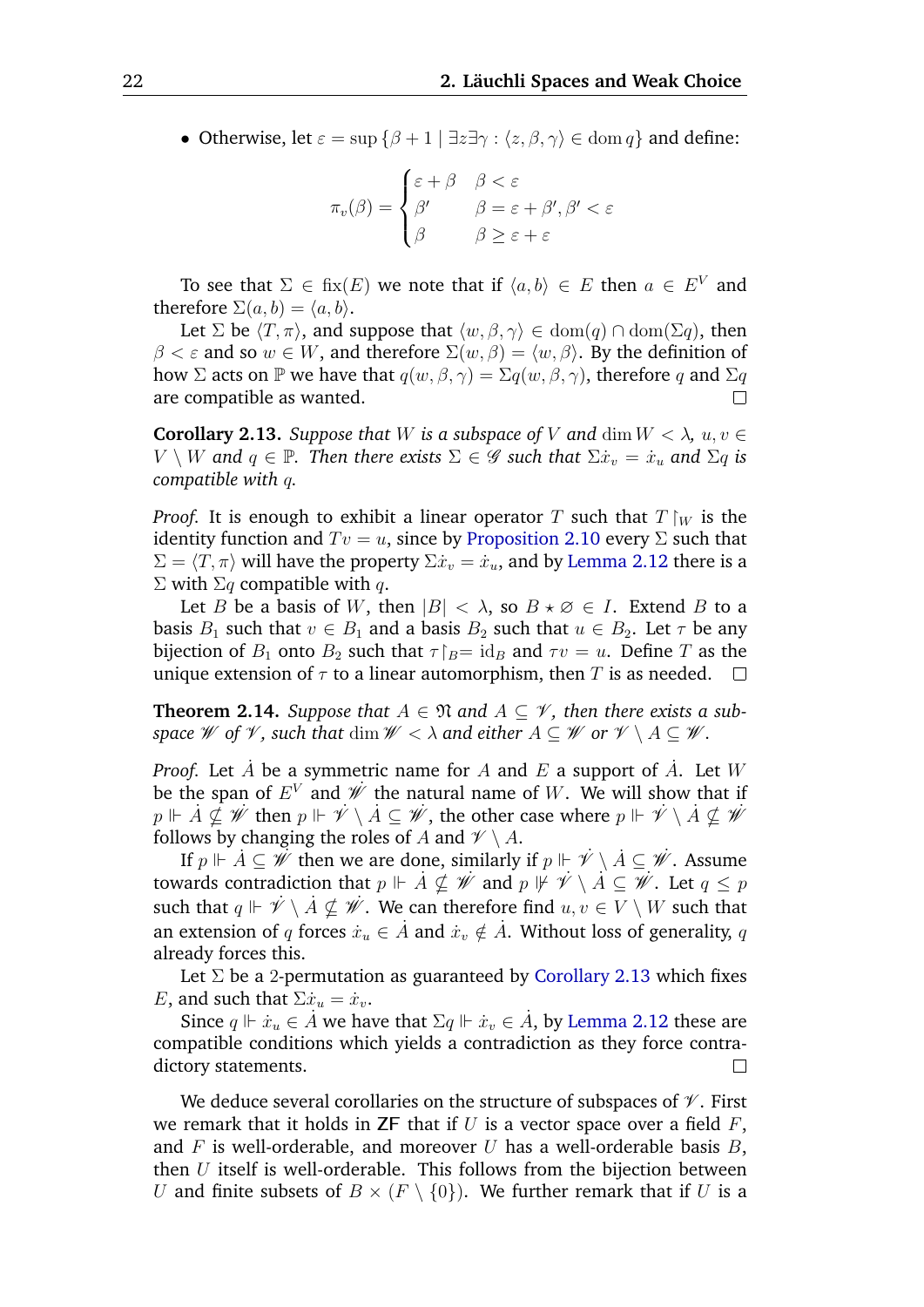well-orderable vector space then the **ZFC** theorems about  $U$  are true (it has a basis; every subspace has a basis and a direct complement; etc.).

<span id="page-27-1"></span>**Proposition 2.15.** *If*  $A \subseteq \mathcal{V}$  *is such that*  $\text{span}(A) = \mathcal{V}$ *, then*  $|A|^{\mathfrak{M}[G]} = \kappa$ *.* 

*Proof.* By [Proposition 2.7,](#page-23-2)  $\mathbb P$  does not collapse cardinals below  $\kappa^+$ , therefore in  $\mathfrak{M}[G]$  the dimension of V is  $\kappa$ , and so the dimension of  $\mathcal V$  in  $\mathfrak{M}[G]$ is  $\kappa$  as well. Therefore if  $A\in\mathfrak{M}[G]$  is a spanning set then  $|A|^{\mathfrak{M}[G]}=\kappa.$ 

<span id="page-27-0"></span>**Corollary 2.16.** *Let*  $W \in \mathfrak{N}$  *be a subspace of*  $\mathcal{V}$ *, then*  $\mathcal{W} = \mathcal{V}$  *or* dim  $\mathcal{W} < \lambda$ *.* 

*Proof.* Let *W* be a proper subspace of *V*. Pick  $v \in V \setminus W$  and define  $A = v + W = \{v + w \mid w \in W\}$ . Since  $A \cap W = \emptyset$ , by [Theorem 2.14](#page-26-1) we have that there is a subspace  $\mathscr{W}_0 \subseteq \mathscr{V}$  such that  $\dim \mathscr{W}_0 < \lambda$  and  $A \subseteq \mathscr{W}_0$ or  $\mathscr{W} \subseteq \mathscr{W}_0$ .

If  $\mathscr{W} \subset \mathscr{W}_0$  then by the remark above about well-ordered spaces we have that dim  $\mathscr{W} \leq \dim \mathscr{W}_0 < \lambda$ . If  $A \subseteq \mathscr{W}_0$  then by the fact that  $v \in \mathscr{W}_0$  and that it is a subspace we have that  $-v \in \mathscr{W}_0$ . Therefore  $-v + A = \mathscr{W} \subseteq \mathscr{W}_0$ and the conclusion holds.  $\Box$ 

<span id="page-27-2"></span>**Corollary 2.17.**  $\mathcal V$  has no basis in  $\mathfrak N$ .

*Proof.* Suppose that  $B \in \mathfrak{N}$  is a linearly independent subset of  $\mathcal{V}$ , pick some  $b \in B$ , then  $B' = B \setminus \{b\}$  is also linearly independent. Therefore span  $B'$  is a proper subspace of span  $B$ , and by [Corollary 2.16](#page-27-0) the former has dimension smaller than  $\lambda$ , and so span  $B = \text{span } B' \oplus \text{span } \{b\}$  has dimension smaller than  $\lambda$ . By [Proposition 2.15](#page-27-1) we have that span(B)  $\neq$  $\Box$  $\mathscr V.$ 

We can finally prove that indeed  $DC_{\lambda}$  fails in  $\mathfrak{N}$ .

**Corollary 2.18.**  $\mathfrak{N} \models \neg \mathsf{DC}_{\lambda}$ 

*Proof.* Define R to be the following binary relation:  $\langle f, x \rangle \in R$  if and only if  $f: \alpha \to \mathcal{V}$  for some  $\alpha < \lambda$  and rng f is a linearly independent subset of  $\mathscr V$ , and  $x \notin \text{span}(\text{rng } f)$ . Namely,  $fRx$  if and only if  $\text{rng } f \cup \{x\}$  is linearly independent.

We have that every  $\alpha$ -sequence in  $\mathcal V$  can be extended, but no  $f: \lambda \to \mathcal V$ can have a linearly independent range, since there is no subspace of  $\mathcal V$ whose dimension is  $\lambda$ .  $\Box$ 

**Theorem 2.19.** *Let*  $S \in \mathfrak{N}$  *be a linear operator from*  $\mathcal V$  *to itself, then there is*  $a \in \mathbb{F}$  *such that*  $Sx = ax$  *for all*  $x \in \mathcal{V}$ *.* 

*Proof.* Let  $\dot{S}$  be a symmetric name for  $S$  and  $E$  a support for it, as before denote by W the span of  $E^V$ , and  $\mathscr{W} = \mathscr{W}^G$ .

We will first prove several helpful claims.

**Claim.** *If*  $x_v \in W$  *then*  $Sx_v \in W$ *.*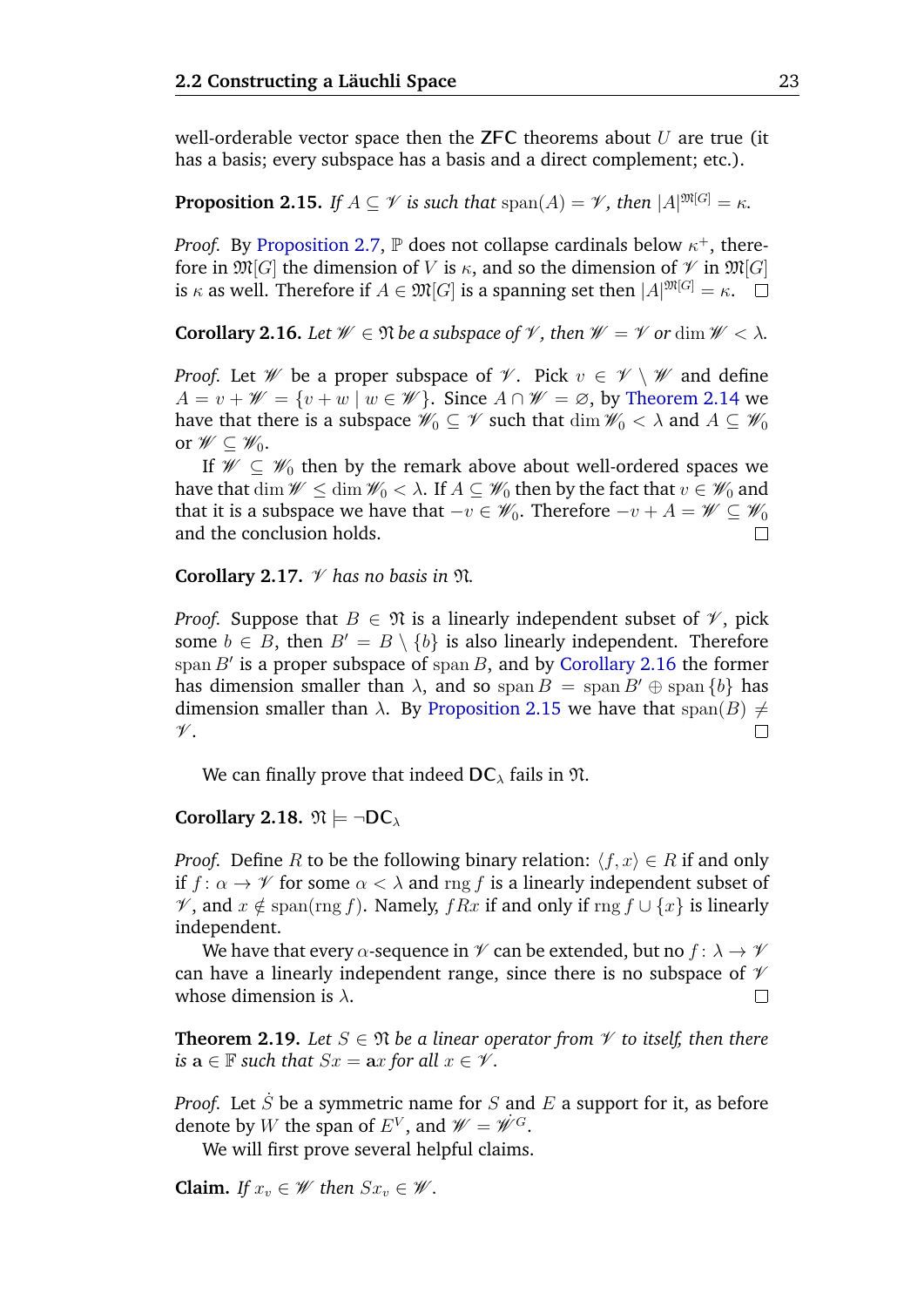*Proof of the Claim.* Suppose  $p \Vdash \dot{x}_v \in \dot{\mathscr{W}}$  , and by contradiction for some  $q \leq p, q \Vdash \dot{S}\dot{x}_v = \dot{x}_u \notin \dot{\mathscr{W}}$ . Let  $\Sigma$  be a 2-permutation which fixes  $W$ , and therefore E, and  $\Sigma \dot{x}_u \neq \dot{x}_u$ . Since  $\Sigma q$  is guaranteed to be compatible with q we have that  $\Sigma q \Vdash S\dot{x}_v \neq \dot{x}_u$ , which is a contradiction. Therefore  $p \Vdash \dot{S}\dot{x}_v \in \dot{\mathscr{W}}$ .  $\Box$ 

**Claim.** *If*  $x_v \notin W$  *and*  $Sx_v \in W$  *then*  $Sx_v = x_0$ *.* 

*Proof of the Claim.* Let  $p$  be a condition such that  $p \Vdash \dot{S}\dot{x}_v = \dot{x}_w \in \dot{\mathscr{W}}$ . If there exists  $u \neq v$ ,  $u \notin W$  such that  $p \Vdash \dot{S}\dot{x}_u = \dot{x}_w$ , let  $\Sigma$  be a 2-permutation fixing E such that  $\sum x_v = \dot{x}_{v+u}$ . We have that  $\Sigma p \Vdash \dot{S} \dot{x}_{v+u} = \dot{x}_w$  as well, and  $\Sigma p$  and p are compatible. Taking q stronger than both these conditions, we have that  $q \Vdash \dot{S}\dot{x}_v = \dot{S}\dot{x}_{v+u}$ . Recall that by the definition of add we have that  $1 \Vdash \dot{x}_{v+u} = \dot{x}_v + \dot{x}_u$ , so we actually have  $q \Vdash \dot{S}\dot{x}_v = \dot{S}\dot{x}_v + \dot{S}\dot{x}_u$ , and therefore  $q \Vdash S\dot{x}_v = S\dot{x}_u = \dot{x}_0$ .

If no such u exists, then either for some  $q \leq p$  there exists  $u \neq v$  and  $u \notin W$  such that  $q \Vdash \dot{S}\dot{x}_u = \dot{x}_v$ , and we are back to the previous case. Else there is  $q \leq p$  and  $u \notin W$  such that  $q \Vdash S\dot{x}_u \neq S\dot{x}_v$ . By [Corollary 2.13](#page-26-0) we have  $\Sigma$  fixing E which switches between  $\dot{x}_u$  and  $\dot{x}_v$ , and  $\Sigma q$  is compatible with q. This is a contradiction, since  $\Sigma q \Vdash \overline{S} \dot{x}_u = \overline{S} \Sigma \dot{x}_v = \dot{x}_w$ . We therefore have that the set  $\left\{ q\leq p\bigm| q\Vdash \dot{S}\dot{x}_v=\dot{x}_0\right\}$  is dense below  $p$ , as wanted.

Suppose now that  $p$  is a condition forcing that  $\dot{S}$  is not the zero map. We will show that there is  $q \leq p$  and  $a \in \mathbb{F}$  such that  $q \Vdash \dot{S} = a$ , namely that the set of conditions which force that  $\dot{S}$  is a scalar multiplication is dense, by genericity this would mean that  $S = a$  as wanted.

If p already forces  $S = \dot{a}$  we are done. Otherwise there are  $u, v \in V$ and  $q \leq p$  such that  $q \Vdash \forall a \in \mathbb{F} : S(\dot{x}_u - \dot{x}_v) \neq \dot{a}(\dot{x}_u - \dot{x}_v)$ . Since q forces  $\dot{S}$  is not zero, it forces that  $\ker(S)$  is a proper subspace. Without loss of generality, E is a support for  $\ker(S)$  as well. By the two claims above, if  $v \notin W$  and  $q \Vdash \dot{S}x_v \in \dot{W}$  then  $q \Vdash \dot{x}_v \in \text{ker}\dot{S}$ , in which case  $v \in W$ . Therefore for  $v \notin W$  we have  $q \Vdash \dot{S} \dot{x}_v \notin \dot{W}$ .

For every  $v \in V \setminus W$  let  $E(v) = E \cup (\{v\} \star \emptyset)$  and  $W_v = W \oplus \langle v \rangle =$  $\mathrm{span}(E(v))^V$ , then by the claims  $q\Vdash \dot{S}''\dot{\mathscr{W}}\subseteq \dot{\mathscr{W}}$ , in particular we have that  $q \Vdash \dot{S}\dot{x}_v \in \dot{\mathscr{W}}_v$ , so we must have that  $q \Vdash \dot{S}\dot{x}_v = \dot{a}_v \dot{x}_v$  for some non-zero scalar  $\mathbf{a}_v \in \mathbb{F}$ .

**Claim.** *Suppose that*  $v, u \notin W$  *and*  $u \notin W_v$  *(so*  $v \notin W_u$  *as well), then*  $\mathbf{a}_v = \mathbf{a}_u$ .

*Proof of the Claim.* Let u, v linearly independent over W, namely  $cu+dv \in$ W if and only if  $c = d = 0$ . We have that  $v + u \notin W$ , therefore  $a_v, a_u, a_{v+u}$ are all non-zero.

$$
q \Vdash \dot{x}_0 = \dot{S}\dot{x}_0 = \dot{S}(\dot{x}_v + \dot{x}_u - \dot{x}_{v+u}) = \dot{\mathbf{a}}_v \dot{x}_v + \dot{\mathbf{a}}_u \dot{x}_u - \dot{\mathbf{a}}_{v+u}(\dot{x}_v + \dot{x}_u)
$$

$$
= (\dot{\mathbf{a}}_v - \dot{\mathbf{a}}_{v+u})\dot{x}_v + (\dot{\mathbf{a}}_u - \dot{\mathbf{a}}_{v+u})\dot{x}_u
$$

By linear independence  $a_u = a_v = a_{v+u}$  as wanted.

 $\Box$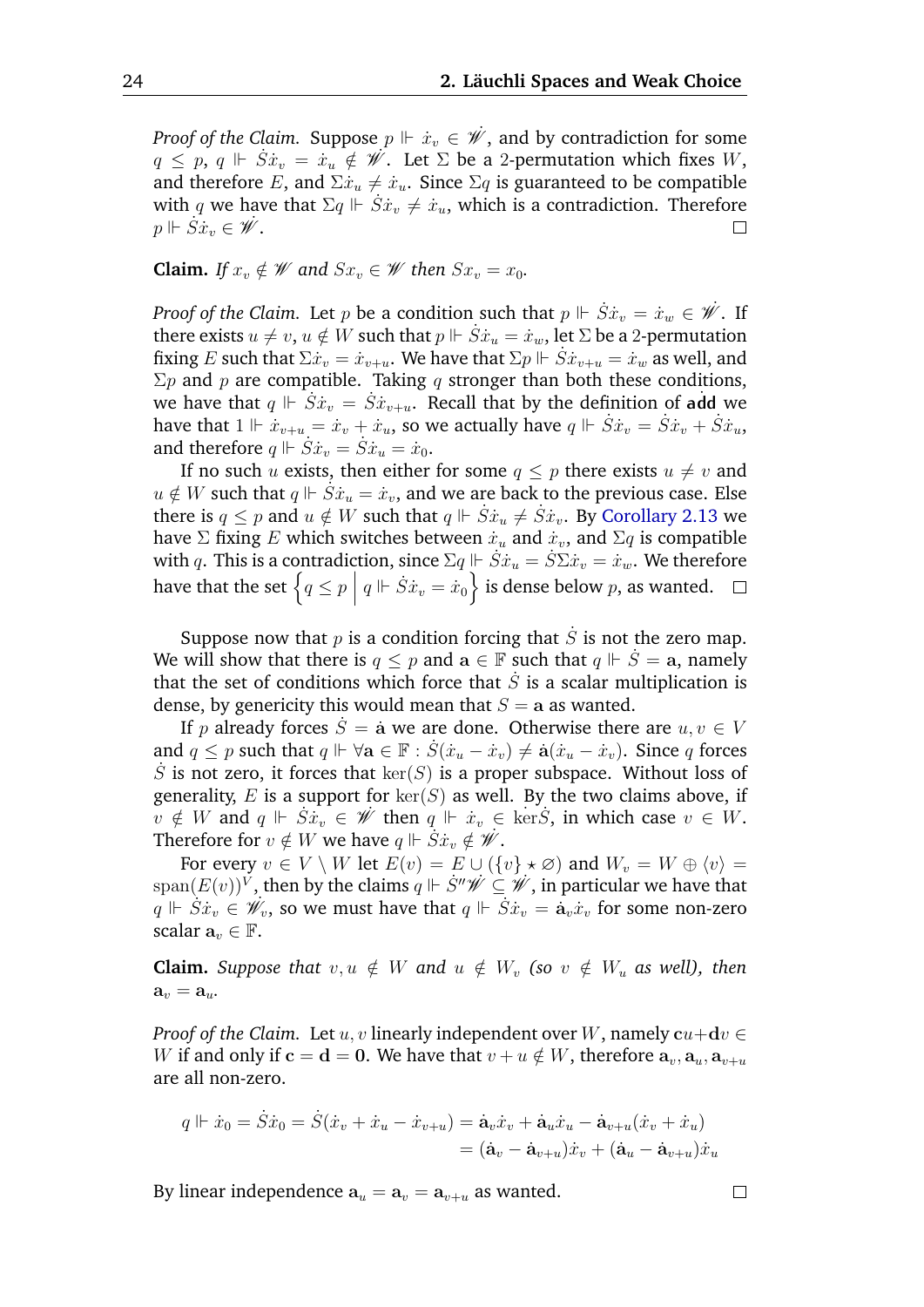Fix now some  $v \notin W$  and we have that for all  $u \notin W_v$  we have to have  $a_u = a_v$ . Therefore

$$
q \Vdash \forall x (x \notin \mathscr{W}_v \to \dot{S}x = \dot{a}_v x)
$$

Because  $q$  also forces that  $\dot{S}$  is a linear operator and that the span of  $\mathscr{V}\backslash\mathscr{W}_v$ is the entire space, we have to have that for all  $v \in V$   $q \Vdash \overline{S}\dot{x}_v = \dot{a}\dot{x}_v$ , as wanted.  $\Box$ 

We have proved that if  $S \in \text{End}(\mathcal{V}) \cap \mathfrak{N}$  then  $Sx = ax$ . This means that End( $\mathcal V$ ) is a field, but dim  $\mathcal V \neq 1$ . That is  $\mathcal V$  is a non-trivial Läuchli space, and by [Theorem 2.1](#page-22-0) it is also indecomposable, and by [Theorem 2.2](#page-22-1) it has no non-zero linear functionals.

The reader could see that the fact  $\mathcal V$  is totally indecomposable over F could have been proved just as easily as an immediate consequence of [Corollary 2.16](#page-27-0) and [Proposition 2.15,](#page-27-1) and [Corollary 2.17](#page-27-2) could have been easily deduced now from the above conclusions of the theorem.

### <span id="page-29-0"></span>2.3 Consequences and Questions

*Proof of [Theorem 2.5.](#page-23-1)* In  $\mathfrak{M}$  let  $\mu$  be an  $\aleph$  cardinal, and fix  $\mathbb F$  to be any field in  $\mathfrak{M}$ , and take  $\lambda > \mu$ . The above construction guarantees that the symmetric model satisfies  $DC_{\mu}$ , but a Läuchli space exists.  $\Box$ 

We conclude with several questions we find interesting and have no answer to:

**Question.** Does  $ZF + \neg AC$  prove the existence of a non-trivial Läuchli space?

**Question.** Is it consistent with **ZF** that there is a totally indecomposable vector space that is not a Läuchli space?

[Theorem 2.2](#page-22-1) shows that totally indecomposable spaces (and in particular non-trivial Läuchli spaces) have trivial duals. We ask the following questions about the choice strength of the existence of functionals and non-scalar automorphisms.

**Question.** Does the assertion "If  $V$  is a non-zero vector space, then  $V$  has a non-zero linear functional" imply **AC** in **ZF**?

**Question.** Is it consistent with **ZF** and ¬**AC** and that for every non-zero vector space there is a non-scalar endomorphism?

**Question.** Is it consistent with **ZF** that every non-zero vector space has a non-scalar endomorphism, but there is a non-zero vector space that has a trivial dual?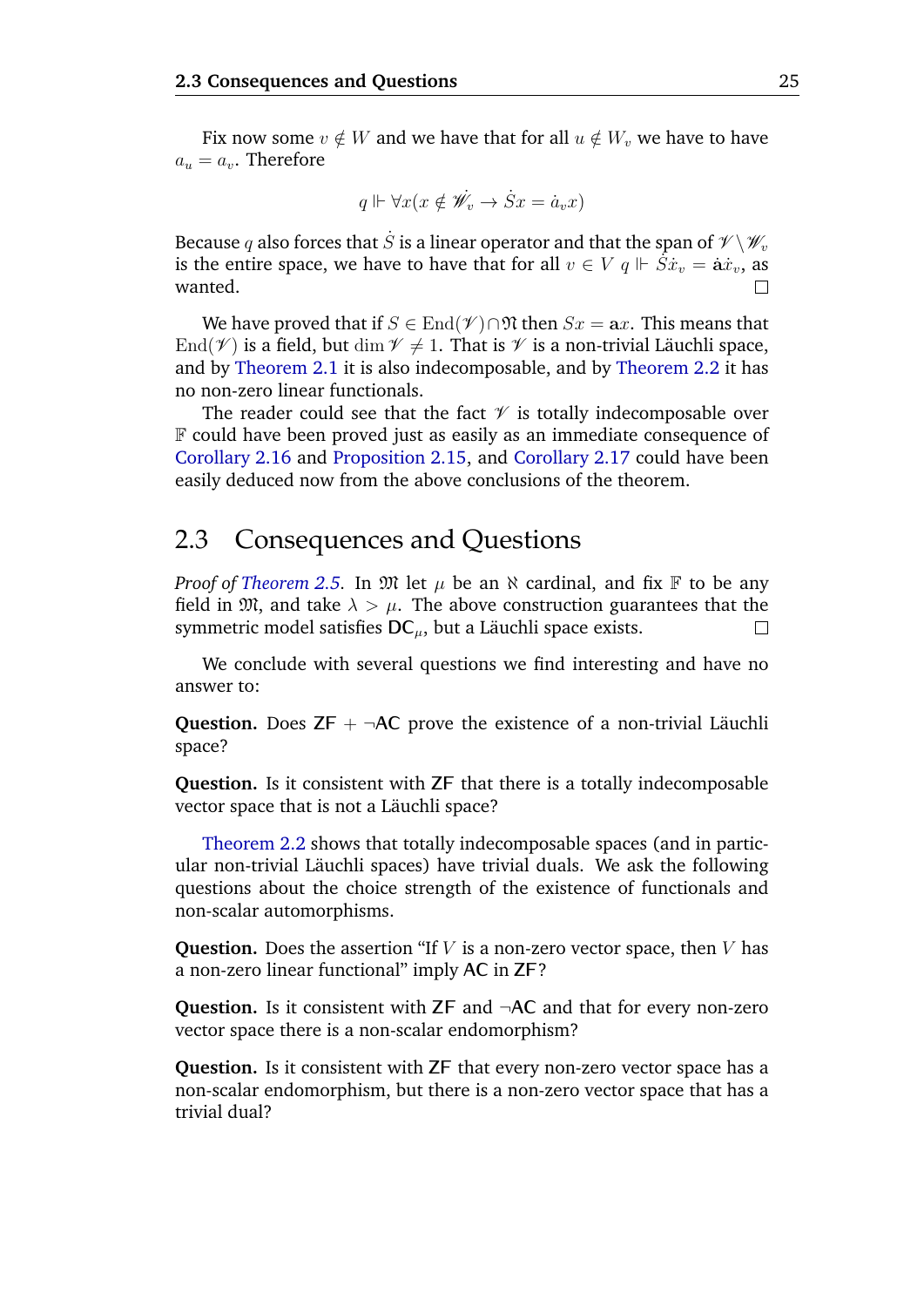### <span id="page-30-0"></span>On Antichains of Cardinals

In this chapter we present and extend the work of Feldman, Orhon, and Blass in [[FOB08](#page-38-6)]. All proofs in this chapter are in **ZF**. The theorem was independently proved by Tarski in 1964 the proof was announced in [[Tar64](#page-39-2)], and appears in [[RR85](#page-39-3), pp.22-23]<sup>[1](#page-30-1)</sup>.

Recall that if A is a set then the Hartogs number of A, denoted by  $\aleph(A)$ , is the least infinite ordinal  $\alpha$  such that  $\alpha \nleq |A|$ . If A is well-ordered then  $|A| < \aleph(A)$ , otherwise we simply have  $\aleph(A) \nleq |A|$ .

We will slightly abuse the notation and if  $\mathfrak{a} = |A|$  we will write  $\aleph(\mathfrak{a})$ instead of  $\aleph(A)$ . If a, b are cardinals of A and B respectively we will denote  $\mathfrak{a} + \mathfrak{b} = |A \cup B|$ , assuming we take disjoint copies of these sets;  $\mathfrak{a} \cdot \mathfrak{b} = |A \times B|$ ;  $\mathfrak{a}^{\mathfrak{b}} = |A^B|$ . We will also use  $2^{\mathfrak{a}} = |\mathcal{P}(A)|$ . We will make free use of the basic properties of cardinal arithmetic which hold in **ZF**.

We say that a set is **Dedekind-finite** if it has no countably infinite subset, equivalently this is to state that its Hartogs number is  $\aleph_0$ , or that every proper subset has a strictly smaller cardinality. The assertion that there exists an infinite Dedekind-finite set is equivalent to  $\neg \mathsf{W}_{\aleph_0}.$  If a set is not Dedekind-finite we say that it is **Dedekind-infinite**. A Dedekind-finite (Dedekind-infinite) cardinal is the cardinal number of a Dedekind-finite (Dedekind-infinite) set.

Truss published an extensive paper [[Tru74](#page-39-4)] reviewing various forms of Dedekind-finite sets. In the construction of a symmetric extension in [section 1.2](#page-13-0) assuming  $\lambda = \omega$  (as Monro originally did) results in an infinite Dedekind-finite set.

**Lemma 3.1.** *Suppose that* A *is an infinite Dedekind-finite set, then*  $\mathcal{P}(\mathcal{P}(A))$ *is Dedekind-infinite.*

*Proof.* The following map is an injection from  $\omega$  into  $\mathcal{P}(\mathcal{P}(A))$ :

$$
n \mapsto \{ B \subseteq A \mid |B| = n \}
$$

This is a well-defined function, and moreover it is injective by the following argument. Since  $A$  is infinite it has subsets of every finite size, so no *n* is mapped to the empty set and clearly every  $m \neq n$  are mapped to different sets.  $\Box$ 

<span id="page-30-1"></span><sup>&</sup>lt;sup>1</sup>Form T3 $(n)$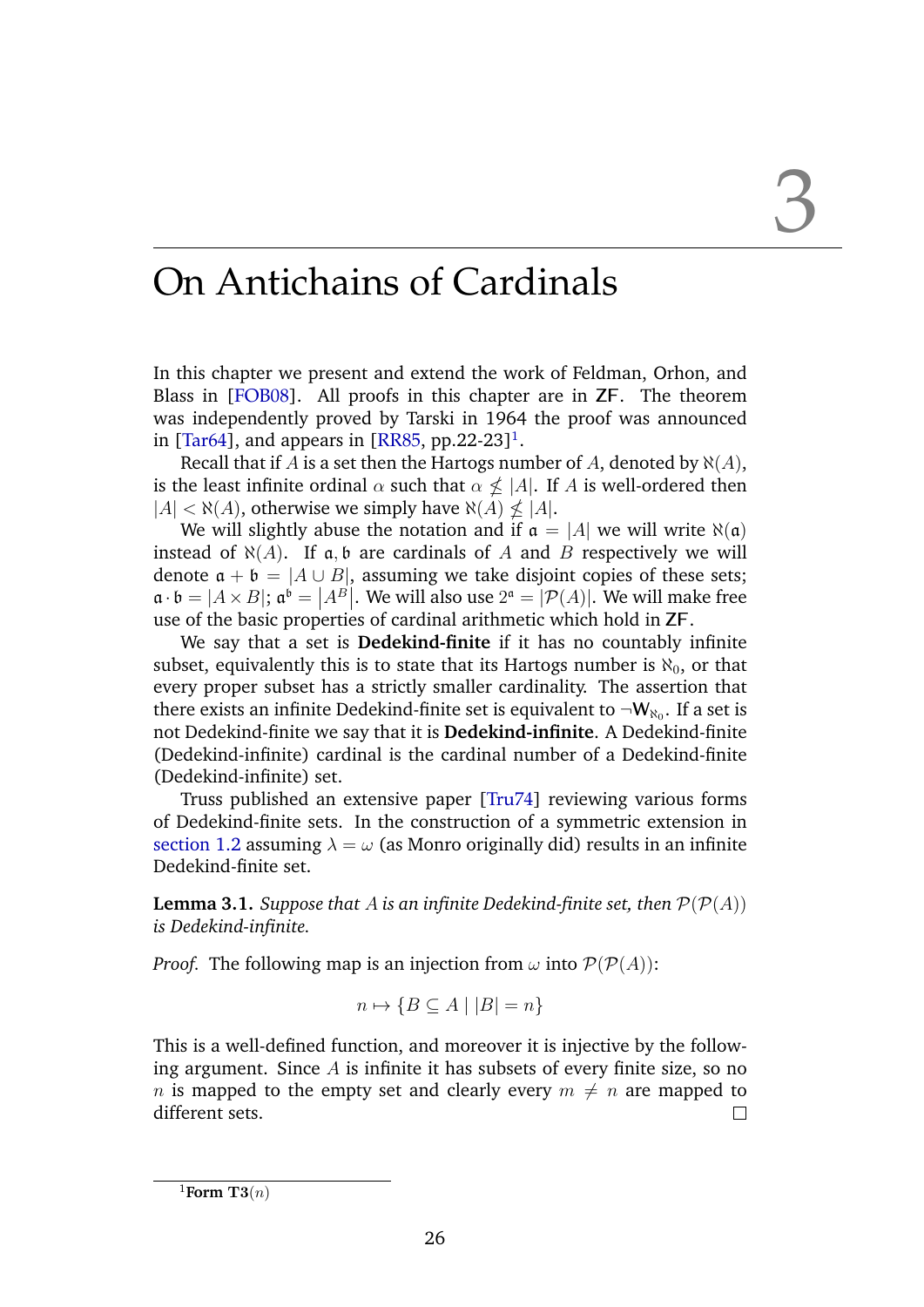**Proposition 3.2.** *If* a *is* a Dedekind-infinite cardinal and  $\aleph(a) > \lambda$  then  $a + \lambda = a$ .

*Proof.* We may assume that  $\lambda$  is infinite. Let A be a set such that  $|A| = \mathfrak{a}$ . Since  $\lambda < \aleph(\mathfrak{a})$ , there is  $B \subseteq A$  such that  $|B| = \lambda$ . Since  $\lambda + \lambda = \lambda$ , given an arbitrary set C such that  $|C| = \lambda$  and  $C \cap A = \emptyset$  we have a bijection  $f: B \cup C \to B$ . The function  $F = f \cup id_{A \setminus B}$  is a bijection from  $A \cup C$  to A and therefore  $\mathfrak{a} + \lambda = \mathfrak{a}$  as wanted.  $\Box$ 

<span id="page-31-2"></span>**Proposition 3.3.** *If* a *an is infinite cardinal, then for all*  $0 < n < \omega$ ,  $\aleph(\mathfrak{a}) =$  $\aleph(n\mathfrak{a})$ .

*Proof.* Let A be a set such that  $\mathfrak{a} = |A|$ . Assume towards a contradiction that  $\aleph(\mathfrak{a}) < \aleph(n\mathfrak{a})$ . Then there is an injection  $f : \aleph(\mathfrak{a}) \to A \times n$ .

For  $i < n$  let  $X_i = {\alpha < \aleph(\mathfrak{a}) | f(\alpha) \in A \times \{i\}}$ . By the pigeonhole principle there is at least one i such that  $|X_i| = \aleph(\mathfrak{a})$ , and therefore an injective function from  $\aleph(a)$  into A which is a contradiction.  $\Box$ 

**Theorem 3.4 (Hartogs).** *If for every* A and B,  $|A| \leq |B|$  or  $|B| \leq |A|$ *, then every set can be well-ordered, i.e. the axiom of choice holds.*

*Proof.* Let A be an arbitrary set. Since  $\aleph(A) \nleq |A|$  we have that  $|A| <$  $\aleph(A)$ . In particular we have an injection from A into an ordinal, therefore A can be well-ordered.  $\Box$ 

### <span id="page-31-0"></span>3.1 Generalizing Hartogs Theorem

Hartogs theorem shows that if the cardinals are linearly ordered then the axiom of choice holds. We know that a partial order is linear if and only if every antichain is a singleton. The following is a natural generalization of Hartogs theorem, given in [[FOB08](#page-38-6)].

**Definition 3.1.** The k-Trichotomy Principle, **Tri**(k):

If  $\mathfrak{a}_1,\ldots,\mathfrak{a}_k$  are distinct cardinals, then there are  $i\neq j$  such that  $\mathfrak{a}_i\leq \mathfrak{a}_j.$ 

Namely every antichain of cardinals has less then  $k$  elements.

We observe that for  $k = 1$  this is vacuously true, and from here on end we will always assume that  $k > 1$  when asserting  $\text{Tri}(k)$ . We can restate Hartogs theorem as "**Tri**(2) implies the axiom of choice", so the natural generalization of Hartogs theorem would be:

<span id="page-31-1"></span>**Theorem 3.5 (Tarski; Feldman-Orhon).** *For every*  $k < \omega$ , **Tri**(k) *implies the axiom of choice.*

For the proof of this theorem we need two preliminary claims. Feldman and Orhon approach these claims somewhat differently. In their paper they first prove that under the assumption of  $Tri(k)$  there are no infinite Dedekind-finite sets, and that every cardinal  $\alpha$  has some finite n such that  $na + na = na$ . We replace these two proofs with the following lemma, and give a slightly more general argument to Specker's theorem.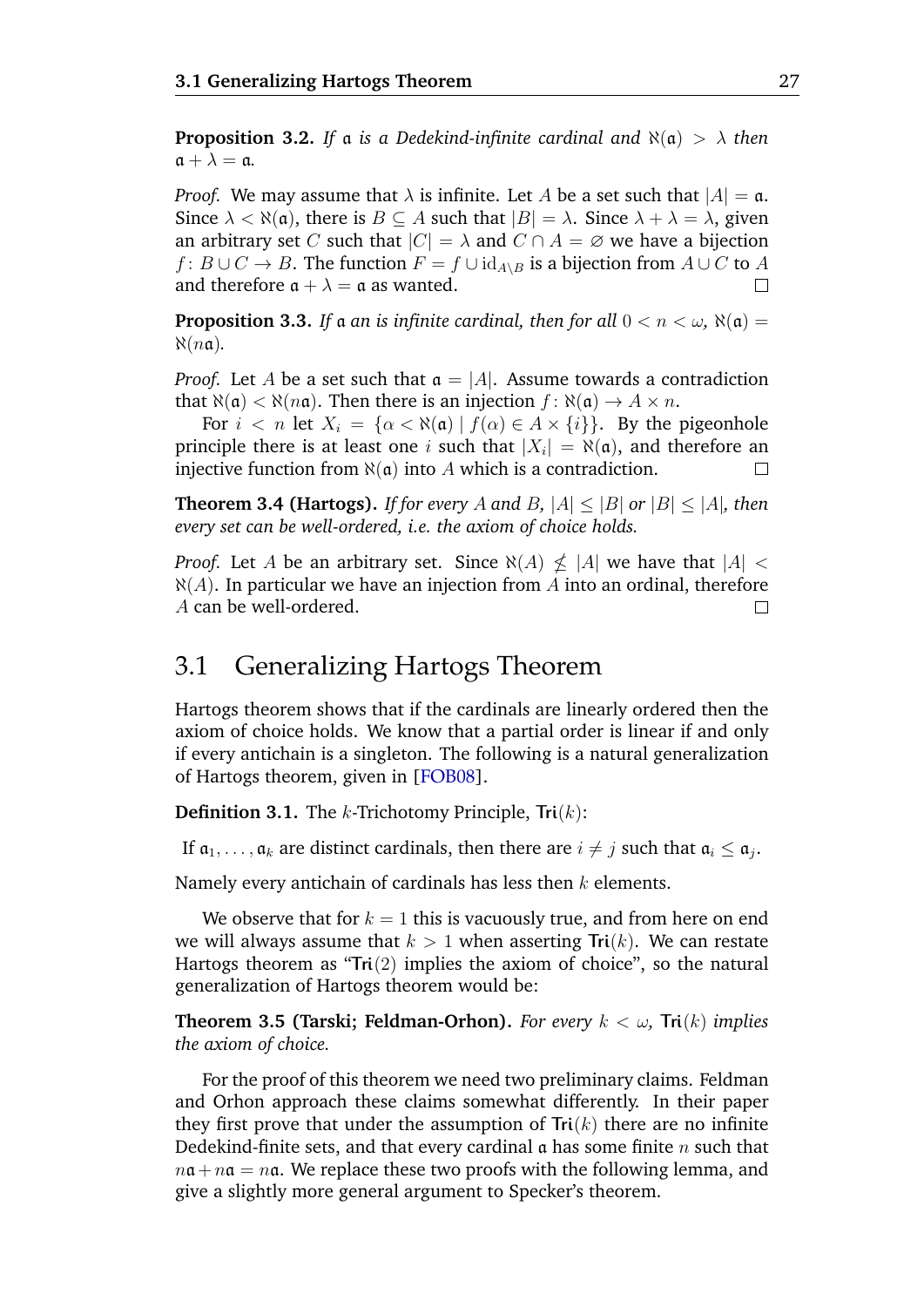<span id="page-32-0"></span>**Lemma 3.6.** For every cardinal a there exists  $a'$  such that  $a \le a' = a' + a'.$ 

*Proof.* Let  $A$  be a set such that  $|A| = \mathfrak{a}$ . Denote  $A' = A \times \omega$  and let  $\mathfrak{a}' = |A'|$ . Clearly  $\mathfrak{a} \leq \mathfrak{a}' = \mathfrak{a} \cdot \aleph_0$ . Using distributivity of multiplication over addition we have

$$
\mathfrak{a}'+\mathfrak{a}'=\mathfrak{a}\cdot\aleph_0+\mathfrak{a}\cdot\aleph_0=\mathfrak{a}(\aleph_0+\aleph_0)=\mathfrak{a}\cdot\aleph_0=\mathfrak{a}'.
$$

**Theorem 3.7 (Specker).** *Suppose that* a *is an infinite cardinal such that*  $a + a = a$ , and b is such that  $a + b = 2^a$ , then  $b = 2^a$ .

*Proof.* From the assumption  $\mathfrak{a} + \mathfrak{a} = \mathfrak{a}$  we have that  $2^{\mathfrak{a}} \cdot 2^{\mathfrak{a}} = 2^{\mathfrak{a} + \mathfrak{a}} = 2^{\mathfrak{a}} =$  $a+b$ . Let A, B be disjoint sets of cardinality a, b respectively. We therefore have a bijection  $f: \mathcal{P}(A) \times \mathcal{P}(A) \rightarrow A \cup B$ .

There is some  $X \in \mathcal{P}(A)$  such that  $f''(\lbrace X \rbrace \times \mathcal{P}(A)) \cap A = \emptyset$ . Otherwise composing  $f^{-1}$  |A with the projection onto the left coordinate of  $\mathcal{P}(A) \times$  $P(A)$  gives a surjection from A onto  $P(A)$  in contradiction to Cantor's theorem.

Fix X as above, and define  $g: \mathcal{P}(A) \to B$  defined by  $g(Y) = f(X, Y)$ , this is an injective function. Therefore  $\mathfrak{b} \leq 2^{\mathfrak{a}} \leq \mathfrak{b}$  as wanted.  $\Box$ 

Finally we can prove [Theorem 3.5.](#page-31-1)

*Proof of [Theorem 3.5.](#page-31-1)* Suppose that  $\text{Tri}(k)$  holds for some  $k \in \omega$ . Let A be an infinite set, we will show that  $A$  can be well-ordered. We may assume that A is Dedekind-infinite, if not we can take  $\mathcal{P}(\mathcal{P}(A))$  instead and if it can be well-ordered then  $A$  can be well-ordered as well. We shall denote by a the cardinal of A.

We may assume that  $a + a = a$ , otherwise by [Lemma 3.6](#page-32-0) there is some  $\mathfrak{a}' = |A'|$  such that  $\mathfrak{a}' + \mathfrak{a}' = \mathfrak{a}'$ , and  $\mathfrak{a} \leq \mathfrak{a}'$ . By showing that A' can be well-ordered we will show that A itself can be well-ordered as well. We may also assume that  $\mathcal{P}^n(A)$  does not contain ordinals for all  $n < k$ .

For  $i < k$  we define the following cardinals: let  $\mathfrak{b}_0 = \mathfrak{a}, \mathfrak{b}_{i+1} = 2^{\mathfrak{b}_i}$ , and let  $\kappa_i = \aleph(\mathfrak{b}_{k-i})^{+k-i}.$  We observe that if  $n < m$  then  $\kappa_m < \kappa_n.$  Finally, we define

$$
\mathfrak{p}_i = \mathfrak{b}_i + \kappa_i = |\mathcal{P}^i(A) \cup \kappa_i|
$$

From **Tri**(k) we know that there are two comparable cardinals in this family,  $\mathfrak{p}_m, \mathfrak{p}_n$  where  $n < m$ . Similarly as in the proof of [Lemma 3.6](#page-32-0) we can deduce that  $\mathfrak{p}_m \leq \mathfrak{p}_n$ , for otherwise we can find an injective function from  $\kappa_n > \aleph(\mathfrak{b}_m)$  into  $\mathfrak{b}_m$ .

We therefore have an injective  $f: \mathcal{P}^m(A) \cup \kappa_m \to \mathcal{P}^n(A) \cup \kappa_n$ . Let  $|(f''\mathcal{P}^m(A)) \cap \mathcal{P}^n(A)| = \mathfrak{m}_0 \leq \mathfrak{b}_n < \mathfrak{b}_m$  and  $|(f''\mathcal{P}^m(A)) \cap \kappa_n| = \mathfrak{m}_1$ , we have that  $m_0 + m_1 = b_m$ .

By the definition of  $\mathfrak{b}_m, \mathfrak{b}_m \geq 2^{\mathfrak{b}_n},$  and by Specker's theorem we therefore have that  $\mathfrak{m}_1 = \mathfrak{b}_m$  and thus  $\mathcal{P}^m(A)$  can be well-ordered and in particular A can be well-ordered, as wanted.  $\Box$ 

It follows that in  $ZF + \neg AC$  for every k there exists a set of k cardinals mutually incomparable. The proof above gives us an antichain of cardinals in the case where a we began with was not well-orderable.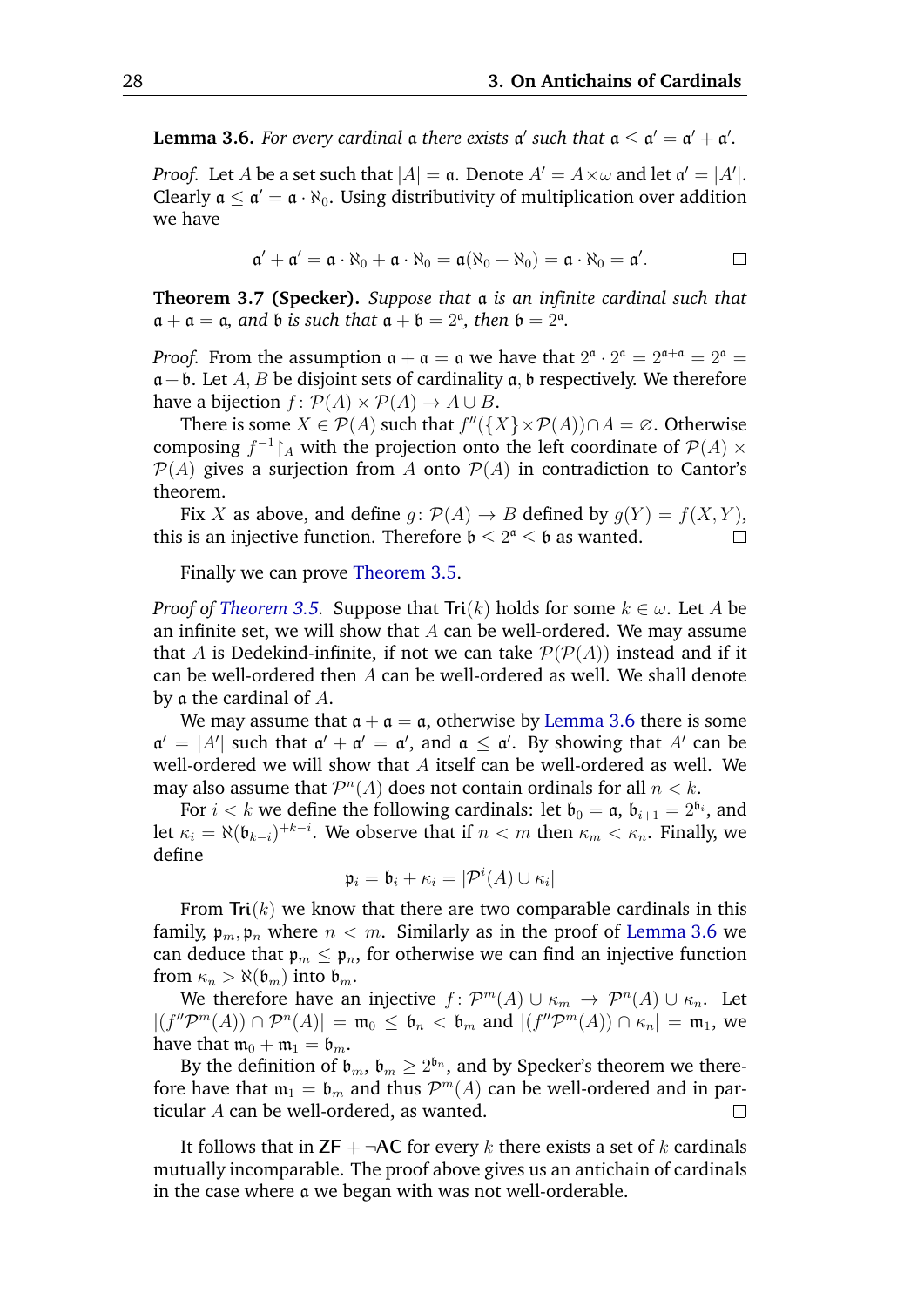However the proof relies on the fact that  $a + a = a$ . In case this is not true we can turn to the proof of [Lemma 3.6](#page-32-0) and see that it constructs the wanted antichains, while the assumption in the lemma was that a is Dedekind-infinite the construction yields an antichain if a is Dedekindfinite.

Blass presents a direct construction in the paper. Given a set  $A$  which cannot be well-ordered he constructs an antichain of any finite length. Instead of presenting the construction directly, we will give it a slight modification and prove something stronger.

### <span id="page-33-0"></span>3.2 Generalizing the Generalization

Instead of talking about injections in this section we will talk about surjections. Recall that  $|A| \leq^* |B|$  if A is empty or if B can be mapped onto A. This relation is reflexive and transitive but it does not need to be antisymmetric. For example if there exists an infinite Dedekind-finite cardinal b then there exists an infinite Dedekind-finite cardinal a such that

$$
\mathfrak{a}<\mathfrak{a}+\mathfrak{a}\leq^*\mathfrak{a}.
$$

The above claim along with its proof are given in [Proposition 3.13.](#page-36-0)

#### **Definition 3.2.**  $\text{Tri}^*(k)$ :

If  $a_1, \ldots, a_k$  are distinct cardinals, then there are  $i \neq j$  such that  $a_i \leq^* a_j$ .

Of course for  $k = 1$  this is vacuously true, and we will always assume that  $k > 1$ . It is easy to see that  $\text{Tri}(k)$  implies  $\text{Tri}^*(k)$  because whenever  $a \leq b$  we have that  $a \leq^* b$ . We would like to prove an analogue of [Theorem 3.5](#page-31-1) for  $\text{Tri}^*(k)$ . We begin with an analogue of Hartogs theorem, namely a statement equivalent to  $\text{Tri}^*(2)$ . Recall the  $\leq^*$  analogue of  $\aleph(A)$ is  $\aleph^*(A)$  which is the least ordinal that A cannot be mapped onto, and as before we write  $\aleph^*(\mathfrak{a})$  for  $\aleph^*(A)$  when  $\mathfrak{a} = |A|$ .

**Theorem 3.8 (Lindenbaum<sup>[2](#page-33-1)</sup>).** If for every two sets A and  $B$  |A|  $\leq^*$  |B| or  $|B| \leq^*$  |A|, then every set can be well-ordered.

*Proof.* Let *A* be an infinite set, take  $B = \aleph^*(A)$  then from the assumption either  $|A| \leq^* |B|$  or  $|B| \leq^* |A|$ . However the definition of  $\aleph^*(A)$  was the least ordinal  $\beta$  such that  $\beta \nleq^* |A|$ . Therefore  $|A| \leq^* |B|$ .

Let  $f: \aleph^*(A) \to A$  be a surjective function, then  $g: A \to \aleph^*(A)$  defined as  $g(a) = \min \{ \alpha < \aleph^*(A) \mid f(\alpha) = a \}$  is well-defined and injective, therefore A can be well-ordered.  $\Box$ 

We shall now proceed to generalize Lindenbaum's theorem in a similar manner to the generalization of Hartogs' theorem. The approach is based on Blass' proof, in contrast to the approach in the proof of [Theorem 3.5](#page-31-1) which was based on the original argument given by Feldman and Orhon.

<span id="page-33-1"></span> $2$ The result was announced by Lindenbaum in a joint paper with Tarski in 1924, but Sierpiński was the first to publish a proof only in  $1948$  [ $Mo<sub>0</sub>82$ , p. 216].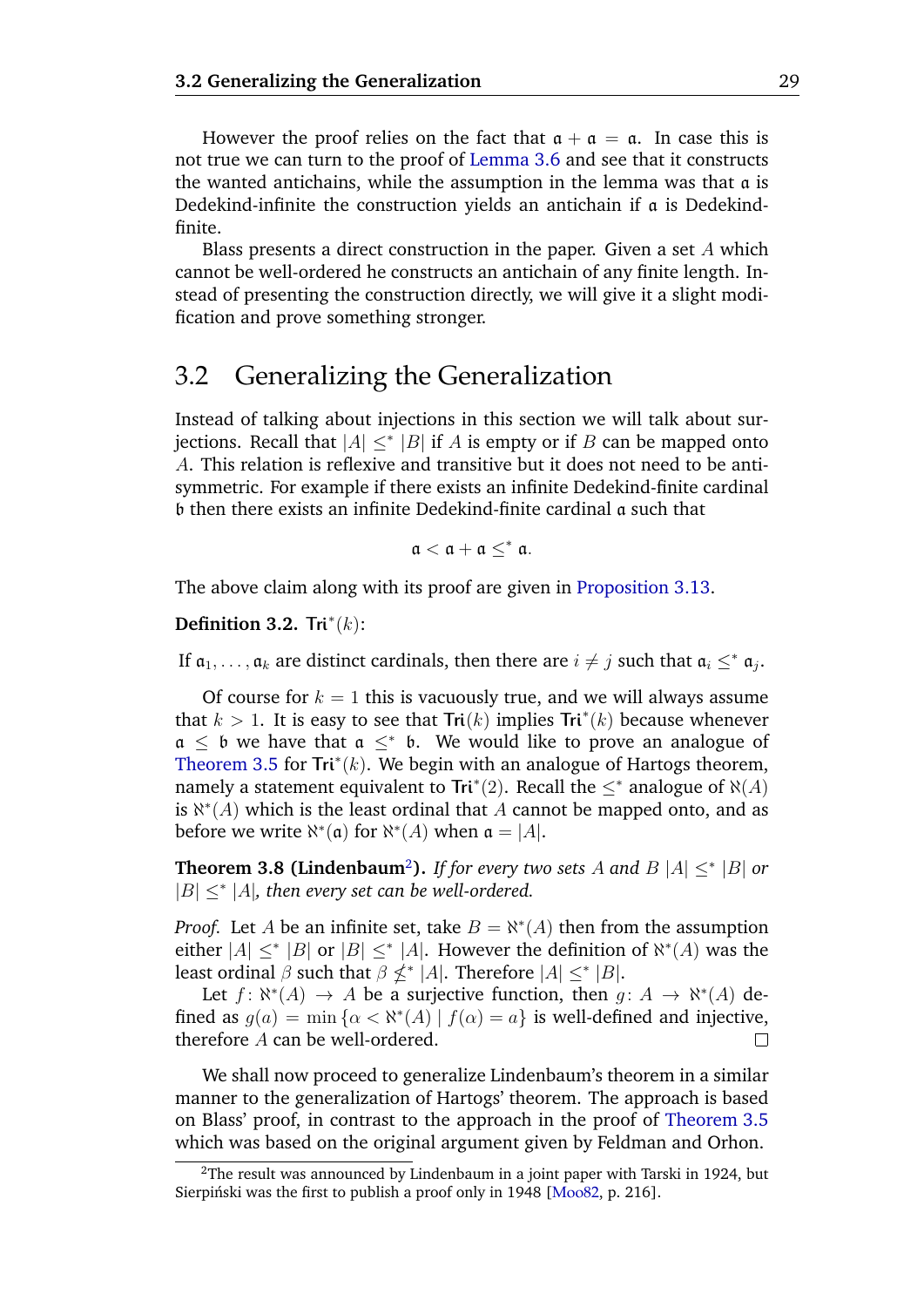Let us denote by  $Q(A) = A \times P(A)$ , and by induction let  $Q^{k+1}(A) =$  $\mathcal{Q}(\mathcal{Q}^k(A))$ . Again we abuse the notation and if a is the cardinal of A we will interchange  $Q(\mathfrak{a})$  and  $Q(A)$  freely.

<span id="page-34-0"></span>**Lemma 3.9.** *Let* a *be a cardinal such that for some*  $\aleph$  *cardinal*  $\kappa$  *we have* 

 $\mathcal{Q}(\mathfrak{a}) \leq^* \mathfrak{a} + \kappa$ 

*Then* a *is a well-orderable cardinal.*

*Proof.* Let A be a set such that  $|A| = \mathfrak{a}$ . Without loss of generality A ∩  $\kappa = \emptyset$ . From the assumption there exists a surjective  $f: A \cup \kappa \to \mathcal{Q}(A)$ . Without loss of generality  $f\upharpoonright_{\kappa}$  is injective and  $f''A \cap f''\kappa = \emptyset$ , if this is not the case we can remove ordinals from  $\kappa$  and rearrange it to a smaller ordinal.

There is some  $B \in \mathcal{P}(A)$  such that  $A \times \{B\} \subseteq f''\kappa$ . Otherwise composing f with the projection from  $Q(A)$  to  $P(A)$  is a surjection from A onto its power set, in contradiction to Cantor's theorem.

We define  $g: A \to \kappa$  by  $g(a) = f^{-1}(a, B)$ . This is an injective function since  $f{\upharpoonright}_\kappa$  is injective, and  $A\times{B} \subseteq f''\kappa$ , therefore A can be well-ordered and  $\mathfrak{a} \leq \kappa$  is a well-orderable cardinal.  $\Box$ 

Blass original argument was assuming  $\mathfrak{a} + \kappa \geq \mathcal{Q}(\mathfrak{a})$ , but his argument is a corollary of the above lemma. This is because  $\mathfrak{a} + \kappa > \mathcal{Q}(\mathfrak{a})$  implies  $a + \kappa \geq^* Q(a)$ . We can actually show now that 2<sup>a</sup> can be well-ordered: we have that  $\mathfrak{a} < \kappa$ , therefore  $\mathfrak{a} + \kappa = \kappa$  and so  $\mathcal{Q}(\mathfrak{a}) \leq^* \kappa$ , and therefore can be well-ordered. We point that out because it is a natural question with an easy answer, but in fact this is merely a piece of trivia that has no use in the rest of our proof.

#### **Theorem 3.10.** *For every*  $k < \omega$ , **Tri**<sup>\*</sup>( $k$ ) *implies the axiom of choice.*

*Proof.* Suppose that the axiom of choice fails, and let A be an infinite set that cannot be well-ordered whose cardinal is a. For  $k \in \omega$  we define a collection of cardinals. Let  $\kappa = \aleph^*(\mathcal{Q}^k(\mathfrak{a}))$ , we define the following:

$$
\mathfrak{p}_i = \mathcal{Q}^i(\mathfrak{a}) + \kappa^{+k-i}
$$

If  $\{\frak{p}_i\mid i < k\}$  was not an antichain then there were  $i,j < k$  such that  $\mathfrak{p}_i \leq^* \mathfrak{p}_j$ .

It would be impossible for  $i < j$ , because in such case we would have a surjection  $f\colon \mathcal{Q}^j(A)\cup \kappa^{+k-j}\to \mathcal{Q}^i(A)\cup \kappa^{+k-i}.$  Since  $\kappa^{+k-j}<\kappa^{+k-i}$  we have that  $f''\kappa^{+k-j} \cap \kappa^{+k-i}$  has cardinality strictly smaller than  $\kappa^{k-i}.$  Therefore  $f''Q^{j}(A) \cap \kappa^{+k-i}$  is of cardinality  $\kappa^{+k-i}$  which is impossible because it means that

$$
\kappa^{+k-i} < \aleph^*(\mathcal{Q}^j(A)) \le \aleph^*(\mathcal{Q}^k(A)) = \kappa.
$$

However we cannot have  $j < i$  either, as in this case we have that  $Q^i(\mathfrak{a}) \leq^* Q^j(\mathfrak{a}) + \kappa^{+k-j}$ . Since  $Q(Q^j(\mathfrak{a})) \leq Q^i(\mathfrak{a})$  by [Lemma 3.9](#page-34-0)  $Q^i(\mathfrak{a})$  is well-orderable, and therefore  $\alpha$  is well-orderable, but we assumed that  $A$ cannot be well-ordered.

Therefore  $\{\mathfrak{p}_i \mid i < k\}$  is a  $\leq^*$  antichain of length  $k$ , and  $\textsf{Tri}^*(k)$ .  $\Box$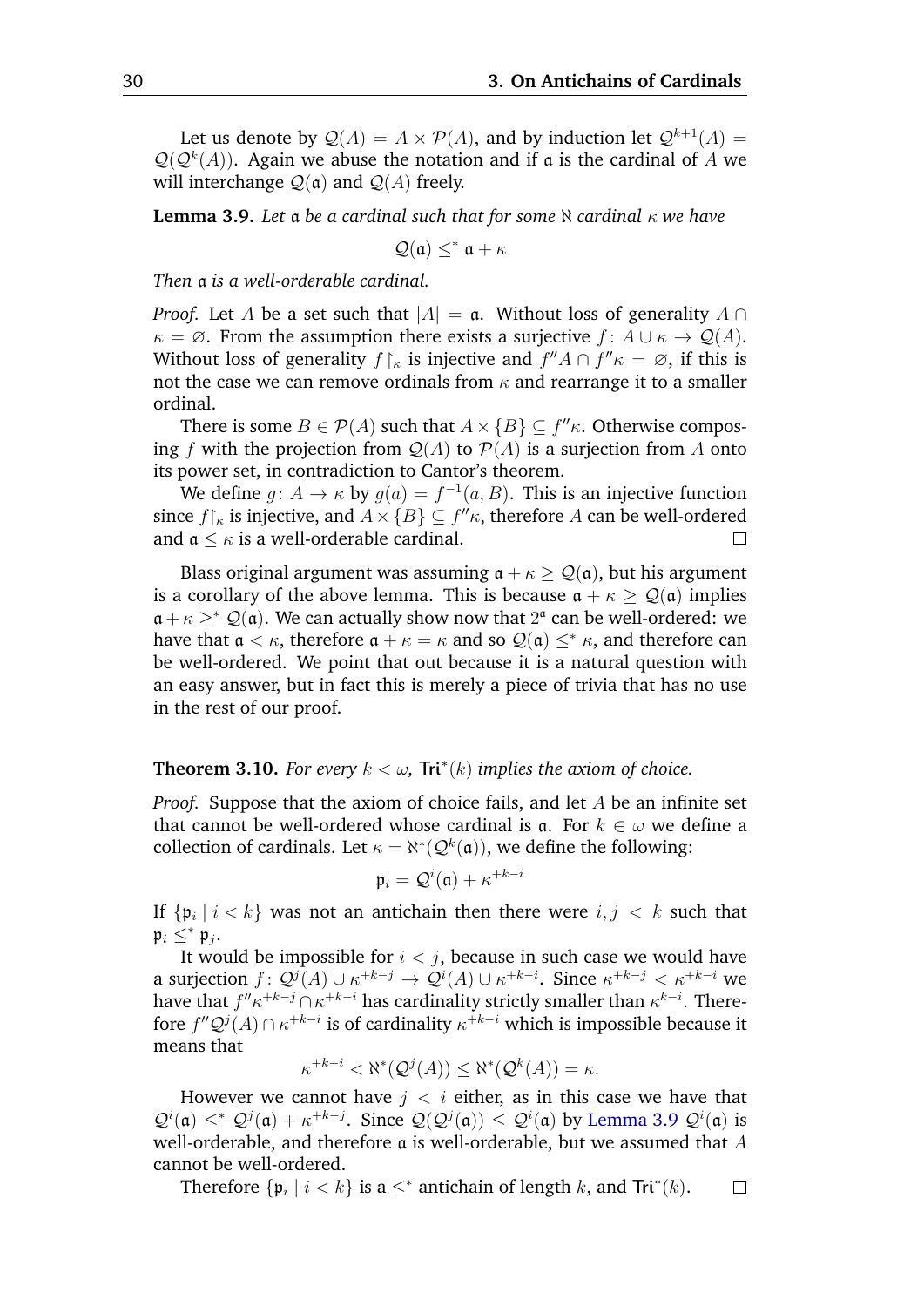### <span id="page-35-0"></span>3.3 Discussion and Open Questions

We have seen that both in the case of  $\leq$  and  $\leq^*$  if there is a finite bound on the size of antichains then the axiom of choice holds. Feldman, Orhon and Blass ask in the paper the following questions:

**Question.** Does  $ZF + Tri(\omega)$  prove AC? Where  $Tri(\omega)$  states that every antichain is finite.

**Question.** Does **ZF** + **Tri**( $\infty$ ) prove **AC**? Where **Tri**( $\infty$ ) states that every antichain is Dedekind-finite.

The authors of [[FOB08](#page-38-6)] believe that the answer to the first question is negative. Note that all the antichains that we have created used decreasing sequences of ordinals, to construct an infinite antichain would require either a decreasing sequence of cardinals, or a whole new understanding in what structure is provably true from **ZF** on the order of cardinals. In his notice Tarski asks whether or not the theorem can be extended to infinite, and in particular countable, sets of cardinals.

We will now prove the equivalence between  $\text{Tri}(\infty)$  and  $\text{Tri}(\omega)$ . If every antichain is finite, in particular it is Dedekind-finite, and so  $Tri(\omega)$  implies **Tri**( $\infty$ ), so we need to show now that the reverse implication holds.

We shall see that if there exists an infinite Dedekind-finite set then there is a countably infinite (and so Dedekind-infinite) antichain of cardinals. Therefore  $Tri(\infty)$  implies that Dedekind-finite sets are finite, in particular antichains of cardinals. So  $Tri(\infty)$  implies that every antichain of cardinals is finite, which is to say it implies  $\text{Tri}(\omega)$ .

<span id="page-35-1"></span>**Lemma 3.11.** *If there exists an infinite Dedekind-finite set, then there exists a countably infinite antichain of cardinals.*

To prove this lemma we will first prove the following lemma by Tarski:

<span id="page-35-2"></span>**Lemma 3.12 (Tarski).** *Assume that there exists an infinite Dedekind-finite set* A*. Then there exists an order preserving embedding of* R *with its natural order into the class of Dedekind-finite cardinals.*

*Proof.* We observe that the set  $S = \{f \in A^{\leq \omega} \mid f \text{ injective}\}\$ is a Dedekindfinite set as well, otherwise it has a countably infinite subset  $\{f_n | n \in \omega\}$ . However  $\bigcup_{n<\omega}$  rng  $f_n$  is an enumerated union of finite sets and it is infinite, and therefore countably infinite. Since A itself is Dedekind-finite this is a contradiction.

Let  $\{X_r \subseteq \omega \mid r \in \mathbb{R}\}$  be a chain of order type  $\mathbb R$  (e.g. indices of a fixed enumeration of the rational numbers under Dedekind cuts). For  $r \in \mathbb{R}$ define  $A_r = \{f \in S \mid \text{dom } f \in X_r\}$ . Since  $A_r$  is a subset of a Dedekindfinite set, it is a Dedekind-finite set as well and if  $r < s$  then  $A_r \subseteq A_s$ .

Letting  $\mathfrak{A} = {\mathfrak{a}_r = |A_r| | r \in \mathbb{R}}$  finishes the proof. Since by the fact  $A_s \subseteq A_r$  for  $s < r$  we have  $\mathfrak{a}_s < \mathfrak{a}_r$ , and it is clear that every two cardinals in this set are comparable. $\Box$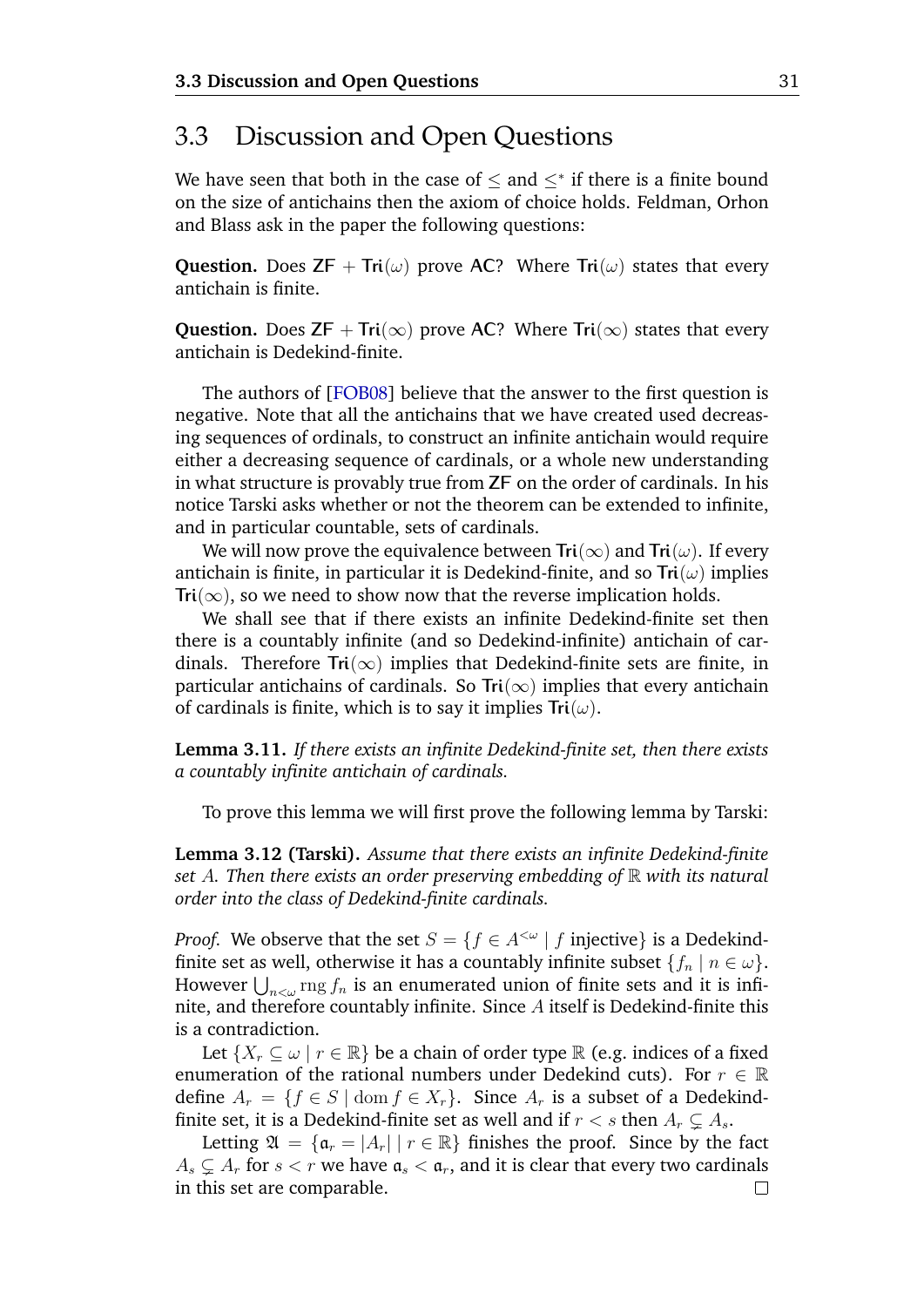*Proof of [Lemma 3.11.](#page-35-1)* We will now use  $\mathfrak A$  to define a countably infinite antichain of cardinals. First we observe that if  $r, s \in \mathbb{R}$  and b is any cardinal such that  $a_r + b = a_s$  then b is not well-ordered. To see this, note that b cannot be an infinite  $\aleph$  number, otherwise  $\mathfrak{a}_s$  would not be Dedekindfinite. On the other hand if b was a finite set, we could not have had infinitely many cardinals  $a_r < p < a_s$ .

Consider now the family of cardinals  $\{\mathfrak{p}_n = \mathfrak{a}_{-n} + \aleph_n \mid n \in \omega\}$ . If there were  $n, m \in \omega$  such that  $\mathfrak{p}_n \leq \mathfrak{p}_m$  then we would have  $f: A_{-n} \cup \omega_n \to$  $A_{-m} \cup \omega_m$  injective. However the usual argument shows that if  $m < n$ then  $\aleph_n \leq \mathfrak{a}_{-m}$ , and if  $n < m$  then we have that  $\mathfrak{a}_m = \mathfrak{a}_n + \alpha$  for some ordinal  $\alpha$ . Both contradictory to our assumptions.

This brings us to a natural question. What does the assertion "there is no decreasing sequence of cardinals" imply in terms of choice principles? It turns out that the answer in unknown. It clearly implies there are no infinite Dedekind-finite sets, but does it imply much more? There is very little known about this principle, as checking in [[HR98](#page-38-10)] [3](#page-36-1) shows.

It should be pointed that merely a decreasing sequence would not suffice, we would need that the difference between infinitely many of its members is not well-ordered. It seems like a reasonable conjecture that this property is true for decreasing sequences of cardinals by the fact that an infinite family of those would have the same Hartogs number and therefore the differences between them cannot be well-ordered.

We saw that  $\text{Tri}(\omega)$  implies that there are no family of cardinals whose order is linear and dense, and in particular that there are no infinite Dedekind-finite sets.

Let us take a moment to prove an earlier remark, and to show that  $\leq^*$ may behave very strangely in the absence of choice.

<span id="page-36-0"></span>**Proposition 3.13.** *If there exists an infinite Dedekind-finite cardinal, then there exists a Dedekind-finite cardinal* a *such that*  $a < a + a <^* a$ .

*Proof.* Let X be an infinite Dedekind-finite set. We have that  $X \times \{0, 1\}$  is also Dedekind-finite by [Proposition 3.3:](#page-31-2)  $\aleph(X) = \aleph(X \times 2) = \omega$ . Let  $A = \{f \in (X \times 2)^{<\omega} \mid f \text{ is injective}\},\$ as in the proof of [Lemma 3.12](#page-35-2) A is Dedekind-finite. We will show that A can be mapped onto  $A \times 2$ . And so  $|A| = \mathfrak{a}$  proves the proposition.

We will now define a surjective function  $q: A \to A \times \{0, 1\}$ . For  $f \in A$ denote by  $k_f = \max \text{dom } f$ , we define g as follows:

$$
g(f) = \begin{cases} \langle f|_{k_f}, 0 \rangle & f(k_f) \in X \times \{0\} \\ \langle f|_{k_f}, 1 \rangle & \text{otherwise.} \end{cases}
$$

To see that g is surjective, if  $\langle f, 0 \rangle \in A \times 2$  then there is some  $y \in X \times \{0\}$ such that  $y \notin \text{rng } f$ , and  $g(f \cup \{k_f + 1, y\}) = \langle f, 0 \rangle$ . Similarly for pairs of the form  $\langle f, 1 \rangle$ . Since A and  $A \times 2$  are both Dedekind-finite we also have that  $|A| < |A \times 2|$  as wanted. П

<span id="page-36-1"></span><sup>3</sup>This statement is **Form 7** in the book.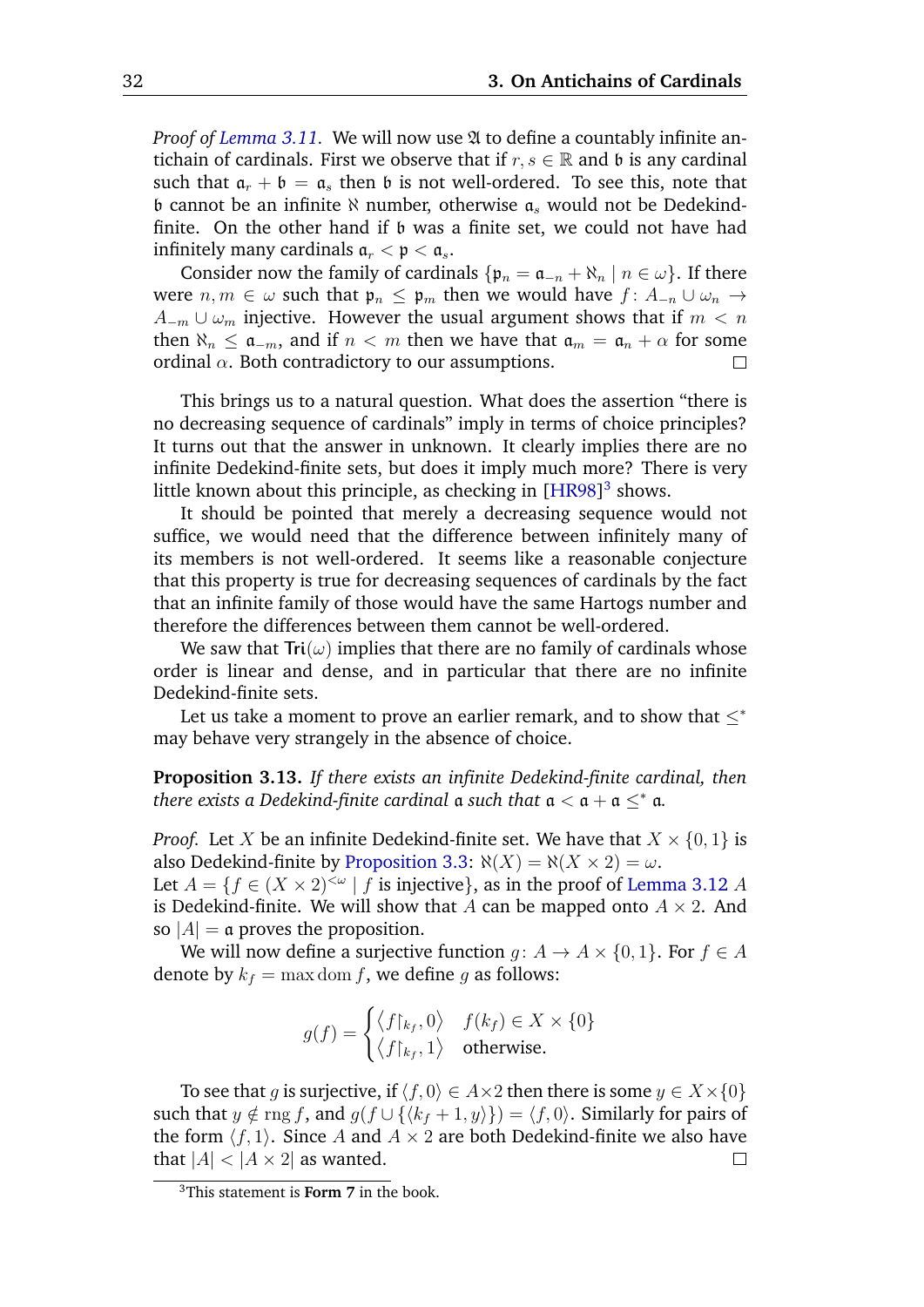This motivates the following questions. Note that each question implies the subsequent questions.

**Question.** Does  $Tri^*(\omega)$  imply the axiom of choice?

**Question.** Does  $\text{Tri}^*(\omega)$  imply  $\text{Tri}(\omega)$ ?

As with the finite case, we see quite easily that  $\text{Tri}(\omega)$  implies  $\text{Tri}^*(\omega)$ . The converse is true for finite k because both  $\text{Tri}(k)$  and  $\text{Tri}^*(k)$  imply the axiom of choice, however is it still true in the case of  $k = \omega$ ?

**Question.** Does  $\text{Tri}^*(\omega)$  imply  $\mathbf{W}_{\aleph_0}$ , i.e. that there are no infinite Dedekindfinite sets?

The Dedekind-finite sets constructed in [Proposition 3.13](#page-36-0) and in Tarski's lemma might have peculiar properties in terms of  $\leq^*$ . For example it might be possible that even when  $r < s$  we have  $a_s <^* a_r$ . This would necessitate a different technique than the one employed in the proof of [Lemma 3.11.](#page-35-1)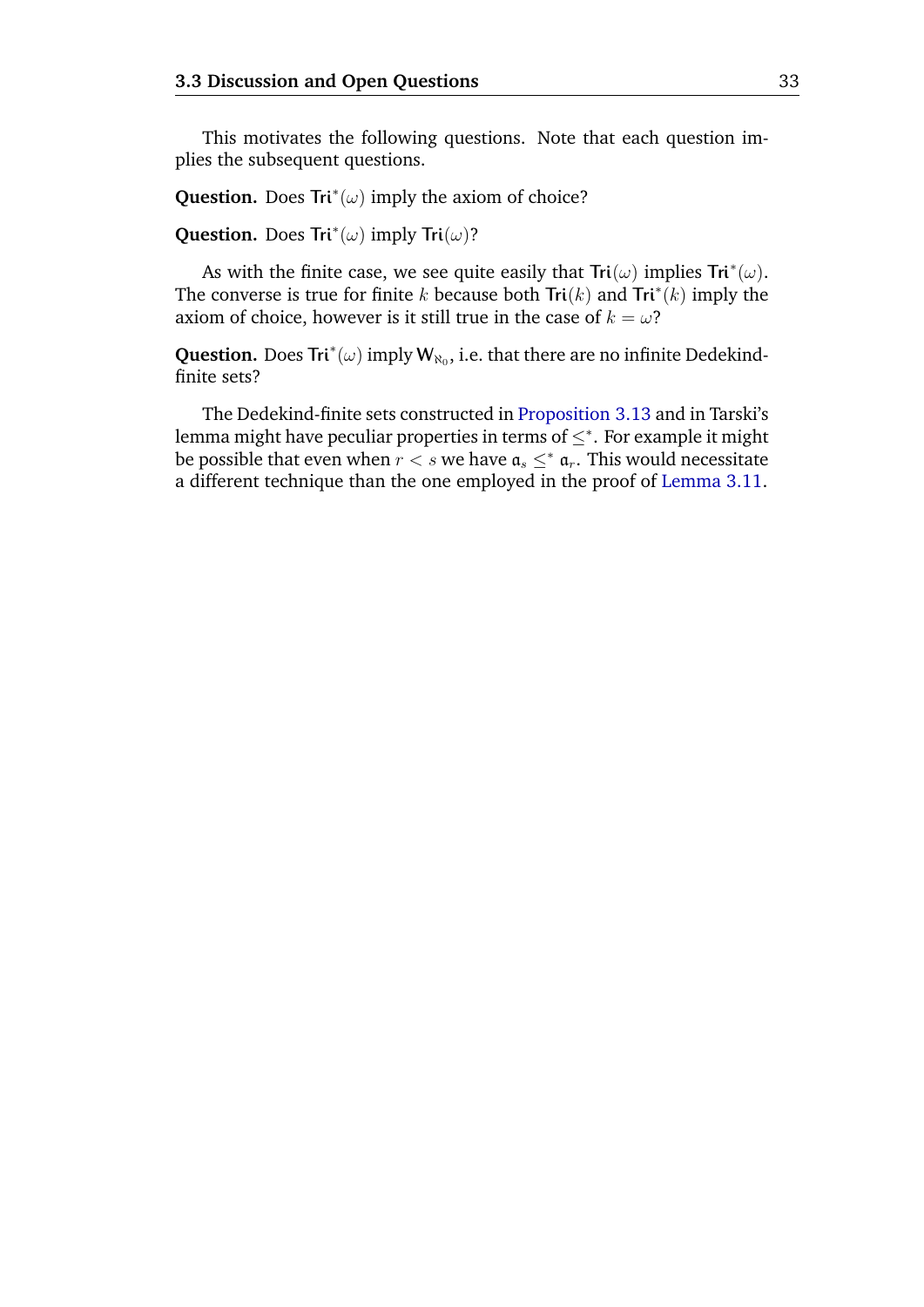### Bibliography

- <span id="page-38-1"></span><span id="page-38-0"></span>[Bla84] Andreas Blass, *Existence of bases implies the axiom of choice*, Axiomatic set theory (Boulder, Colo., 1983), Contemp. Math., vol. 31, Amer. Math. Soc., Providence, RI, 1984, pp. 31–33. MR 763890 (86a:04001)
- <span id="page-38-6"></span>[FOB08] D. Feldman, M. Orhon, and A. Blass, *Generalizing Hartogs' Trichotomy Theorem*, ArXiv e-prints (2008).
- <span id="page-38-10"></span>[HR98] P. Howard and J.E. Rubin, *Consequences of the axiom of choice*, Mathematical Surveys and Monographs, no. v. 1; v. 59, American Mathematical Society, 1998.
- <span id="page-38-5"></span>[Jec73] Thomas J. Jech, *The axiom of choice*, North-Holland Publishing Co., Amsterdam, 1973, Studies in Logic and the Foundations of Mathematics, Vol. 75. MR 0396271 (53 #139)
- <span id="page-38-7"></span>[Jec03] Thomas Jech, *Set theory*, Springer Monographs in Mathematics, Springer-Verlag, Berlin, 2003, The third millennium edition, revised and expanded. MR 1940513 (2004g:03071)
- <span id="page-38-3"></span>[JS66a] T. Jech and A. Sochor, *Applications of the* Θ*-model*, Bull. Acad. Polon. Sci. Sér. Sci. Math. Astronom. Phys. 14 (1966), 351-355. MR 0228337 (37 #3918)
- <span id="page-38-4"></span>[JS66b] \_\_\_\_\_, *On* Θ-model of the set theory, Bull. Acad. Polon. Sci. Sér. Sci. Math. Astronom. Phys. **14** (1966), 297–303. MR 0202579 (34 #2441)
- <span id="page-38-2"></span>[Läu63] H. Läuchli, Auswahlaxiom in der Algebra, Comment. Math. Helv. **37** (1962/1963), 1–18. MR 0143705 (26 #1258)
- <span id="page-38-11"></span>[Lév64] A. Lévy, *The interdependence of certain consequences of the axiom of choice*, Fund. Math. **54** (1964), 135–157. MR 0162705 (29 #9)
- <span id="page-38-8"></span>[Mil11] A. W. Miller, *The maximum principle in forcing and the axiom of choice*, ArXiv e-prints (2011).
- <span id="page-38-9"></span>[Mon75] G. P. Monro, *Independence results concerning Dedekind-finite sets*, J. Austral. Math. Soc. **19** (1975), 35–46. MR 0360268 (50 #12718)